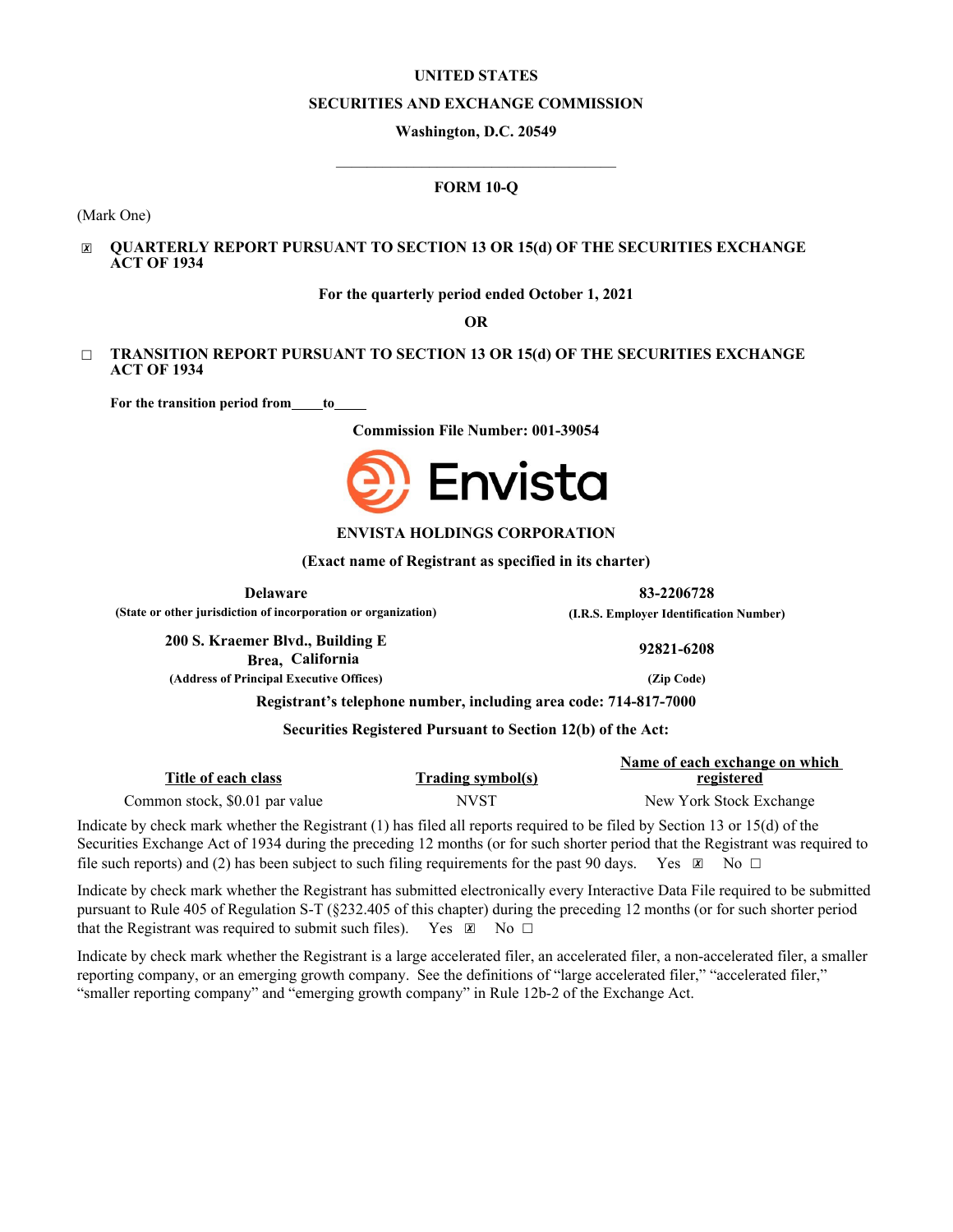| Large Accelerated Filer        | $\boldsymbol{x}$ | Accelerated Filer                |  |
|--------------------------------|------------------|----------------------------------|--|
| Non-accelerated Filer          |                  | <b>Smaller Reporting company</b> |  |
| <b>Emerging Growth Company</b> |                  |                                  |  |

If an emerging growth company, indicate by check mark if the Registrant has elected not to use the extended transition period for complying with any new or revised financial accounting standards provided pursuant to Section 13(a) of the Exchange Act. □

Indicate by check mark whether the Registrant is a shell company (as defined in Rule 12b-2 of the Exchange Act).

Yes □ No **x** 

The number of shares of common stock outstanding as of October 29, 2021, was 161,368,349.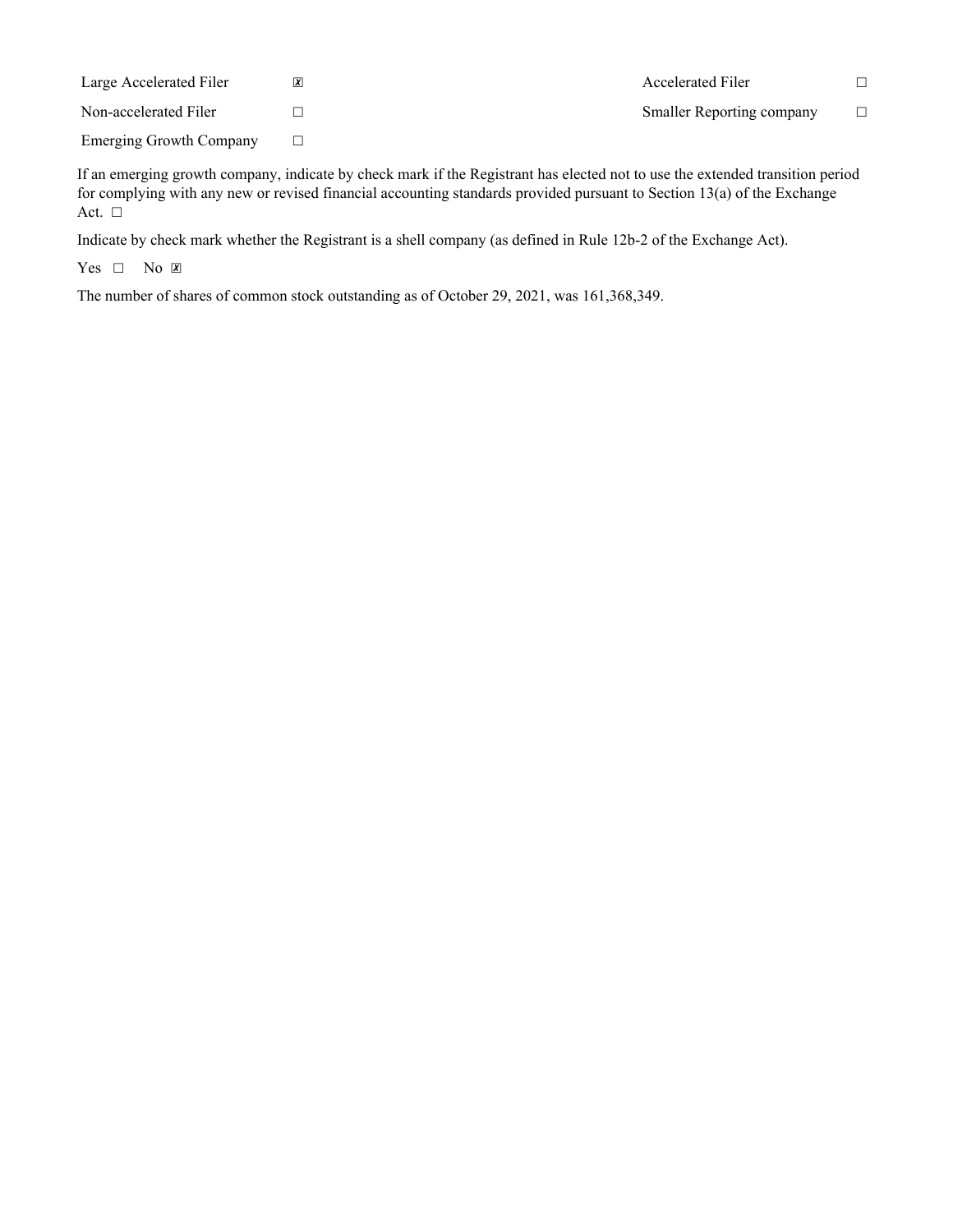# **TABLE OF CONTENTS**

# **PART I. FINANCIAL INFORMATION**

|         |                                                                                       | <b>PAGE</b>     |
|---------|---------------------------------------------------------------------------------------|-----------------|
| Item 1. | <b>Condensed Consolidated Balance Sheets</b>                                          |                 |
|         | <b>Condensed Consolidated Statements of Operations</b>                                |                 |
|         | <b>Condensed Consolidated Statements of Comprehensive Income (Loss)</b>               |                 |
|         | <b>Condensed Consolidated Statements of Changes in Stockholders' Equity</b>           | 4               |
|         | <b>Condensed Consolidated Statements of Cash Flows</b>                                |                 |
|         | <b>Notes to Condensed Consolidated Financial Statements</b>                           |                 |
| Item 2. | Management's Discussion and Analysis of Financial Condition and Results of Operations | $\overline{29}$ |
| Item 3. | Quantitative and Qualitative Disclosures About Market Risk                            | 42              |
| Item 4. | <b>Controls and Procedures</b>                                                        | 42              |

# **PART II. OTHER INFORMATION**

| Item 1.  | <b>Legal Proceedings</b>                                    | <u>43</u>       |
|----------|-------------------------------------------------------------|-----------------|
| Item 1A. | <b>Risk Factors</b>                                         | 43              |
| Item 2.  | Unregistered Sales of Equity Securities and Use of Proceeds | $\overline{44}$ |
| Item 3.  | <b>Defaults Upon Senior Securities</b>                      | $\overline{44}$ |
| Item 4.  | <b>Mine Safety Disclosures</b>                              | $\overline{44}$ |
| Item 5.  | <b>Other Information</b>                                    | $\overline{44}$ |
| Item 6.  | <b>Exhibits</b>                                             | $\overline{44}$ |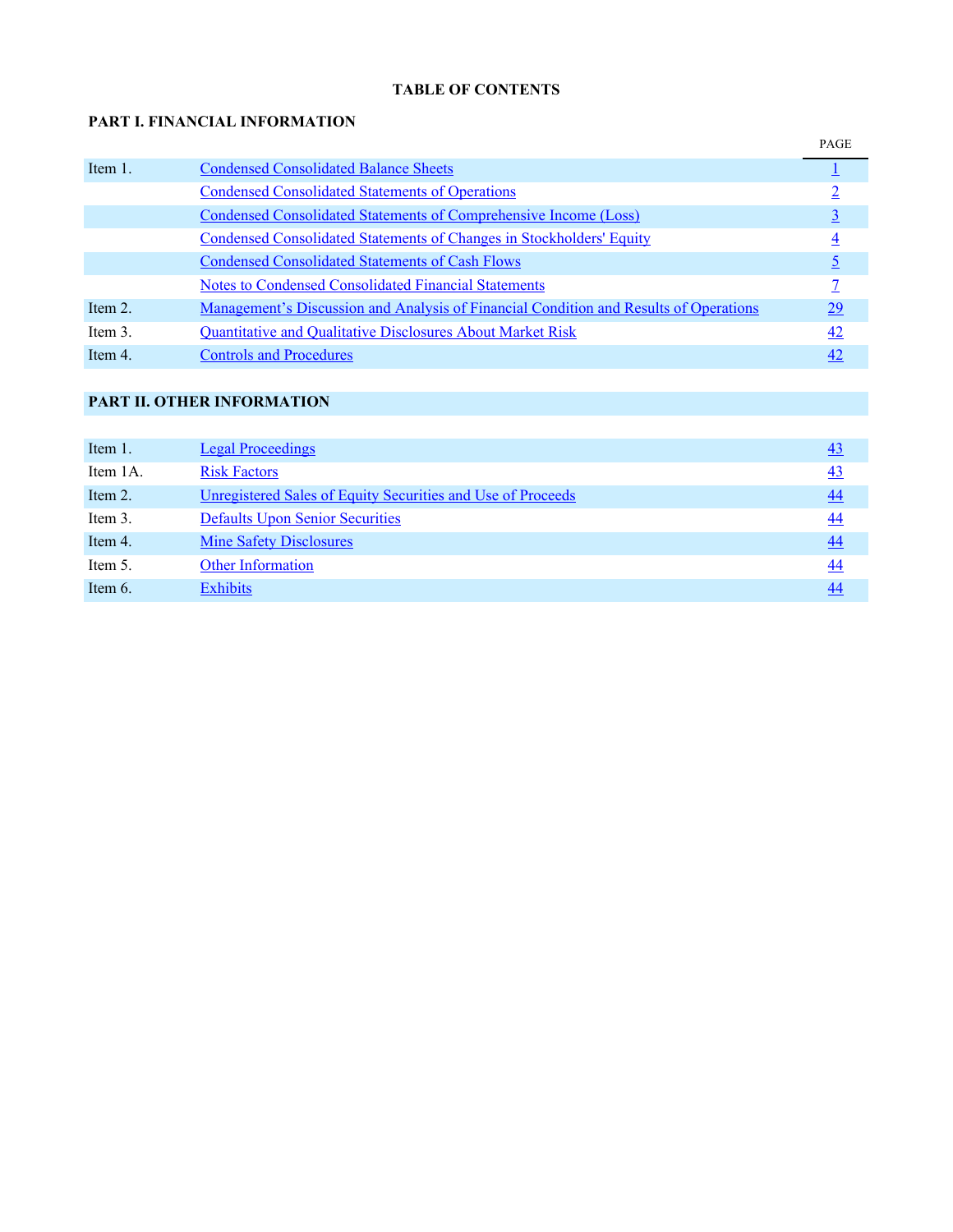# <span id="page-3-0"></span>**PART I. FINANCIAL INFORMATION**

### **Item 1. Financial Statements**

### **ENVISTA HOLDINGS CORPORATION CONDENSED CONSOLIDATED BALANCE SHEETS (Unaudited) (\$ in millions, except share amounts)**

|                                                                                                                                                                                           | As of        |                        |               |         |
|-------------------------------------------------------------------------------------------------------------------------------------------------------------------------------------------|--------------|------------------------|---------------|---------|
|                                                                                                                                                                                           |              | <b>October 1, 2021</b> |               | 2020    |
| <b>ASSETS</b>                                                                                                                                                                             |              |                        |               |         |
| Current assets:                                                                                                                                                                           |              |                        |               |         |
| Cash and cash equivalents                                                                                                                                                                 | \$           | 638.8                  | <sup>\$</sup> | 888.9   |
| Trade accounts receivable, less allowance for credit losses of \$25.2 and \$30.5, respectively                                                                                            |              | 307.4                  |               | 301.7   |
| Inventories, net                                                                                                                                                                          |              | 274.3                  |               | 216.0   |
| Prepaid expenses and other current assets                                                                                                                                                 |              | 77.9                   |               | 70.1    |
| Current assets held for sale                                                                                                                                                              |              | 468.0                  |               | 113.9   |
| Total current assets                                                                                                                                                                      |              | 1,766.4                |               | 1,590.6 |
| Property, plant and equipment, net                                                                                                                                                        |              | 266.1                  |               | 274.6   |
| Operating lease right-of-use assets                                                                                                                                                       |              | 150.8                  |               | 162.7   |
| Other long-term assets                                                                                                                                                                    |              | 174.1                  |               | 119.0   |
| Goodwill                                                                                                                                                                                  |              | 3,145.8                |               | 3,207.4 |
| Other intangible assets, net                                                                                                                                                              |              | 1,058.8                |               | 1,152.7 |
| Noncurrent assets held for sale                                                                                                                                                           |              |                        |               | 369.0   |
| Total assets                                                                                                                                                                              | \$           | 6,562.0                | $\mathcal{S}$ | 6,876.0 |
| <b>LIABILITIES AND EQUITY</b>                                                                                                                                                             |              |                        |               |         |
| Current liabilities:                                                                                                                                                                      |              |                        |               |         |
| Short-term debt                                                                                                                                                                           | \$           | 426.7                  | -S            | 886.8   |
| Trade accounts payable                                                                                                                                                                    |              | 171.0                  |               | 202.5   |
| Accrued expenses and other liabilities                                                                                                                                                    |              | 509.9                  |               | 467.8   |
| Operating lease liabilities                                                                                                                                                               |              | 24.5                   |               | 31.1    |
| Current liabilities held for sale                                                                                                                                                         |              | 137.1                  |               | 96.5    |
| Total current liabilities                                                                                                                                                                 |              | 1,269.2                |               | 1,684.7 |
| Operating lease liabilities                                                                                                                                                               |              | 139.7                  |               | 152.6   |
| Other long-term liabilities                                                                                                                                                               |              | 318.2                  |               | 347.0   |
| Long-term debt                                                                                                                                                                            |              | 887.8                  |               | 907.7   |
| Noncurrent liabilities held for sale                                                                                                                                                      |              |                        |               | 63.0    |
| Commitments and contingencies                                                                                                                                                             |              |                        |               |         |
| Stockholders' equity:                                                                                                                                                                     |              |                        |               |         |
| Preferred stock, no par value, 15.0 million shares authorized; no shares issued or outstanding<br>at October 1, 2021 and December 31, 2020                                                |              |                        |               |         |
| Common stock - \$0.01 par value, 500.0 million shares authorized; 161.7 million shares issued<br>and 161.3 million shares outstanding at October 1, 2021; 160.2 million shares issued and |              |                        |               |         |
| 160.0 million outstanding at December 31, 2020                                                                                                                                            |              | 1.6                    |               | 1.6     |
| Additional paid-in capital                                                                                                                                                                |              | 3,716.6                |               | 3,684.4 |
| Retained earnings                                                                                                                                                                         |              | 381.1                  |               | 126.4   |
| Accumulated other comprehensive loss                                                                                                                                                      |              | (152.6)                |               | (91.8)  |
| Total Envista stockholders' equity                                                                                                                                                        |              | 3,946.7                |               | 3,720.6 |
| Noncontrolling interests                                                                                                                                                                  |              | 0.4                    |               | 0.4     |
| Total stockholders' equity                                                                                                                                                                |              | 3,947.1                |               | 3,721.0 |
| Total liabilities and stockholders' equity                                                                                                                                                | $\mathbb{S}$ | 6,562.0                | $\mathbb{S}$  | 6,876.0 |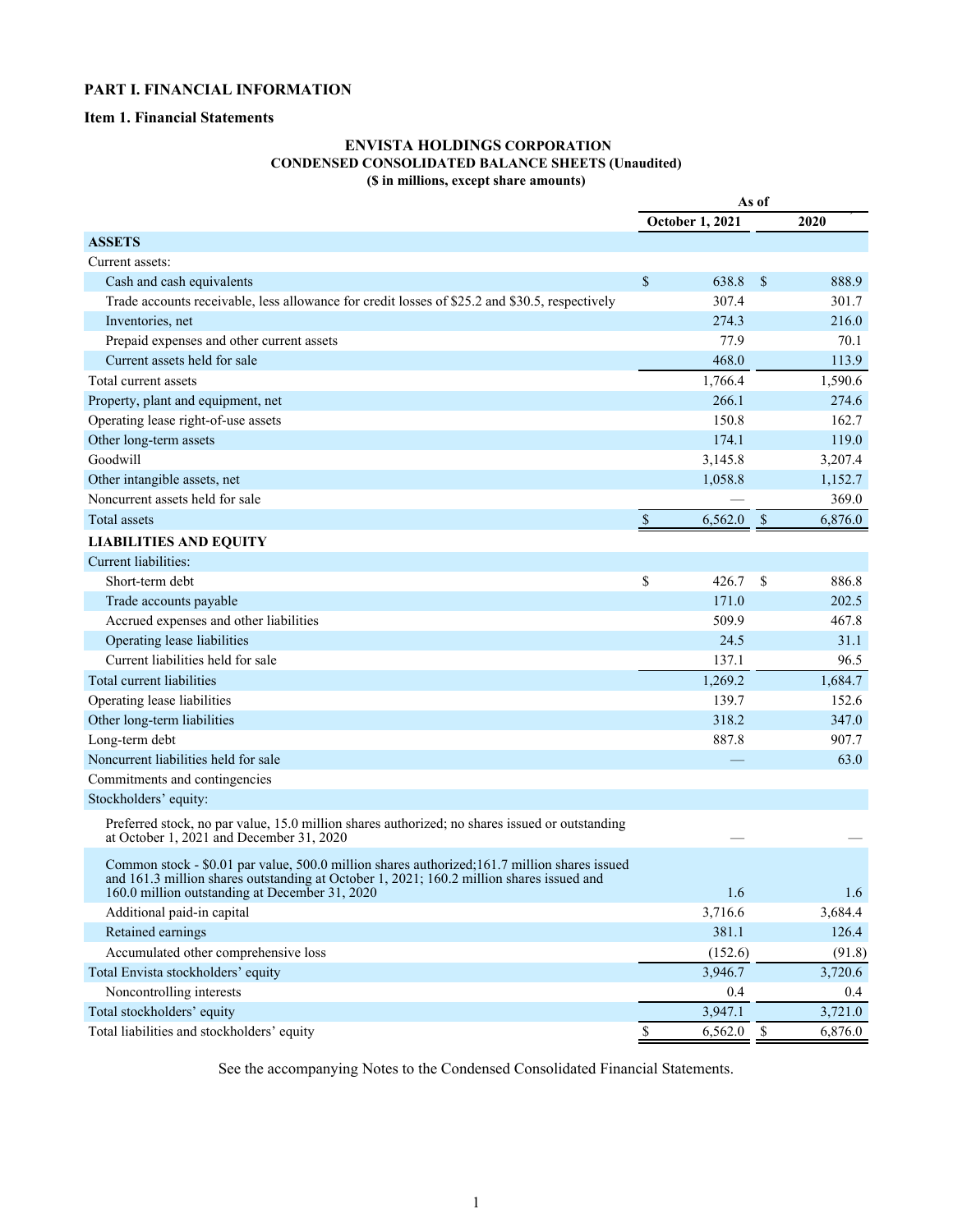### **ENVISTA HOLDINGS CORPORATION CONDENSED CONSOLIDATED STATEMENTS OF OPERATIONS (Unaudited) (\$ and shares in millions, except per share amounts)**

<span id="page-4-0"></span>

|                                                                             |                        | <b>Three Months Ended</b> | <b>Nine Months Ended</b> |                         |  |
|-----------------------------------------------------------------------------|------------------------|---------------------------|--------------------------|-------------------------|--|
|                                                                             | <b>October 1, 2021</b> | <b>October 2, 2020</b>    | <b>October 1, 2021</b>   | <b>October 2, 2020</b>  |  |
| Sales                                                                       | \$<br>607.3            | \$<br>547.2               | \$<br>1,857.1            | $\$$<br>1,312.8         |  |
| Cost of sales                                                               | 251.0                  | 238.8                     | 773.8                    | 598.0                   |  |
| Gross profit                                                                | 356.3                  | 308.4                     | 1,083.3                  | 714.8                   |  |
| Operating expenses:                                                         |                        |                           |                          |                         |  |
| Selling, general and administrative                                         | 250.6                  | 226.8                     | 747.5                    | 681.3                   |  |
| Research and development                                                    | 24.0                   | 20.0                      | 75.7                     | 63.5                    |  |
| Operating profit (loss)                                                     | 81.7                   | 61.6                      | 260.1                    | (30.0)                  |  |
| Nonoperating income (expense):                                              |                        |                           |                          |                         |  |
| Other income                                                                | 0.2                    | 0.2                       | 0.8                      | 0.4                     |  |
| Interest expense, net                                                       | (12.0)                 | (23.4)                    | (43.6)                   | (41.2)                  |  |
| Income (loss) before income taxes                                           | 69.9                   | 38.4                      | 217.3                    | (70.8)                  |  |
| Income tax (benefit) expense                                                | (10.3)                 | 14.8                      | (3.7)                    | (22.2)                  |  |
| Income (loss) from continuing operations                                    | 80.2                   | 23.6                      | 221.0                    | (48.6)                  |  |
| Income (loss) from discontinued operations, net of<br>tax (refer to Note 3) | 12.7                   | 12.0                      | 33.7                     | (26.5)                  |  |
| Net income (loss)                                                           | $\mathcal{S}$<br>92.9  | $\mathcal{S}$<br>35.6     | $\mathcal{S}$<br>254.7   | $\mathcal{S}$<br>(75.1) |  |
| Earnings (loss) per share:                                                  |                        |                           |                          |                         |  |
| Earnings (loss) from continuing operations - basic                          | \$<br>0.50             | <sup>\$</sup><br>0.15     | \$<br>1.37               | \$<br>(0.30)            |  |
| Earnings (loss) from continuing operations - diluted                        | \$<br>0.45             | \$<br>0.14                | \$<br>1.25               | \$<br>(0.30)            |  |
|                                                                             |                        |                           |                          |                         |  |
| Earnings (loss) from discontinued operations - basic                        | \$<br>0.08             | \$<br>0.08                | \$<br>0.21               | \$<br>(0.17)            |  |
| Earnings (loss) from discontinued operations - diluted                      | $\mathcal{S}$<br>0.07  | $\mathcal{S}$<br>0.07     | \$<br>0.19               | \$<br>(0.17)            |  |
|                                                                             |                        |                           |                          |                         |  |
| Earnings (loss) - basic                                                     | \$<br>0.58             | $\$$<br>$0.22 * $$        | 1.58                     | \$<br>(0.47)            |  |
| Earnings (loss) - diluted                                                   | \$<br>0.52             | \$<br>$0.22 * $$          | 1.43                     | $*$ \$<br>(0.47)        |  |
| Average common stock and common equivalent shares<br>outstanding:           |                        |                           |                          |                         |  |
| <b>Basic</b>                                                                | 161.5                  | 159.7                     | 161.1                    | 159.4                   |  |
| Diluted                                                                     | 178.1                  | 163.9                     | 177.5                    | 159.4                   |  |

\* Earnings (loss) per share is computed independently for earnings (loss) per share from continuing operations and earnings (loss) per share from discontinued operations.<br>The sum of earnings (loss) per share from continuin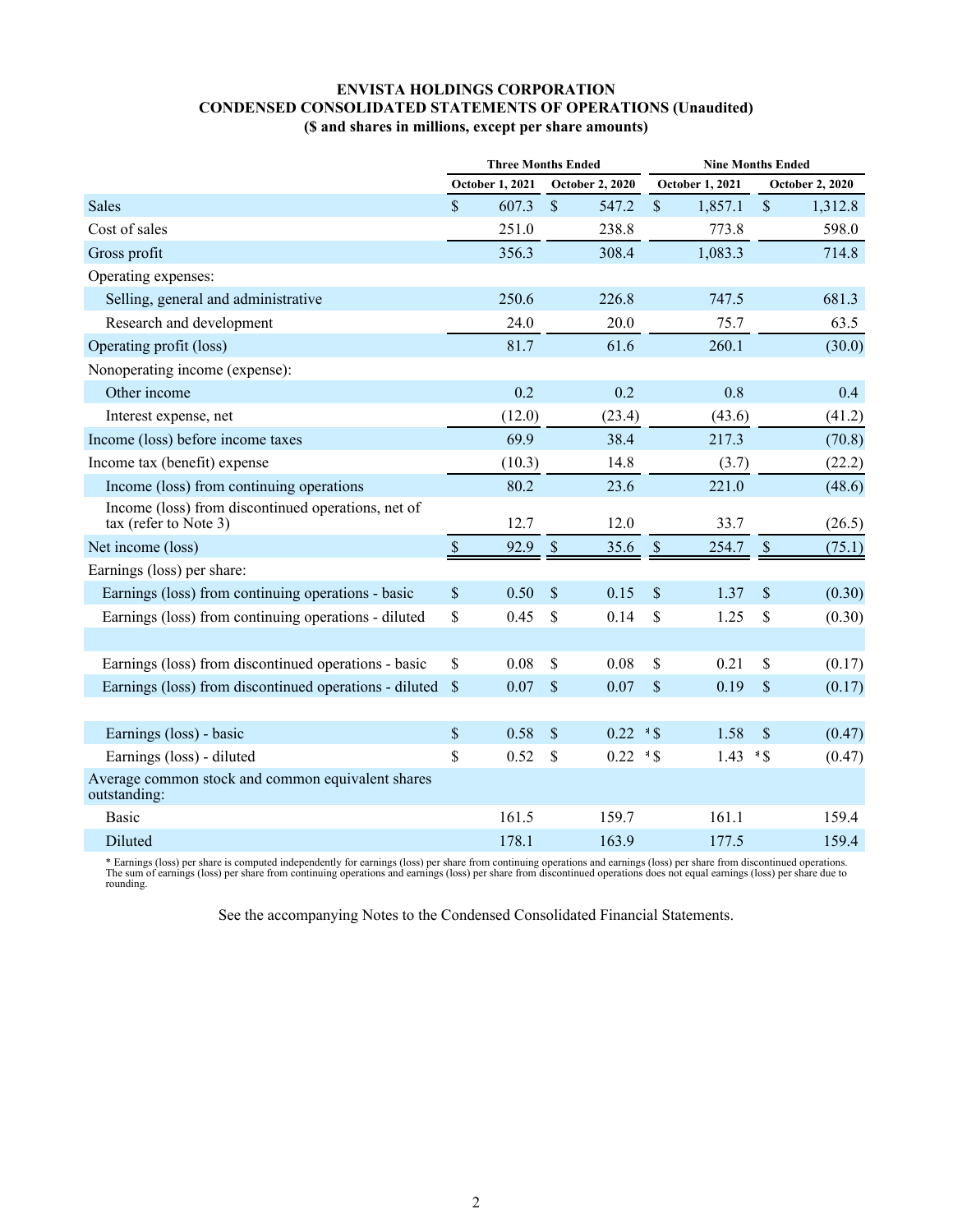# <span id="page-5-0"></span>**ENVISTA HOLDINGS CORPORATION CONDENSED CONSOLIDATED STATEMENTS OF COMPREHENSIVE INCOME (LOSS) (Unaudited) (\$ in millions)**

|                                                                 | <b>Three Months Ended</b> |        |                        |      | <b>Nine Months Ended</b> |        |                        |        |
|-----------------------------------------------------------------|---------------------------|--------|------------------------|------|--------------------------|--------|------------------------|--------|
|                                                                 | <b>October 1, 2021</b>    |        | <b>October 2, 2020</b> |      | <b>October 1, 2021</b>   |        | <b>October 2, 2020</b> |        |
| Net income (loss)                                               | S                         | 92.9   | <b>S</b>               | 35.6 |                          | 254.7  |                        | (75.1) |
| Other comprehensive (loss) income, net of income<br>taxes:      |                           |        |                        |      |                          |        |                        |        |
| Foreign currency translation adjustments                        |                           | (25.0) |                        | 18.6 |                          | (64.3) |                        | 14.5   |
| Cash flow hedge adjustments                                     |                           | 1.1    |                        | 1.5  |                          | 3.6    |                        | (7.4)  |
| Pension plan adjustments                                        |                           | 0.2    |                        | 0.2  |                          | (0.1)  |                        | 0.9    |
| Total other comprehensive (loss) income, net of income<br>taxes |                           | (23.7) |                        | 20.3 |                          | (60.8) |                        | 8.0    |
| Comprehensive income (loss)                                     |                           | 69.2   |                        | 55.9 |                          | 193.9  |                        | (67.1) |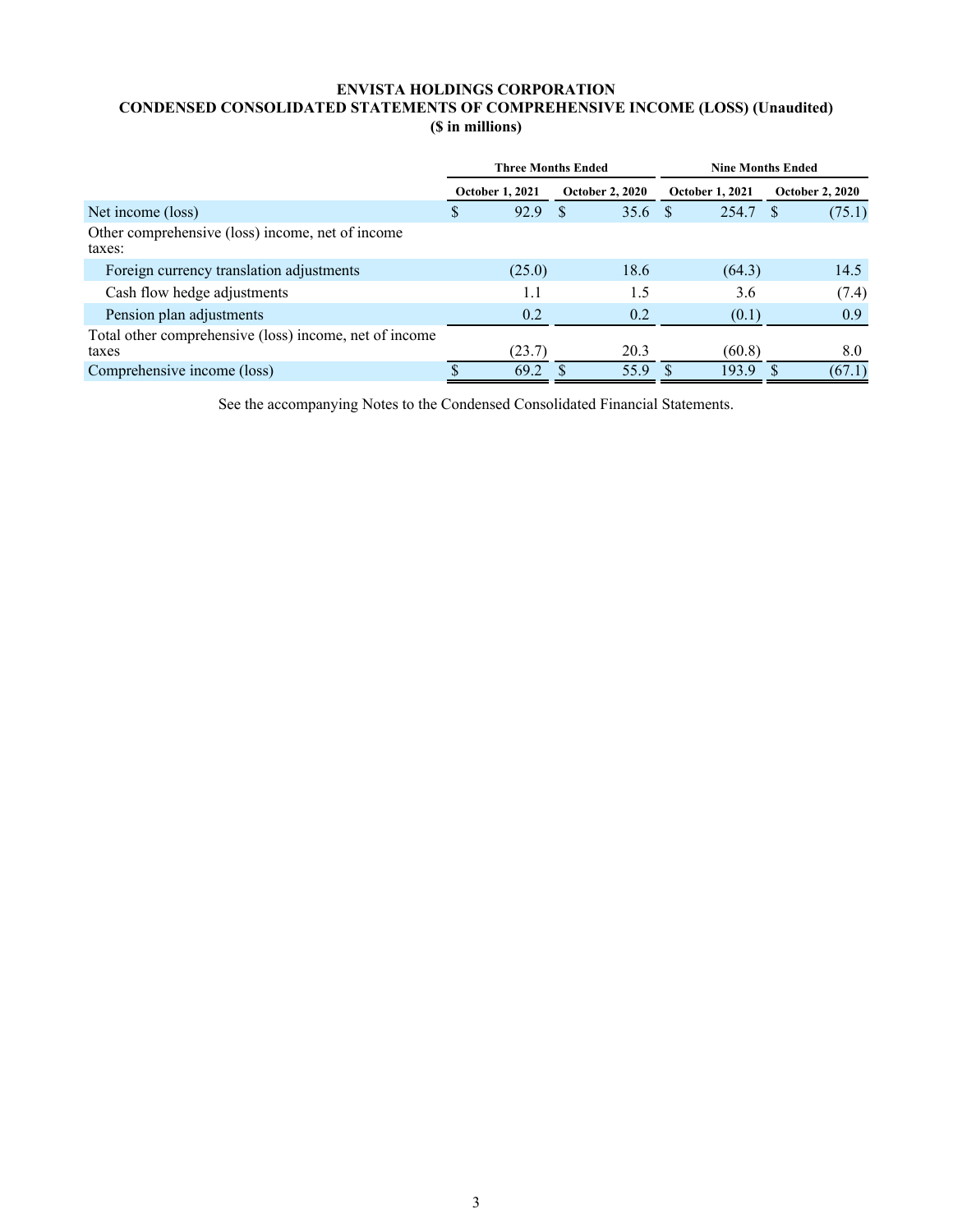# <span id="page-6-0"></span>**ENVISTA HOLDINGS CORPORATION CONDENSED CONSOLIDATED STATEMENTS OF CHANGES IN STOCKHOLDERS' EQUITY (Unaudited) (\$ in millions)**

|                                   | <b>Nine Months Ended October 1, 2021</b> |                                             |                             |                                               |                                   |                                    |  |
|-----------------------------------|------------------------------------------|---------------------------------------------|-----------------------------|-----------------------------------------------|-----------------------------------|------------------------------------|--|
|                                   | Common<br><b>Stock</b>                   | <b>Additional</b><br><b>Paid-in Capital</b> | <b>Retained</b><br>Earnings | Accumulated<br>Other<br>Comprehensive<br>Loss | <b>Total</b><br>Envista<br>Equity | Noncontrolling<br><b>Interests</b> |  |
| Balance, December 31, 2020        | \$<br>1.6                                | $\mathbf{s}$<br>3,684.4                     | 126.4<br>\$.                | <sup>\$</sup><br>$(91.8)$ \$                  | 3,720.6                           | 0.4<br><sup>\$</sup>               |  |
| Common stock-based award activity |                                          | 6.7                                         |                             |                                               | 6.7                               |                                    |  |
| Net income                        |                                          |                                             | 71.7                        |                                               | 71.7                              |                                    |  |
| Other comprehensive loss          |                                          |                                             |                             | (52.1)                                        | (52.1)                            |                                    |  |
| Balance, April 2, 2021            | 1.6                                      | 3,691.1                                     | 198.1                       | (143.9)                                       | 3,746.9                           | 0.4                                |  |
| Common stock-based award activity |                                          | 16.5                                        |                             |                                               | 16.5                              |                                    |  |
| Net income                        |                                          |                                             | 90.1                        |                                               | 90.1                              |                                    |  |
| Other comprehensive income        |                                          |                                             |                             | 15.0                                          | 15.0                              |                                    |  |
| Balance, July 2, 2021             | 1.6                                      | 3,707.6                                     | 288.2                       | (128.9)                                       | 3,868.5                           | 0.4                                |  |
| Common stock-based award activity |                                          | 9.0                                         |                             |                                               | 9.0                               |                                    |  |
| Net income                        |                                          |                                             | 92.9                        |                                               | 92.9                              |                                    |  |
| Other comprehensive loss          |                                          |                                             |                             | (23.7)                                        | (23.7)                            |                                    |  |
| Balance, October 1, 2021          | 1.6                                      | 3,716.6                                     | 381.1                       | (152.6)<br>S                                  | 3,946.7                           | 0.4                                |  |

|                                                                                              |                        | Nine Months Ended October 2, 2020 |                                      |         |                                                         |        |                                               |      |                                          |     |                                    |
|----------------------------------------------------------------------------------------------|------------------------|-----------------------------------|--------------------------------------|---------|---------------------------------------------------------|--------|-----------------------------------------------|------|------------------------------------------|-----|------------------------------------|
|                                                                                              | Common<br><b>Stock</b> |                                   | <b>Additional</b><br>Paid-in Capital |         | <b>Retained</b><br>Earnings<br>(Accumulated<br>Deficit) |        | Accumulated<br>Other<br>Comprehensive<br>Loss |      | <b>Total</b><br>Envista<br><b>Equity</b> |     | Noncontrolling<br><b>Interests</b> |
| Balance, December 31, 2019                                                                   | \$                     | 1.6                               | $\mathcal{S}$                        | 3,589.7 | $\mathbf{\$}$                                           | 93.1   | $\mathcal{S}$<br>$(144.2)$ \$                 |      | 3,540.2                                  | -\$ | 2.6                                |
| Common stock-based award activity                                                            |                        |                                   |                                      | 6.4     |                                                         |        |                                               |      | 6.4                                      |     |                                    |
| Net loss                                                                                     |                        |                                   |                                      |         |                                                         | (17.2) |                                               |      | (17.2)                                   |     |                                    |
|                                                                                              |                        |                                   |                                      |         |                                                         |        |                                               |      |                                          |     |                                    |
| Other comprehensive loss                                                                     |                        |                                   |                                      |         |                                                         |        | (45.7)                                        |      | (45.7)                                   |     |                                    |
| Balance, April 3, 2020                                                                       |                        | 1.6                               |                                      | 3,596.1 |                                                         | 75.9   | (189.9)                                       |      | 3,483.7                                  |     | 2.6                                |
| Common stock-based award activity                                                            |                        |                                   |                                      | 7.6     |                                                         |        |                                               |      | 7.6                                      |     |                                    |
| Equity component of convertible<br>senior notes, net of financing costs<br>and taxes         |                        |                                   |                                      | 77.9    |                                                         |        |                                               |      | 77.9                                     |     |                                    |
| Purchase of capped calls related to<br>issuance of convertible senior notes,<br>net of taxes |                        |                                   |                                      | (15.7)  |                                                         |        |                                               |      | (15.7)                                   |     |                                    |
| Net loss                                                                                     |                        |                                   |                                      |         |                                                         | (93.5) |                                               |      | (93.5)                                   |     |                                    |
| Other comprehensive income                                                                   |                        |                                   |                                      |         |                                                         |        | 33.4                                          |      | 33.4                                     |     |                                    |
| Changes in noncontrolling interests                                                          |                        |                                   |                                      |         |                                                         |        |                                               |      |                                          |     | (0.1)                              |
| Balance, July 3, 2020                                                                        |                        | 1.6                               |                                      | 3,665.9 |                                                         | (17.6) | (156.5)                                       |      | 3,493.4                                  |     | 2.5                                |
| Common stock-based award activity                                                            |                        |                                   |                                      | 8.3     |                                                         |        |                                               |      | 8.3                                      |     |                                    |
| Net income                                                                                   |                        |                                   |                                      |         |                                                         | 35.6   |                                               |      | 35.6                                     |     |                                    |
| Other comprehensive income                                                                   |                        |                                   |                                      |         |                                                         |        | 20.3                                          |      | 20.3                                     |     |                                    |
| Changes in noncontrolling interests                                                          |                        |                                   |                                      |         |                                                         |        |                                               |      |                                          | \$  | (0.3)                              |
| Balance, October 2, 2020                                                                     | \$                     | 1.6                               | $\mathbf{\hat{S}}$                   | 3,674.2 | $\mathbf S$                                             | 18.0   | (136.2)<br><sup>\$</sup>                      | - \$ | 3,557.6                                  | \$  | 2.2                                |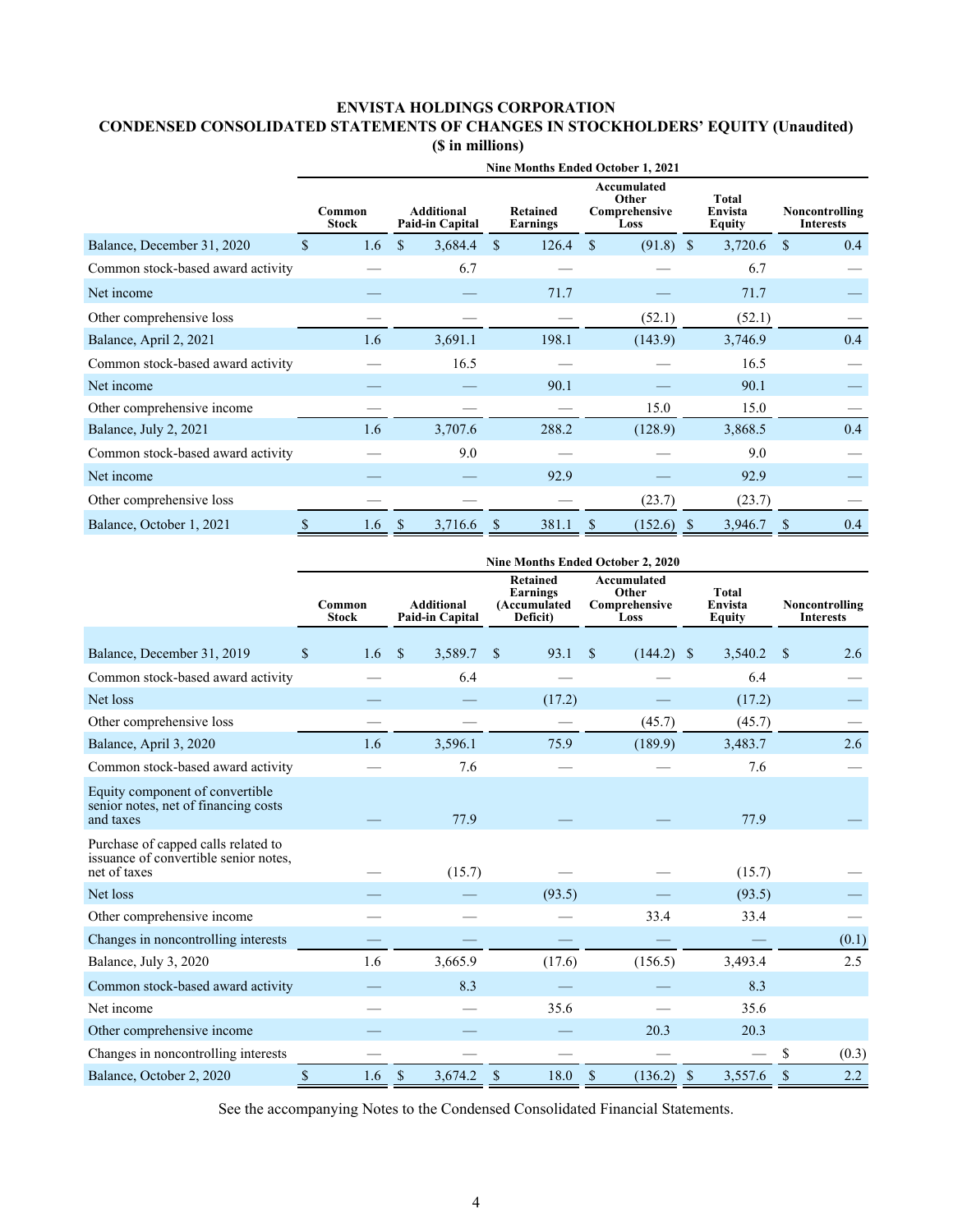# **ENVISTA HOLDINGS CORPORATION CONDENSED CONSOLIDATED STATEMENTS OF CASH FLOWS (Unaudited) (\$ in millions)**

<span id="page-7-0"></span>

|                                                                          |             | <b>Nine Months Ended</b> |            |                        |
|--------------------------------------------------------------------------|-------------|--------------------------|------------|------------------------|
|                                                                          |             | <b>October 1, 2021</b>   |            | <b>October 2, 2020</b> |
| Cash flows from operating activities:                                    |             |                          |            |                        |
| Net income (loss)                                                        | \$          | 254.7                    | -S         | (75.1)                 |
| Noncash items:                                                           |             |                          |            |                        |
| Depreciation                                                             |             | 29.4                     |            | 31.5                   |
| Amortization                                                             |             | 62.6                     |            | 68.0                   |
| Allowance for credit losses                                              |             | 4.2                      |            | 20.1                   |
| Stock-based compensation expense                                         |             | 21.6                     |            | 16.7                   |
| Gain on sale of property, plant and equipment                            |             | (2.2)                    |            |                        |
| Restructuring charges                                                    |             | 0.3                      |            | 11.1                   |
| Impairment charges                                                       |             | 9.4                      |            | 17.1                   |
| Amortization of right-of-use assets                                      |             | 21.3                     |            | 23.1                   |
| Amortization of debt discount and issuance costs                         |             | 17.6                     |            | 8.0                    |
| Change in trade accounts receivable                                      |             | (15.1)                   |            | 64.3                   |
| Change in inventories                                                    |             | (67.1)                   |            | 16.8                   |
| Change in trade accounts payable                                         |             | (39.9)                   |            | (49.3)                 |
| Change in prepaid expenses and other assets                              |             | (23.4)                   |            | (33.8)                 |
| Change in accrued expenses and other liabilities                         |             | (18.7)                   |            | (0.8)                  |
| Change in operating lease liabilities                                    |             | (29.1)                   |            | (27.2)                 |
| Net cash provided by operating activities                                |             | 225.6                    |            | 90.5                   |
| Cash flows from investing activities:                                    |             |                          |            |                        |
| Acquisitions, net of cash acquired                                       |             |                          |            | (40.7)                 |
| Payments for additions to property, plant and equipment                  |             | (46.0)                   |            | (34.6)                 |
| Proceeds from sales of property, plant and equipment                     |             | 11.6                     |            |                        |
| All other investing activities                                           |             | 8.5                      |            | 11.3                   |
| Net cash used in investing activities                                    |             | (25.9)                   |            | (64.0)                 |
| Cash flows from financing activities:                                    |             |                          |            |                        |
| Proceeds from issuance of convertible senior notes                       |             |                          |            | 517.5                  |
| Payment of debt issuance and other deferred financing costs              |             | (2.3)                    |            | (17.2)                 |
| Proceeds from revolving line of credit                                   |             |                          |            | 249.8                  |
| Repayment of revolving line of credit                                    |             |                          |            | (250.0)                |
| Repayment of borrowings                                                  |             | (475.7)                  |            |                        |
| Purchase of capped calls related to issuance of convertible senior notes |             |                          |            | (20.7)                 |
| Proceeds from stock option exercises                                     |             | 16.0                     |            | 8.7                    |
| All other financing activities                                           |             | (5.4)                    |            | 0.6                    |
| Net cash (used in) provided by financing activities                      |             | (467.4)                  |            | 488.7                  |
| Effect of exchange rate changes on cash and cash equivalents             |             | 17.6                     |            | (25.6)                 |
| Net change in cash and cash equivalents                                  |             | (250.1)                  |            | 489.6                  |
| Beginning balance of cash and cash equivalents                           |             | 888.9                    |            | 211.2                  |
| Ending balance of cash and cash equivalents                              | $\mathbb S$ | 638.8                    | $\sqrt{S}$ | 700.8                  |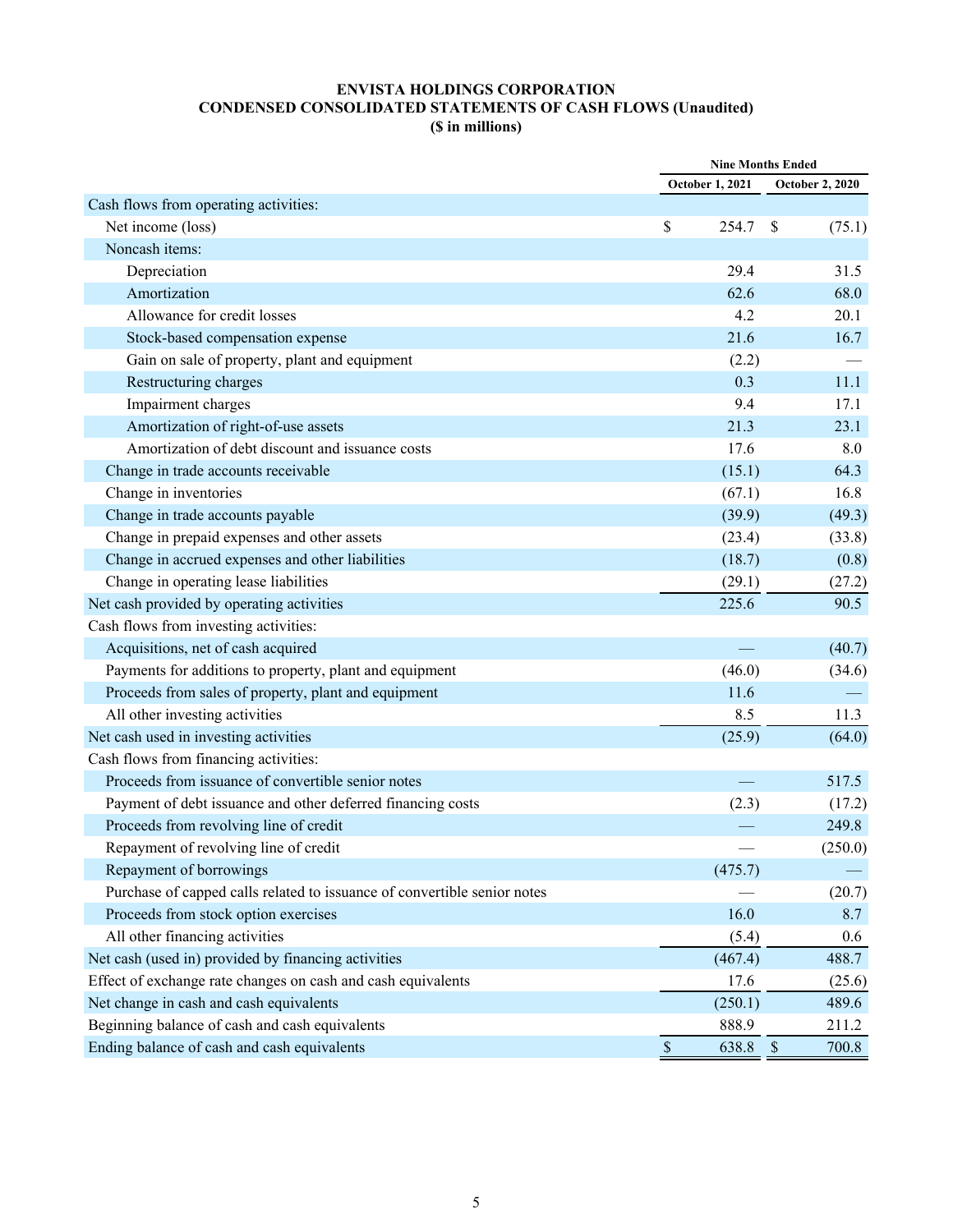| Supplemental data:                                              |        |      |
|-----------------------------------------------------------------|--------|------|
| Cash paid for interest                                          | 26.1 S | 34.3 |
| Cash paid for taxes                                             | 65.6 S | 22.3 |
| ROU assets obtained in exchange for operating lease obligations | 249 S  | 16.0 |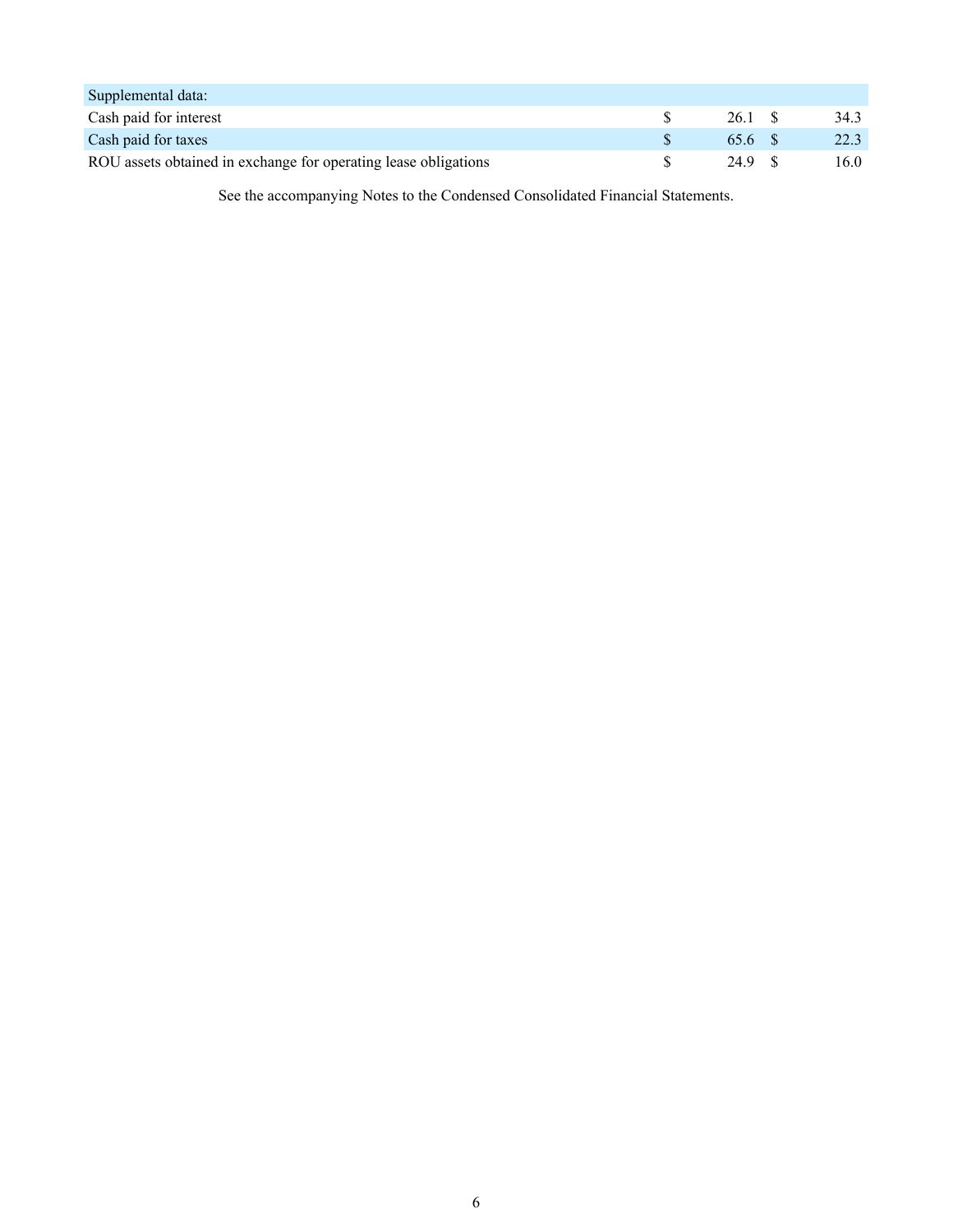### **ENVISTA HOLDINGS CORPORATION NOTES TO CONDENSED CONSOLIDATED FINANCIAL STATEMENTS (Unaudited)**

# <span id="page-9-0"></span>**NOTE 1. BUSINESS AND BASIS OF PRESENTATION**

#### *Separation and Initial Public Offering*

Envista Holdings Corporation (together with its subsidiaries, "Envista" or the "Company") was formed as a wholly-owned subsidiary of Danaher Corporation ("Danaher"). Danaher formed Envista to ultimately acquire, own and operate the Dental business of Danaher. On September 20, 2019, the Company completed an initial public offering ("IPO") resulting in the issuance of 30.8 million shares of its common stock (including shares issued pursuant to the underwriters' option to purchase additional shares) to the public, which represented 19.4% of the Company's outstanding common stock, at \$22.00 per share, the initial public offering price, for total net proceeds, after deducting underwriting discounts and commissions, of \$643.4 million. In connection with the completion of the IPO, through a series of equity and other transactions, Danaher transferred substantially all of its Dental business to the Company. As consideration for the transfer of the Dental business to the Company, the Company paid Danaher approximately \$2.0 billion, which included the net proceeds from the IPO and the net proceeds from term debt financing, as further discussed in Note 13, and issued to Danaher 127.9 million shares of the Company's common stock. The transactions described above related to the transfer of the Dental business are collectively referred to herein as the "Separation."

On November 15, 2019, Danaher announced an exchange offer whereby Danaher stockholders could exchange all or a portion of Danaher common stock for shares of the Company's common stock owned by Danaher. The disposition of the Company's shares was completed on December 18, 2019 and resulted in the full separation of the Company and disposal of Danaher's entire ownership and voting interest in the Company.

### *Business Overview*

The Company provides products that are used to diagnose, treat and prevent disease and ailments of the teeth, gums and supporting bone, as well as to improve the aesthetics of the human smile. The Company is a worldwide provider of a broad range of dental implants, orthodontic appliances, general dental consumables, equipment and services and is dedicated to driving technological innovations that help dental professionals improve clinical outcomes and enhance productivity.

The Company operates in two business segments: Specialty Products & Technologies and Equipment & Consumables. The Company's Specialty Products & Technologies segment develops, manufactures and markets dental implant systems, dental prosthetics and associated treatment software and technologies, as well as orthodontic bracket systems, aligners and lab products. The Company's Equipment & Consumables segment develops, manufactures and markets dental equipment and supplies used in dental offices, including digital imaging systems, software and other visualization/magnification systems; endodontic systems and related consumables; and restorative materials and instruments, rotary burs, impression materials, bonding agents and cements and infection prevention products.

### *Basis of Presentation*

All revenues and costs as well as assets and liabilities directly associated with the business activity of the Company are included in the financial statements. All significant intercompany accounts and transactions between the businesses comprising the Company have been eliminated in the accompanying Condensed Consolidated Financial Statements.

The Condensed Consolidated Financial Statements included herein have been prepared by the Company without audit, pursuant to the rules and regulations of the Securities and Exchange Commission ("SEC"). Certain information and footnote disclosures normally included in financial statements prepared in accordance with generally accepted accounting principles ("GAAP") have been condensed or omitted pursuant to such rules and regulations; however, the Company believes that the disclosures are adequate to make the information presented not misleading. The accompanying Condensed Consolidated Financial Statements contain all adjustments (consisting of only normal recurring adjustments and reclassifications to conform to current year presentation) necessary to present fairly the financial position of the Company as of October 1, 2021 and December 31, 2020, and its results of operations for the three and nine month periods ended October 1, 2021 and October 2, 2020 and cash flows for the nine month periods ended October 1, 2021 and October 2, 2020. The information included in this Quarterly Report on Form 10-Q should be read in conjunction with the Company's Consolidated and Combined Financial Statements and accompanying notes for the three years ended December 31, 2020, included in the Annual Report on Form 10-K filed by the Company with the SEC on February 19, 2021.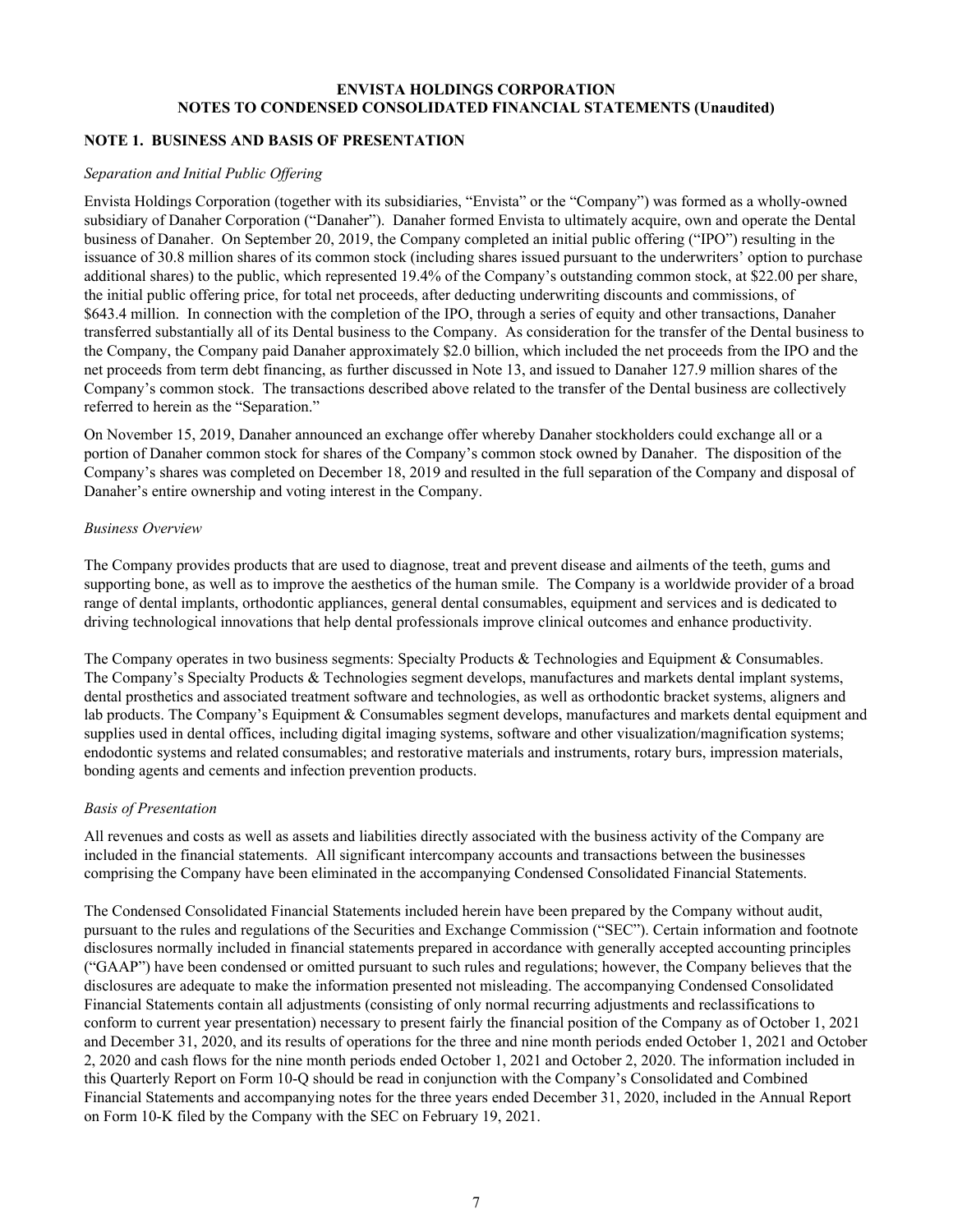As discussed in Note 3, Discontinued Operations, the Company has entered into a master sale and purchase agreement to sell its KaVo dental treatment unit and instrument business (the "KaVo Treatment Unit and Instrument Business"), which was part of the Company's Equipment and Consumables segment. The previously reported amounts for the KaVo Treatment Unit and Instrument Business have been reclassified to discontinued operations for all periods presented. All segment information and descriptions exclude the KaVo Treatment Unit and Instrument Business.

# *Risks and Uncertainties*

The Company is subject to risks and uncertainties as a result of the novel coronavirus ("COVID-19") pandemic. During 2020, the Company's sales and results of operations were most impacted by the COVID-19 pandemic during the first and second quarters with positive signs of recovery during the third and fourth quarters of 2020. During the three and nine months ended October 1, 2021, the Company continued to see positive signs of recovery in certain markets in which it operates, however, certain markets continue to be more adversely impacted than others.

The extent of the impact of the COVID-19 pandemic on the Company's business is highly uncertain and difficult to predict because of the dynamic and evolving nature of the crisis. A worsening of the pandemic or impacts of new variants of the virus may lead to temporary closures of dental practices in the future. Furthermore, capital markets and economies worldwide have also been negatively impacted by the COVID-19 pandemic, and it is possible that it could cause a material local and/or global economic slowdown or global recession. Such economic disruption could have a material adverse effect on the Company as the Company's customers curtail and reduce capital and overall spending. Policymakers around the globe have responded with fiscal policy actions to support the healthcare industry and economy as a whole. The magnitude and overall effectiveness of these actions remains uncertain.

The severity of the impact of the COVID-19 pandemic on the Company's business will depend on a number of factors, including, but not limited to, the scope and duration of the pandemic, the extent and severity of the impact on the Company's customers, the measures that have been and may be taken to contain the virus (including its various mutations) and mitigate its impact, U.S. and foreign government actions to respond to the reduction in global economic activity, the ability of the Company to continue to manufacture and source its products and to find suitable alternative products at reasonable prices, the impact of the pandemic and associated economic downturn on the Company's ability to access capital if and when needed and how quickly and to what extent normal economic and operating conditions can resume, all of which are uncertain and cannot be predicted. Even after the COVID-19 pandemic has subsided, the Company may continue to experience materially adverse impacts on the Company's financial condition and results of operations.

The Company's future results of operations and liquidity could be adversely impacted by delays in payments of outstanding receivable amounts beyond normal payment terms, continued or worsening supply chain disruptions, uncertain demand, staffing shortages due to any federal, state, and local vaccine mandates and the impact of any initiatives or programs that the Company may undertake to address financial and operational challenges faced by its customers and suppliers. The extent to which the COVID-19 pandemic may materially impact the Company's financial condition, liquidity, or results of operations is uncertain.

### *Accounting Standards Recently Adopted*

In December 2019, the Financial Accounting Standards Board ("FASB") issued Accounting Standards Update ("ASU") 2019-12, *Income Taxes (Topic 740): Simplifying the Accounting for Income Taxes,* which is intended to simplify various aspects related to accounting for income taxes. ASU 2019-12 removes certain exceptions to the general principles in Topic 740 and also clarifies and amends existing guidance to improve consistent application. The ASU was effective for public entities for fiscal years beginning after December 15, 2020, with early adoption permitted. The Company adopted this guidance on January 1, 2021, which did not have a significant impact on the Company's Condensed Consolidated Financial Statements.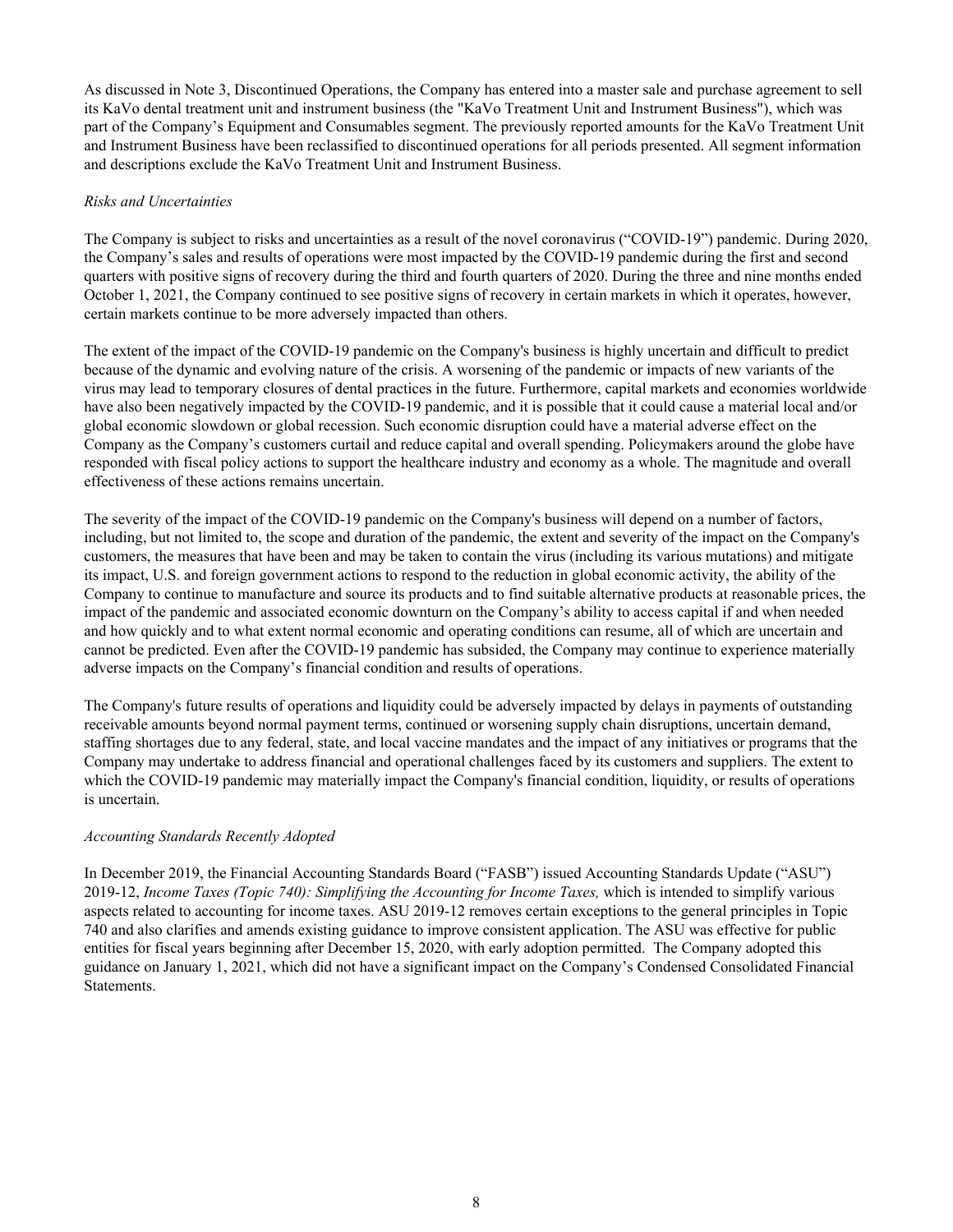#### *Accounting Standards Not Yet Adopted*

In August 2020, the FASB issued ASU 2020-06, *Debt – Debt with Conversion and Other Options (Subtopic 470-20) and Derivatives and Hedging – Contracts in Entity's Own Equity (Subtopic 815 – 40),* which simplifies the accounting for certain financial instruments with characteristics of liabilities and equity, including convertible instruments and contracts on an entity's own equity. This guidance is part of the FASB's simplification initiative, which aims to reduce unnecessary complexity in U.S. GAAP. The ASU is effective for public entities for fiscal years beginning after December 15, 2021, and interim periods within those fiscal years. The Company has not yet completed its assessment of the impact of the new standard on the Company's Condensed Consolidated Financial Statements.

In March 2020, the FASB issued ASU No. 2020-04, *Reference Rate Reform (Topic 848): Facilitation of the Effects of Reference Rate Reform on Financial Reporting*, which provides optional expedients and exceptions for applying GAAP to contracts, hedging relationships and other transactions that reference London Interbank Offered Rate ("LIBOR") or another reference rate expected to be discontinued because of reference rate reform, if certain criteria are met. The ASU is effective for public entities as of March 12, 2020 through December 31, 2022. An entity may elect to apply the amendments to eligible hedging relationships existing as of the beginning of the interim period that includes March 12, 2020 and to new eligible hedging relationships entered into after the beginning of the interim period that includes March 12, 2020. If an entity elects to apply any of the amendments for an eligible hedging relationship existing as of the beginning of the interim period that includes March 12, 2020, any adjustments as a result of those elections must be reflected as of the beginning of that interim period and recognized in accordance with the guidance in Reference Rate Reform Subtopics 848-30, 848-40, and 848-50 (as applicable). If an entity elects to apply any of the amendments for a new hedging relationship entered into between the beginning of the interim period that includes March 12, 2020 and March 12, 2020, any adjustments as a result of those elections must be reflected as of the beginning of the hedging relationship and recognized in accordance with the guidance in Reference Rate Reform Subtopics 848-30, 848-40, and 848-50 (as applicable).

The expedients and exceptions provided by the amendments do not apply to contract modifications made and hedging relationships entered into or evaluated after December 31, 2022, except for hedging relationships existing as of December 31, 2022, that an entity has elected certain optional expedients for and that are retained through the end of the hedging relationship. The Company has not yet completed its assessment of the impact of the new standard on the Company's Condensed Consolidated Financial Statements.

### **NOTE 2. ACQUISITION**

On January 21, 2020, the Company acquired all of the shares of Matricel GmbH ("Matricel") for cash consideration of approximately \$43.6 million. Matricel, a German company, is a provider of biomaterials used in dental applications and complements the Company's Specialty Products & Technologies segment. For the three and nine months ended October 2, 2020, Matricel's revenue and earnings were not material to the Condensed Consolidated Statements of Operations. Goodwill was not deductible for income tax purposes. The measurement period for adjustments related to the purchase price allocation for this acquisition is complete.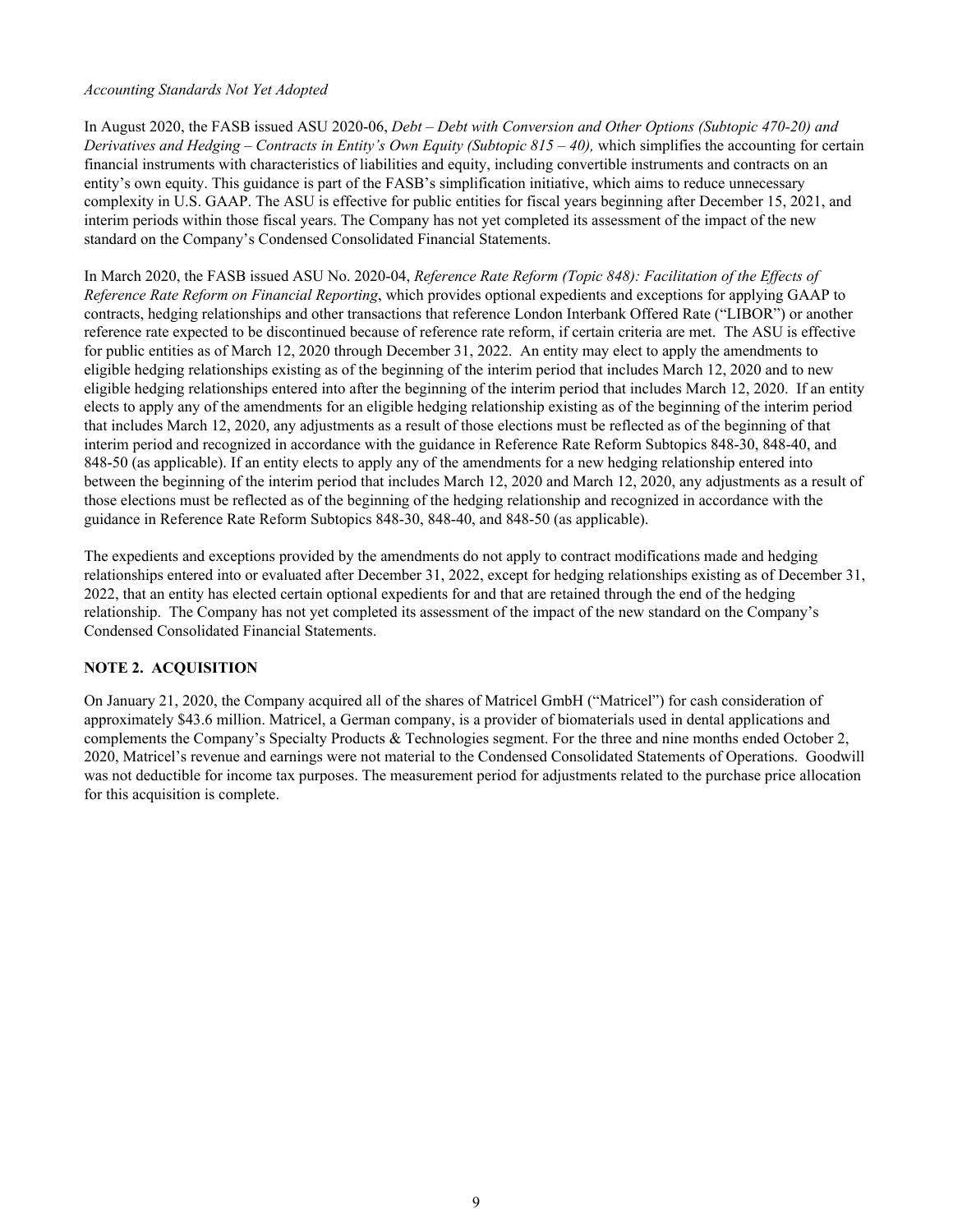The following table summarizes the fair values of the assets acquired and liabilities assumed as of the acquisition date (\$ in millions):

|                                           | <b>January 21, 2020</b> |
|-------------------------------------------|-------------------------|
| Assets acquired:                          |                         |
| Cash                                      | \$<br>2.9               |
| Trade accounts receivable                 | 1.0                     |
| Inventories                               | 1.9                     |
| Prepaid expenses and other current assets | 0.2                     |
| Property, plant and equipment             | 0.5                     |
| Goodwill                                  | 25.1                    |
| Other intangible assets                   | 22.3                    |
| Total assets acquired                     | 53.9                    |
| Liabilities assumed:                      |                         |
| Trade accounts payable                    | (0.1)                   |
| Accrued expenses and other liabilities    | (10.2)                  |
| Total liabilities assumed                 | (10.3)                  |
| Total net assets acquired                 | 43.6                    |

The excess of the purchase price over the fair value assigned to the assets acquired and liabilities assumed represents the goodwill resulting from the acquisition. Goodwill attributable to the acquisition has been recorded as a non-current asset and is not amortized, but is subject to review at least on an annual basis for impairment. Goodwill recognized was primarily attributable to expected operating efficiencies and expansion opportunities in the business acquired. The pro forma impact of this acquisition is not presented as it was not considered material to the Company's Condensed Consolidated Financial Statements.

The intangible assets acquired consist of technology and customer relationships. The weighted average amortization period of the acquired intangible assets in the aggregate is 10 years.

### **NOTE 3. DISCONTINUED OPERATIONS**

On September 7, 2021, the Company entered into a master sale and purchase agreement (the "Purchase Agreement") with planmeca Verwaltungs GmbH, Germany ("Planmeca"), and Planmeca Oy, a privately-held Finnish company, as guarantor, pursuant to which the Company will sell to Planmeca its KaVo Treatment Unit and Instrument Business for total consideration of up to \$455 million, which includes a potential earn-out payment of up to \$30 million, subject to certain adjustments as provided in the Purchase Agreement. The Purchase Agreement provides that the Company will sell the KaVo Treatment Unit and Instrument Business through the sale of certain assets, the transfer of the equity of certain of its subsidiaries, and the assumption by Planmeca of certain liabilities and agreements, in each case used in or related to the KaVo Treatment Unit and Instrument Business (the "Divestiture"). The transaction is expected to close at the end of 2021.

The Divestiture was part of the Company's strategy to structurally improve its long-term margins and represents a strategic shift with a major effect on the Company's operations and financial results as described in Accounting Standards Codification—Discontinued Operations ("ASC 205-20"). The pending sale meets the criteria to be accounted for as a discontinued operation. Accordingly, the Company has applied discontinued operations treatment for the Divestiture as required by ASC 205-20. In accordance with ASC 205-20, the Company reclassified the Divestiture to assets and liabilities held for sale on its Condensed Consolidated Balance Sheets as of October 1, 2021 and December 31, 2020 and reclassified the financial results of the Divestiture in its Condensed Consolidated Statements of Operations for all periods presented. The Company's Condensed Consolidated Statements of Cash Flows for the three and nine months ended October 1, 2021 and October 2, 2020 include the financial results of the KaVo Treatment Unit and Instrument Business.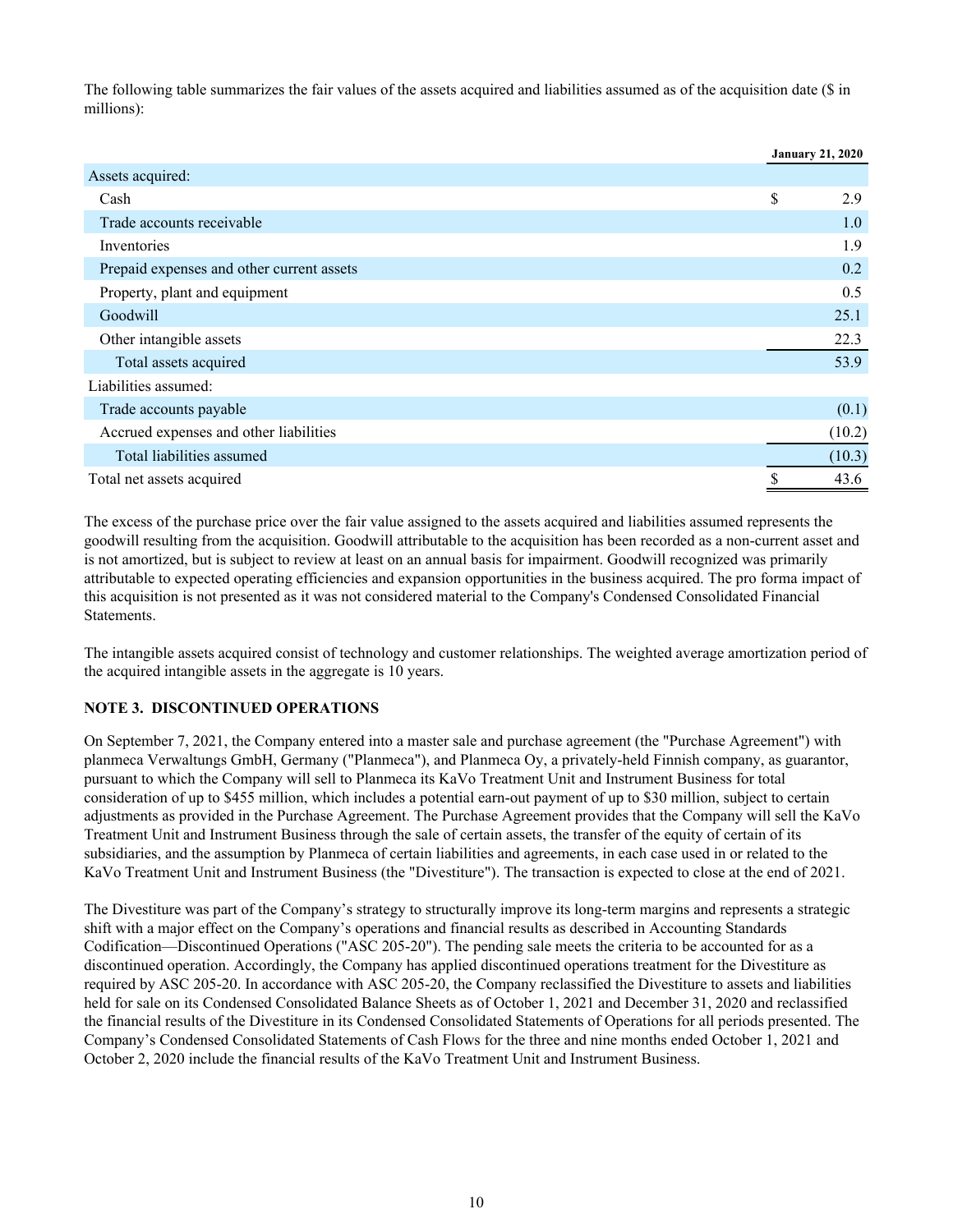The carrying amounts of the assets and liabilities of the Divestiture have been reclassified from their historical balance sheet presentation to current and noncurrent assets and current and noncurrent liabilities held for sale as follows:

|                                                                                                 | As of                       |                        |               |                          |
|-------------------------------------------------------------------------------------------------|-----------------------------|------------------------|---------------|--------------------------|
|                                                                                                 |                             | <b>October 1, 2021</b> |               | <b>December 31, 2020</b> |
| <b>ASSETS</b>                                                                                   |                             |                        |               |                          |
| Current assets:                                                                                 |                             |                        |               |                          |
| Trade accounts receivable, less allowance for credit losses of \$4.4 and \$6.6,<br>respectively | $\mathsf{\$}$               | 57.4                   | $\mathcal{S}$ | 59.3                     |
| Inventories, net                                                                                |                             | 53.5                   |               | 50.9                     |
| Prepaid expenses and other current assets                                                       |                             | 6.7                    |               | 3.7                      |
| Property, plant and equipment, net                                                              |                             | 27.5                   |               |                          |
| Operating lease right-of-use assets                                                             |                             | 2.8                    |               |                          |
| Other assets                                                                                    |                             | 8.2                    |               |                          |
| Goodwill                                                                                        |                             | 212.0                  |               |                          |
| Other intangible assets, net                                                                    |                             | 99.9                   |               |                          |
| Current assets held for sale                                                                    | $\sqrt{\frac{1}{2}}$        | 468.0                  | $\mathcal{S}$ | 113.9                    |
| Property, plant and equipment, net                                                              | $\mathbf{\hat{S}}$          |                        | \$            | 28.4                     |
| Operating lease right-of-use assets                                                             |                             |                        |               | 2.6                      |
| Other long-term assets                                                                          |                             |                        |               | 8.2                      |
| Goodwill                                                                                        |                             |                        |               | 223.3                    |
| Other intangible assets, net                                                                    |                             |                        |               | 106.5                    |
| Noncurrent assets held for sale                                                                 | $\mathcal{S}$               |                        | \$            | 369.0                    |
| <b>LIABILITIES AND EQUITY</b>                                                                   |                             |                        |               |                          |
| Current liabilities:                                                                            |                             |                        |               |                          |
| Trade accounts payable                                                                          | \$                          | 20.4                   | <sup>\$</sup> | 32.6                     |
| Accrued expenses and other liabilities                                                          |                             | 53.5                   |               | 62.5                     |
| Operating lease liabilities                                                                     |                             | 2.7                    |               | 1.4                      |
| Other liabilities                                                                               |                             | 60.5                   |               |                          |
| Current liabilities held for sale                                                               | $\frac{\text{S}}{\text{S}}$ | 137.1                  | \$            | 96.5                     |
| Operating lease liabilities                                                                     | $\mathbf{\hat{S}}$          |                        | \$            | 1.2                      |
| Other long-term liabilities                                                                     |                             |                        |               | 61.8                     |
| Noncurrent liabilities held for sale                                                            | $\mathcal{S}$               |                        | \$            | 63.0                     |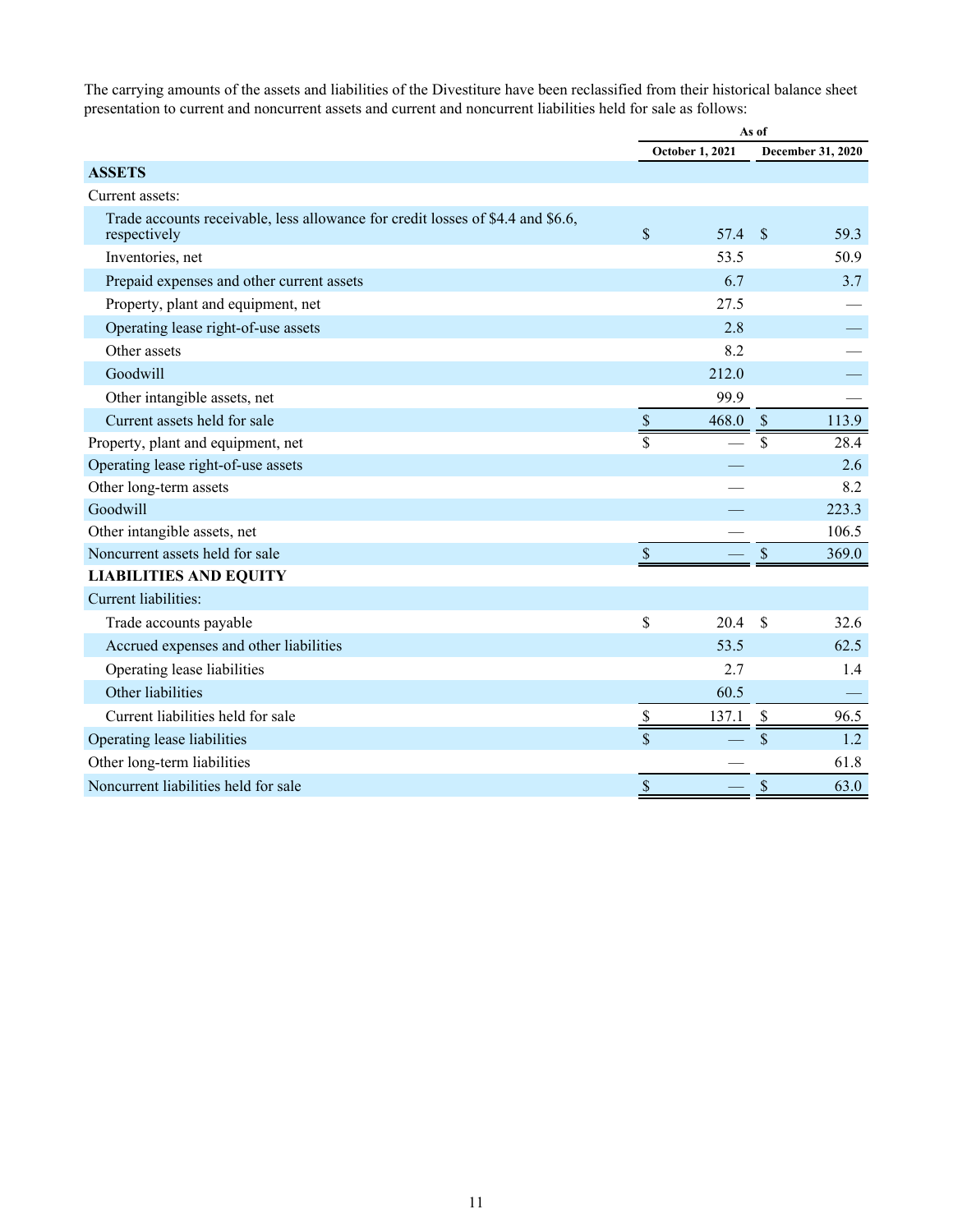The operating results of the Divestiture are reflected in the Condensed Consolidated Statements of Operations within income (loss) from discontinued operations, net of tax as follows:

|                                            | <b>Three Months Ended</b> |                        |                        |            | <b>Nine Months Ended</b> |               |                        |  |                        |
|--------------------------------------------|---------------------------|------------------------|------------------------|------------|--------------------------|---------------|------------------------|--|------------------------|
|                                            |                           | <b>October 1, 2021</b> | <b>October 2, 2020</b> |            |                          |               | <b>October 1, 2021</b> |  | <b>October 2, 2020</b> |
| <b>Sales</b>                               | \$                        | 102.5                  |                        | 93.3       | 302.0                    | <sup>\$</sup> | 236.8                  |  |                        |
| Cost of sales                              |                           | 57.2                   |                        | 61.1       | 174.4                    |               | 182.1                  |  |                        |
| Gross profit                               |                           | 45.3                   |                        | 32.2       | 127.6                    |               | 54.7                   |  |                        |
| Operating expenses:                        |                           |                        |                        |            |                          |               |                        |  |                        |
| Selling, general and administrative        |                           | 25.2                   |                        | 22.0       | 70.4                     |               | 78.1                   |  |                        |
| Research and development                   |                           | 3.8                    |                        | 2.4        | 12.5                     |               | 10.1                   |  |                        |
| Operating profit (loss)                    |                           | 16.3                   |                        | 7.8        | 44.7                     |               | (33.5)                 |  |                        |
| Income tax expense (benefit)               |                           | 3.6                    | - \$                   | $(4.2)$ \$ | 11.0                     | - \$          | (7.0)                  |  |                        |
| Income (loss) from discontinued operations |                           | 12.7                   | <sup>8</sup>           | 12.0       | 33.7 S<br>-S             |               | (26.5)                 |  |                        |

Significant non-cash operating items and capital expenditures for the Divestiture are reflected in the cash flows from operations as follows:

|                                            |    | <b>Nine Months Ended</b> |                        |  |  |  |  |  |
|--------------------------------------------|----|--------------------------|------------------------|--|--|--|--|--|
|                                            |    | <b>October 1, 2021</b>   | <b>October 2, 2020</b> |  |  |  |  |  |
| Cash flows from operating activities       |    |                          |                        |  |  |  |  |  |
| Non-cash restructuring charges             | \$ | — S                      | 9.6                    |  |  |  |  |  |
| Impairment charges                         | \$ | $-$ S                    | 10.3                   |  |  |  |  |  |
| Depreciation and amortization <sup>1</sup> | \$ | 5.6 \$                   | 9.0                    |  |  |  |  |  |
|                                            |    |                          |                        |  |  |  |  |  |
| Cash flows from investing activities:      |    |                          |                        |  |  |  |  |  |
| Capital expenditures                       | S  | 4.2 S                    | 4.5                    |  |  |  |  |  |
|                                            |    |                          |                        |  |  |  |  |  |

 $<sup>1</sup>$  Depreciation and amortization are no longer recognized once the business is classified as held for sale.</sup>

#### **NOTE 4. CREDIT LOSSES**

The allowance for credit losses is a valuation account deducted from accounts receivable to present the net amount expected to be collected. Accounts receivable are charged off against the allowance when management believes the uncollectibility of an accounts receivable balance is confirmed.

Management estimates the adequacy of the allowance by using relevant available information, from internal and external sources, relating to past events, current conditions and forecasts. Historical credit loss experience provides the basis for estimation of expected credit losses and is adjusted as necessary using the relevant information available. The allowance for credit losses is measured on a collective basis when similar risk characteristics exist. The Company has identified one portfolio segment based on the following risk characteristics: geographic regions, product lines, default rates and customer specific factors.

The factors used by management in its credit loss analysis are inherently subject to uncertainty. The extent of the impact of the COVID-19 pandemic on the Company's business is highly uncertain and difficult to predict. The Company considered the current and expected future economic and market conditions surrounding the COVID-19 pandemic, including the impact of delays in payments of outstanding receivable amounts beyond normal payment terms. If actual results are not consistent with management's estimates and assumptions, the allowance for credit losses may be overstated or understated and a charge or credit to net income (loss) may be required.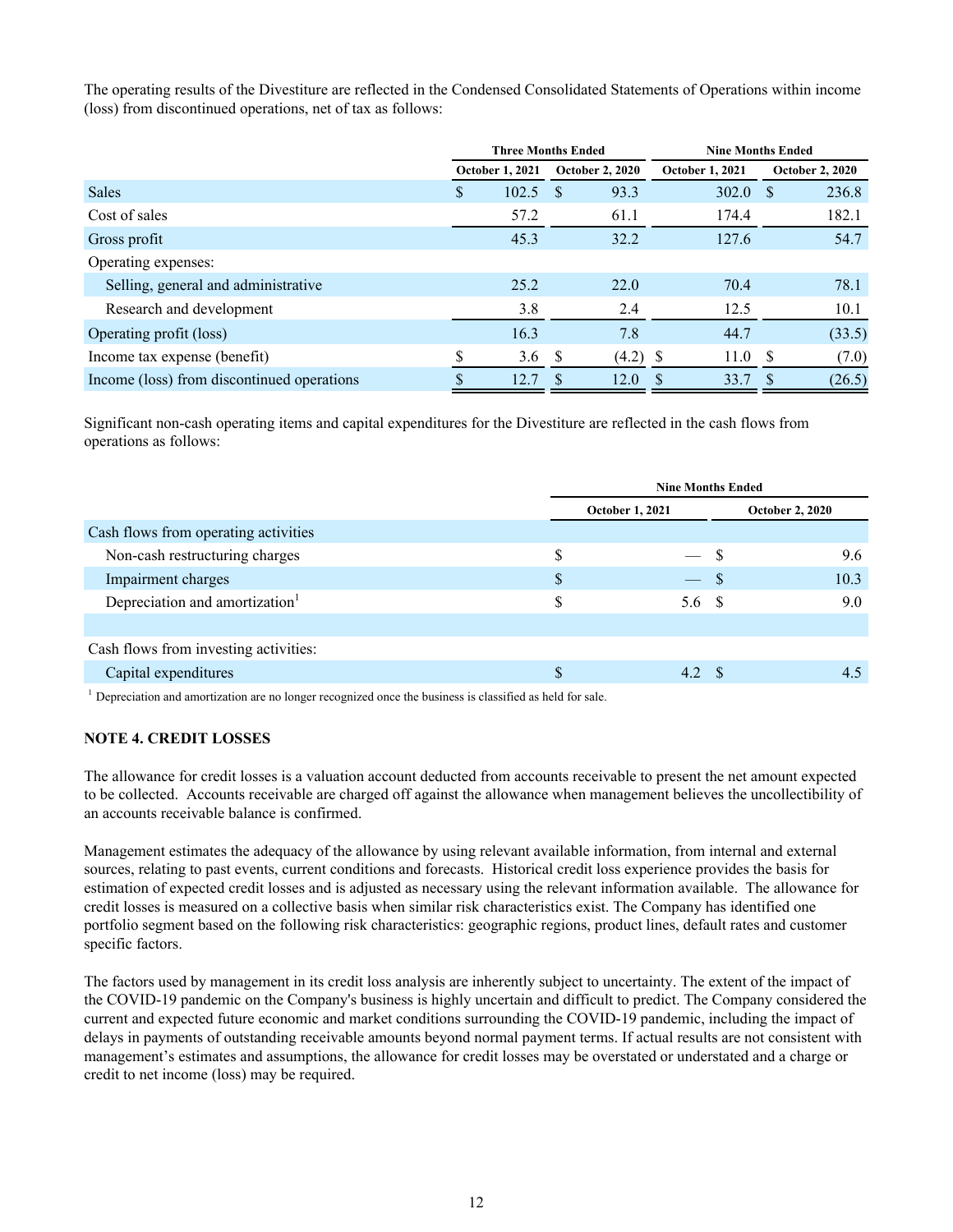The rollforward of the allowance for credit losses is summarized as follows (\$ in millions):

| Balance at December 31, 2020             | S | 30.5  |
|------------------------------------------|---|-------|
| Foreign currency translation             |   | (0.8) |
| Provision for credit losses              |   | 3.5   |
| Write-offs charged against the allowance |   | (3.6) |
| Recoveries                               |   | (4.4) |
| Balance at October 1, 2021               |   | 25.2  |

# **NOTE 5. INVENTORIES**

The classes of inventory are summarized as follows (\$ in millions):

|                                    | <b>October 1, 2021</b> |        | <b>December 31, 2020</b> |        |  |
|------------------------------------|------------------------|--------|--------------------------|--------|--|
| Finished goods                     |                        | 232.3  |                          | 179.3  |  |
| Work in process                    |                        | 21.1   |                          | 25.3   |  |
| Raw materials                      |                        | 82.0   |                          | 71.8   |  |
| Reserve for inventory obsolescence |                        | (61.1) |                          | (60.4) |  |
| Total                              |                        | 274.3  |                          | 216.0  |  |

# **NOTE 6. PROPERTY, PLANT AND EQUIPMENT**

The classes of property, plant and equipment are summarized as follows (\$ in millions):

|                                       | <b>October 1, 2021</b> | <b>December 31, 2020</b> |
|---------------------------------------|------------------------|--------------------------|
| Land and improvements                 | 10.8<br>\$             | 16.9                     |
| Buildings and improvements            | 172.2                  | 148.8                    |
| Machinery, equipment and other assets | 365.5                  | 342.8                    |
| Construction in progress              | 42.1                   | 84.8                     |
| Gross property, plant and equipment   | 590.6                  | 593.3                    |
| Less: accumulated depreciation        | (324.5)                | (318.7)                  |
| Property, plant and equipment, net    | 266.1                  | 274.6                    |

# **NOTE 7. GOODWILL**

The following is a rollforward of the Company's goodwill by segment (\$ in millions):

|                                   | <b>Specialty</b><br>Products &<br><b>Technologies</b> | Equipment $\&$<br>Consumables |         |  | <b>Total</b> |
|-----------------------------------|-------------------------------------------------------|-------------------------------|---------|--|--------------|
| <b>Balance, December 31, 2020</b> | 2.099.0                                               |                               | 1.108.4 |  | 3,207.4      |
| Foreign currency translation      | (49.7)                                                |                               | (11.9)  |  | (61.6)       |
| <b>Balance, October 1, 2021</b>   | 2.049.3                                               |                               | .096.5  |  | 3,145.8      |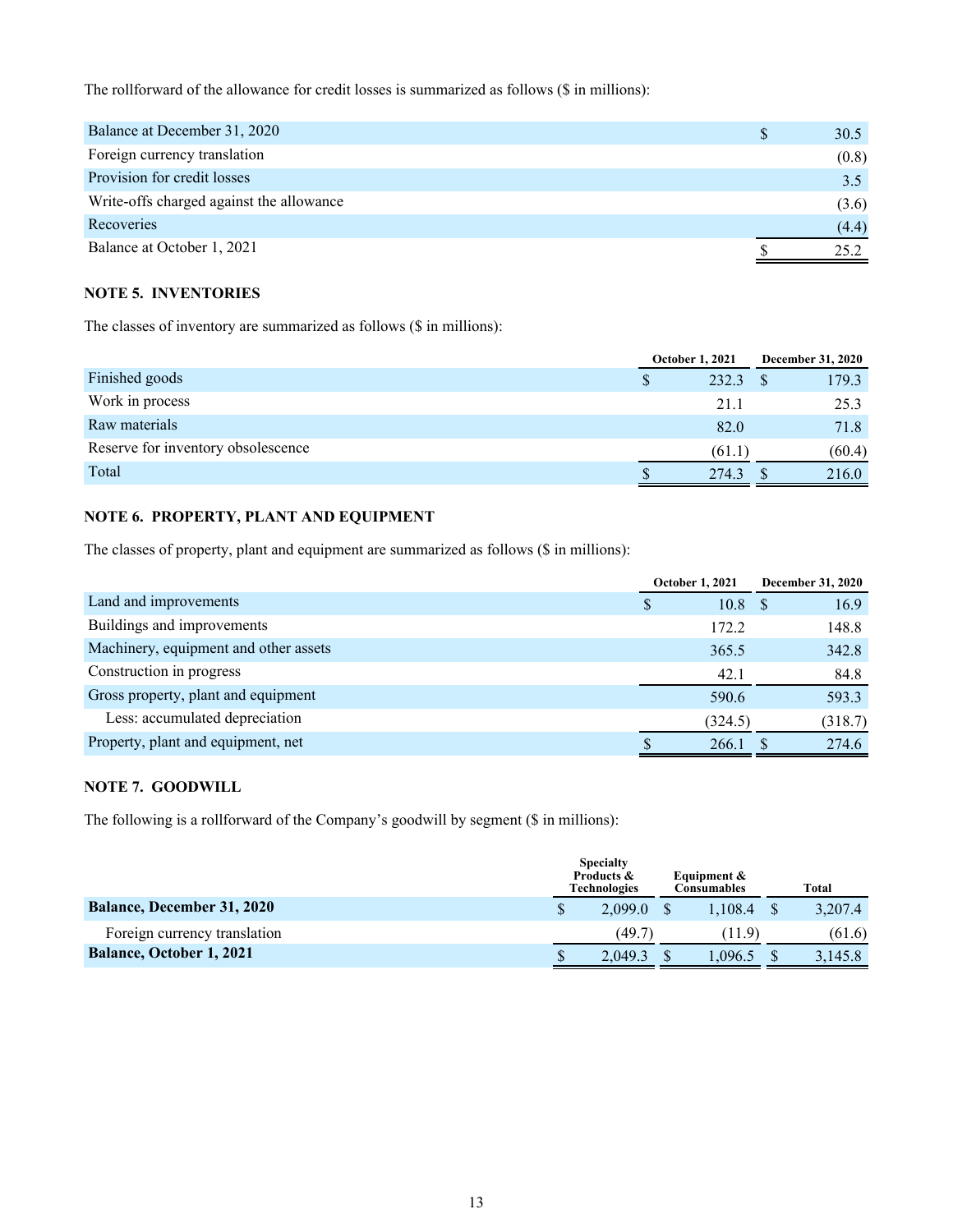# **NOTE 8. ACCRUED EXPENSES AND OTHER LIABILITIES**

Accrued expenses and other liabilities were as follows (\$ in millions):

|                                                                 | <b>October 1, 2021</b> |               |                   |     |         | <b>December 31, 2020</b> |            |
|-----------------------------------------------------------------|------------------------|---------------|-------------------|-----|---------|--------------------------|------------|
|                                                                 | Current                |               | <b>Noncurrent</b> |     | Current |                          | Noncurrent |
| Compensation and benefits                                       | \$<br>163.8            | <sup>\$</sup> | 17.0              | -\$ | 142.5   | - \$                     | 13.6       |
| Restructuring-related employee severance, benefits and<br>other | 15.3                   |               |                   |     | 23.0    |                          |            |
| Pension benefits                                                | 8.5                    |               | 58.6              |     | 8.5     |                          | 60.6       |
| Taxes, income and other                                         | 47.8                   |               | 200.6             |     | 48.3    |                          | 199.8      |
| Contract liabilities                                            | 57.0                   |               | 4.5               |     | 44.6    |                          | 3.6        |
| Sales and product allowances                                    | 68.0                   |               | 1.2               |     | 56.9    |                          | 0.9        |
| Loss contingencies                                              | 10.0                   |               | 29.1              |     | 6.3     |                          | 33.2       |
| Derivative financial instruments                                | 32.2                   |               |                   |     | 42.4    |                          | 27.8       |
| Other                                                           | 107.3                  |               | 7.2               |     | 95.3    |                          | 7.5        |
| Total                                                           | 509.9                  | S             | 318.2             | -S  | 467.8   | S                        | 347.0      |

### **NOTE 9. HEDGING TRANSACTIONS AND DERIVATIVE FINANCIAL INSTRUMENTS**

The Company uses cross-currency swap derivative contracts to partially hedge its net investments in foreign operations against adverse movements in exchange rates between the U.S. dollar and the euro. The cross-currency swap derivative contracts are agreements to exchange fixed-rate payments in one currency for fixed-rate payments in another currency. On September 20, 2019, the Company entered into cross-currency swap derivative contracts with respect to its \$650.0 million senior unsecured term loan facility. These contracts effectively convert the \$650.0 million senior unsecured term loan facility to an obligation denominated in euros and partially offsets the impact of changes in currency rates on foreign currency denominated net investments. The changes in the fair value of these instruments are recorded in accumulated other comprehensive loss in equity, in the accompanying Condensed Consolidated Balance Sheets, partially offsetting the foreign currency translation adjustment of the Company's related net investment that is also recorded in accumulated other comprehensive loss as reflected in Note 14. Any ineffective portions of net investment hedges are reclassified from accumulated other comprehensive loss into income during the period of change. The interest income or expense from these swaps is recorded in interest expense in the Company's Condensed Consolidated Statements of Operations consistent with the classification of interest expense attributable to the underlying debt. These instruments mature in September 2022.

The Company also has foreign currency denominated long-term debt in the amount of  $\epsilon$ 208.0 million. This senior unsecured term loan facility represents a partial hedge of the Company's net investment in foreign operations against adverse movements in exchange rates between the U.S. dollar and the euro. The euro senior unsecured term loan facility is designated and qualifies as a non-derivative hedging instrument. Accordingly, the foreign currency translation of the euro senior unsecured term loan facility is recorded in accumulated other comprehensive loss in equity in the accompanying Condensed Consolidated Balance Sheets, offsetting the foreign currency translation adjustment of the Company's related net investment that is also recorded in accumulated other comprehensive loss in equity (see Note 14). Any ineffective portions of net investment hedges are reclassified from accumulated other comprehensive loss into income during the period of change. The euro senior unsecured term loan facility matures in September 2024. Refer to Note 13 for a further discussion of the above loan facilities.

The Company uses interest rate swap derivative contracts to reduce its variability of cash flows related to interest payments with respect to its senior unsecured term loans. The interest rate swap contracts exchange interest payments based on variable rates for interest payments based on fixed rates. The changes in the fair value of these instruments are recorded in accumulated other comprehensive loss in equity (see Note 14). Any ineffective portions of the cash flow hedges are reclassified from accumulated other comprehensive loss into income during the period of change. The interest income or expense from these swaps is recorded in interest expense in the Company's Condensed Consolidated Statements of Operations consistent with the classification of interest expense attributable to the underlying debt. These instruments mature on September 2022.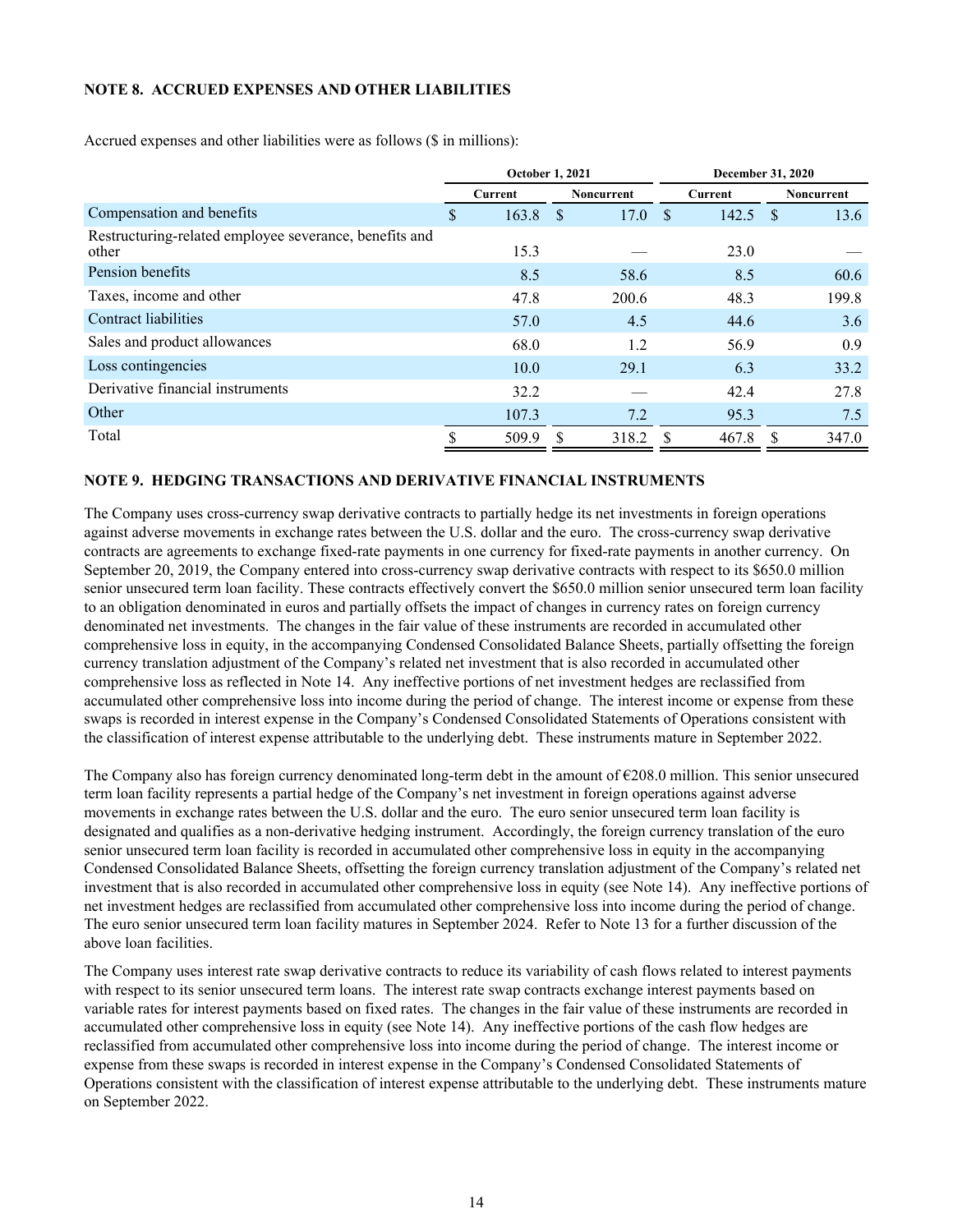The following table summarizes the notional values as of October 1, 2021 and October 2, 2020 and pretax impact of changes in the fair values of instruments designated as net investment hedges and cash flow hedges in accumulated other comprehensive loss ("OCI") for the three and nine months ended October 1, 2021 and October 2, 2020 (\$ in millions):

|                                   | <b>Three Months Ended</b><br><b>October 1, 2021</b> |                                  |               |                                  |               | <b>Three Months Ended</b><br><b>October 2, 2020</b> |     |                                                    |  |  |
|-----------------------------------|-----------------------------------------------------|----------------------------------|---------------|----------------------------------|---------------|-----------------------------------------------------|-----|----------------------------------------------------|--|--|
|                                   |                                                     | <b>Notional Amount</b>           |               | <b>Gain Recognized</b><br>in OCI |               | <b>Notional Amount</b>                              |     | Gain (Loss)<br>Recognized in<br><b>OCI</b>         |  |  |
| Interest rate contracts           | \$                                                  | 250.0                            | <sup>\$</sup> | 1.5                              | <sup>\$</sup> | 450.0                                               | -S  | 1.9                                                |  |  |
| Foreign currency contracts        |                                                     | 650.0                            |               | 14.1                             |               | 650.0                                               |     | (30.7)                                             |  |  |
| Foreign currency denominated debt |                                                     | 241.2                            |               | 5.6                              |               | 703.0                                               |     | (28.1)                                             |  |  |
| Total                             |                                                     | 1,141.2                          | -S            | 21.2                             | <sup>\$</sup> | 1,803.0                                             | -S  | (56.9)                                             |  |  |
|                                   | <b>Nine Months Ended</b><br><b>October 1, 2021</b>  |                                  |               |                                  |               |                                                     |     | <b>Nine Months Ended</b><br><b>October 2, 2020</b> |  |  |
|                                   |                                                     | in OCI<br><b>Notional Amount</b> |               | <b>Gain Recognized</b>           |               | <b>Notional Amount</b>                              |     | <b>Loss Recognized</b><br>in OCI                   |  |  |
| Interest rate contracts           | $\mathbb{S}$                                        | 250.0                            | -S            | 4.8                              | <sup>\$</sup> | 450.0                                               | -\$ | (9.8)                                              |  |  |
| Foreign currency contracts        |                                                     | 650.0                            |               | 33.1                             |               | 650.0                                               |     | (20.9)                                             |  |  |
| Foreign currency denominated debt |                                                     | 241.2                            |               | 19.7                             |               | 703.0                                               |     | (30.1)                                             |  |  |
| Total                             |                                                     | 1,141.2                          | S             | 57.6                             | S             | 1,803.0                                             | S   | (60.8)                                             |  |  |

Gains or losses related to the foreign currency contracts and foreign currency denominated debt are classified as foreign currency translation adjustments in the schedule of changes in OCI in Note 14, as these items are attributable to the Company's hedges of its net investment in foreign operations. Gains or losses related to the interest rate contracts are classified as cash flow hedge adjustments in the schedule of changes in OCI in Note 14. The Company did not reclassify any deferred gains or losses related to net investment and cash flow hedges from accumulated other comprehensive loss to income during the three and nine months ended October 1, 2021 and October 2, 2020. In addition, the Company did not have any ineffectiveness related to net investment and cash flow hedges during the three and nine months ended October 1, 2021 and October 2, 2020. The cash inflows and outflows associated with the Company's derivative contracts designated as net investment hedges are classified in investing activities in the accompanying Condensed Consolidated Statements of Cash Flows.

The Company's derivative instruments, as well as its non-derivative debt instruments designated and qualifying as net investment hedges, were classified in the Company's Condensed Consolidated Balance Sheets as follows (\$ in millions):

|                                        | <b>October 1, 2021</b> |        | <b>December 31, 2020</b> |       |
|----------------------------------------|------------------------|--------|--------------------------|-------|
| <b>Derivative liabilities:</b>         |                        |        |                          |       |
| Accrued expenses and other liabilities | S.                     | 32.2 S |                          | 70.2  |
|                                        |                        |        |                          |       |
| Nonderivative hedging instruments:     |                        |        |                          |       |
| Short-term debt                        | S.                     | $-$ S  |                          | 472.0 |
| Long-term debt                         | S                      | 241.2  |                          | 260.9 |

Amounts related to the Company's derivatives expected to be reclassified from accumulated other comprehensive loss to net income during the next 12 months are not significant.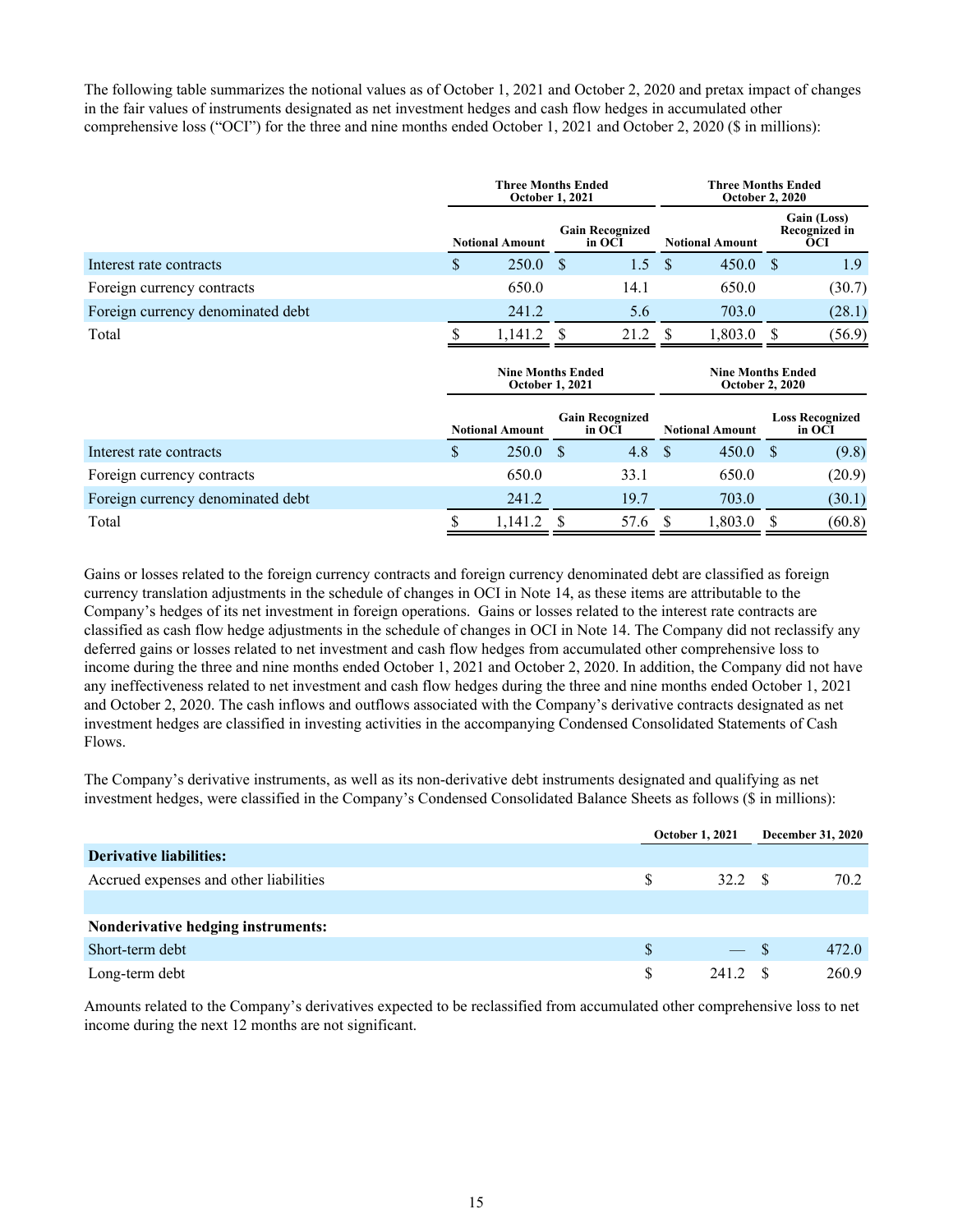# **NOTE 10. FAIR VALUE MEASUREMENTS**

Accounting standards define fair value based on an exit price model, establish a framework for measuring fair value where the Company's assets and liabilities are required to be carried at fair value and provide for certain disclosures related to the valuation methods used within a valuation hierarchy as established within the accounting standards. This hierarchy prioritizes the inputs into three broad levels as follows: Level 1 inputs are quoted prices (unadjusted) in active markets for identical assets or liabilities; Level 2 inputs are quoted prices for similar assets and liabilities in active markets, quoted prices for identical or similar assets in markets that are not active, or other observable characteristics for the asset or liability, including interest rates, yield curves and credit risks, or inputs that are derived principally from, or corroborated by, observable market data through correlation; and Level 3 inputs are unobservable inputs based on the Company's assumptions. A financial asset or liability's classification within the hierarchy is determined based on the lowest level input that is significant to the fair value measurement in its entirety.

A summary of financial assets and liabilities that are measured at fair value on a recurring basis were as follows (\$ in millions):

|                                          | <b>Ouoted Prices in</b><br><b>Active Market</b><br>(Level 1) | <b>Significant Other</b><br><b>Observable Inputs</b><br>(Level 2) |       | Significant<br>Unobservable<br>Inputs<br>(Level 3) |  |               | Total         |
|------------------------------------------|--------------------------------------------------------------|-------------------------------------------------------------------|-------|----------------------------------------------------|--|---------------|---------------|
| <b>October 1, 2021:</b>                  |                                                              |                                                                   |       |                                                    |  |               |               |
| Liabilities:                             |                                                              |                                                                   |       |                                                    |  |               |               |
| Interest rate swap derivative contracts  | \$                                                           | -S                                                                | 3.5 S |                                                    |  | <sup>S</sup>  | $3.5^{\circ}$ |
| Cross-currency swap derivative contracts | \$                                                           | S                                                                 | 28.7  | -S                                                 |  | \$            | 28.7          |
| Deferred compensation plans              | \$                                                           | <sup>\$</sup>                                                     | 15.5  | -S                                                 |  | <b>S</b>      | 15.5          |
|                                          |                                                              |                                                                   |       |                                                    |  |               |               |
| December 31, 2020:                       |                                                              |                                                                   |       |                                                    |  |               |               |
| Liabilities:                             |                                                              |                                                                   |       |                                                    |  |               |               |
| Interest rate swap derivative contracts  | \$                                                           | -S                                                                | 8.3   | - \$                                               |  | -S            | 8.3           |
| Cross-currency swap derivative contracts | \$                                                           | <b>S</b>                                                          | 61.8  | -S                                                 |  | <sup>\$</sup> | 61.8          |
| Deferred compensation plans              | \$                                                           | \$.                                                               | 11.8  |                                                    |  | <b>S</b>      | 11.8          |

#### *Derivative Instruments*

The cross-currency swap derivative contracts are classified as Level 2 in the fair value hierarchy as they are measured using the income approach with the relevant interest rates and foreign currency current exchange rates and forward curves as inputs. The interest rate swap derivative contracts are classified as Level 2 in the fair value hierarchy as they are measured using the income approach with the relevant interest rates and forward curves as inputs. Refer to Note 9 for additional information.

### *Deferred Compensation Plans*

Certain management employees of the Company participate in nonqualified deferred compensation programs that permit such employees to defer a portion of their compensation, on a pretax basis. All amounts deferred under this plan are unfunded, unsecured obligations and are presented as a component of the Company's compensation and benefits accrual included in accrued expenses in the accompanying Condensed Consolidated Balance Sheets (refer to Note 8). Participants may choose among alternative earnings rates for the amounts they defer, which are primarily based on investment options within the Company's 401(k) program. Changes in the deferred compensation liability under these programs are recognized based on changes in the fair value of the participants' accounts, which are based on the applicable earnings rates on investment options within the Company's 401(k) program. Amounts voluntarily deferred by employees into the Company stock fund and amounts contributed to participant accounts by the Company are deemed invested in the Company's common stock and future distributions of such contributions will be made solely in shares of Company common stock, and therefore are not reflected in the above amounts.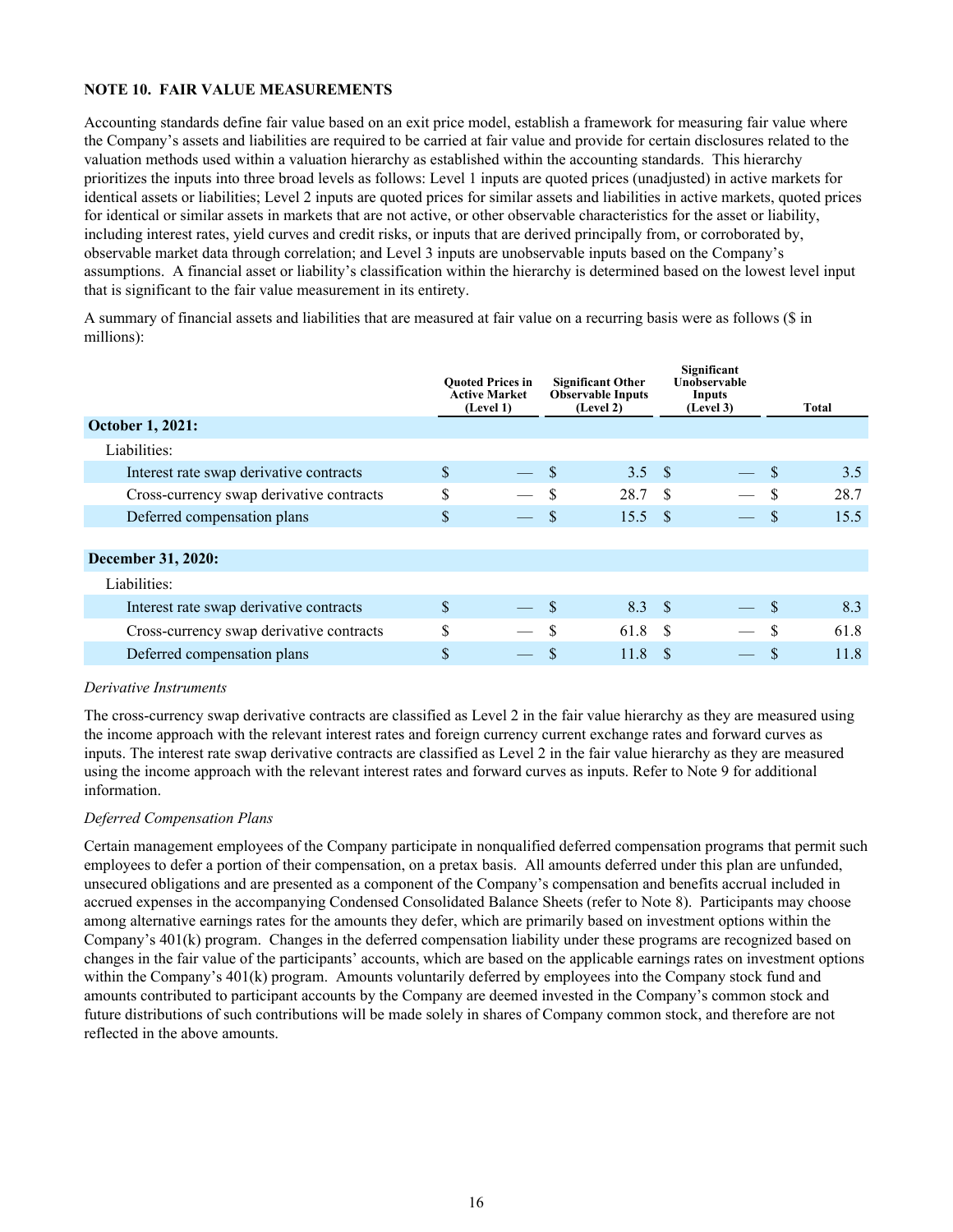#### **Fair Value of Financial Instruments**

The carrying amounts and fair values of the Company's financial instruments were as follows (\$ in millions):

|                                          |    | <b>October 1, 2021</b> |                   |         |     | <b>December 31, 2020</b> |      |                   |  |  |
|------------------------------------------|----|------------------------|-------------------|---------|-----|--------------------------|------|-------------------|--|--|
|                                          |    | Carrying<br>Amount     | <b>Fair Value</b> |         |     |                          |      | <b>Fair Value</b> |  |  |
| <b>Liabilities:</b>                      |    |                        |                   |         |     |                          |      |                   |  |  |
| Interest rate swap derivative contracts  |    | 3.5                    | - S               | 3.5 S   |     | 8.3                      | - \$ | 8.3               |  |  |
| Cross-currency swap derivative contracts |    | 28.7                   | -8                | 28.7    | - S | 61.8                     | - S  | 61.8              |  |  |
| Convertible senior notes due 2025        | S  | 426.7                  |                   | 1.097.2 | -8  | 411.1                    | - \$ | 902.7             |  |  |
| Long-term debt                           | \$ | 887.8                  |                   | 887.8   |     | 907.7                    |      | 907.7             |  |  |

The fair value of long-term debt approximates the carrying value as these borrowings are based on variable market rates. The fair value of the convertible senior notes due 2025 was determined based on the quoted bid price of the convertible senior notes in an over-the-counter market on October 1, 2021 and December 31, 2020. The convertible senior notes are considered as Level 2 of the fair value hierarchy. The fair values of cash and cash equivalents, which consist primarily of money market funds, time and demand deposits, trade accounts receivable, net and trade accounts payable approximate their carrying amounts due to the short-term maturities of these instruments.

#### **NOTE 11. WARRANTY**

The Company generally accrues estimated warranty costs at the time of sale. In general, manufactured products are warranted against defects in material and workmanship when properly used for their intended purpose, installed correctly and appropriately maintained. Warranty periods depend on the nature of the product and range from 90 days up to the life of the product. The amount of the accrued warranty liability is determined based on historical information such as past experience, product failure rates or number of units repaired, estimated cost of material and labor and in certain instances estimated property damage. The accrued warranty liability is reviewed on a quarterly basis and may be adjusted as additional information regarding expected warranty costs becomes known.

The following is a rollforward of the Company's accrued warranty liability (\$ in millions):

| <b>Balance at December 31, 2020</b>            | 12.4   |
|------------------------------------------------|--------|
| Accruals for warranties issued during the year | 12.1   |
| Settlements made                               | (14.4) |
| Effect of foreign currency translation         | (0.2)  |
| <b>Balance at October 1, 2021</b>              | QQ     |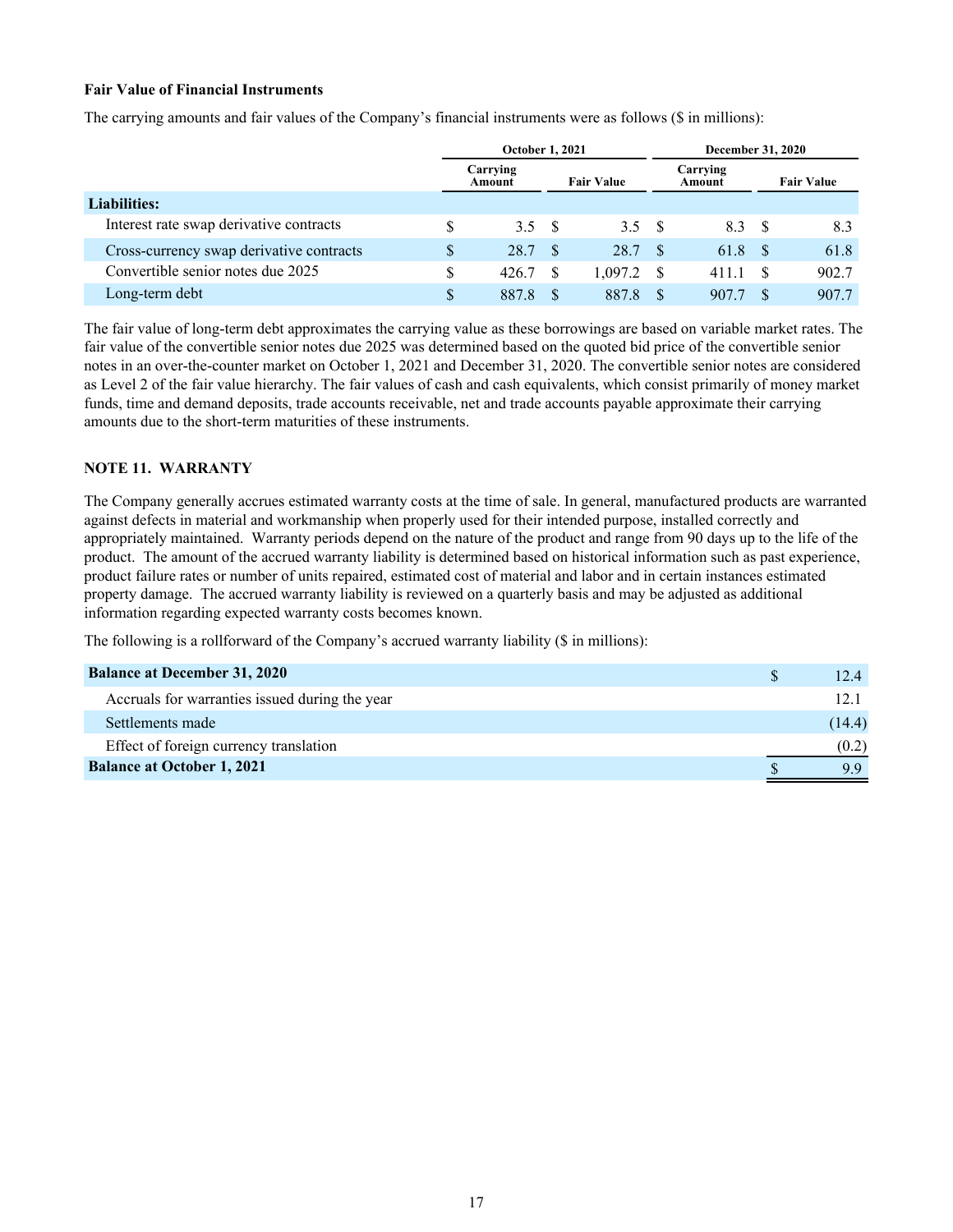# **NOTE 12. LITIGATION AND CONTINGENCIES**

The Company records accruals for loss contingencies associated with these legal matters when it is probable that a liability will be incurred, and the amount of the loss can be reasonably estimated. The Company has determined that the liabilities associated with certain litigation matters are probable and can be reasonably estimated and has accrued \$39.1 million and \$39.5 million as of October 1, 2021 and December 31, 2020, respectively, which are included in accrued liabilities in the Condensed Consolidated Balance Sheets. The Company has accrued for these matters and will continue to monitor each related legal issue and adjust accruals as might be warranted based on new information and further developments in accordance with ASC 450-20-25. Amounts accrued for legal contingencies often result from a complex series of judgments about future events and uncertainties that rely heavily on estimates and assumptions including timing of related payments. The ability to make such estimates and judgments can be affected by various factors including, among other things, whether damages sought in the proceedings are unsubstantiated or indeterminate; legal discovery has not commenced or is not complete; proceedings are in early stages; matters present legal uncertainties; there are significant facts in dispute; procedural or jurisdictional issues; the uncertainty and unpredictability of the number of potential claims; or there are numerous parties involved. To the extent adverse verdicts have been rendered against the Company, the Company does not record an accrual until a loss is determined to be probable and can be reasonably estimated. In the Company's opinion, based on its examination of these matters, its experience to date and discussions with counsel, the ultimate outcome of legal proceedings, net of liabilities accrued in the Company's Condensed Consolidated Balance Sheets, is not expected to have a material adverse effect on the Company's financial position. However, the resolution of, or increase in accruals for, one or more of these matters in any reporting period may have a material adverse effect on the Company's results of operations and cash flows for that period.

# **NOTE 13. DEBT AND CREDIT FACILITIES**

The components of the Company's debt were as follows (\$ in millions):

|                                                                                                                                                                                                                                       | <b>October 1, 2021</b> | December 31, 2020 |
|---------------------------------------------------------------------------------------------------------------------------------------------------------------------------------------------------------------------------------------|------------------------|-------------------|
| Senior term loan facility due 2024 (\$650.0 aggregate principal amount) (the "Term<br>Loan Facility"), net of deferred debt issuance costs of \$2.9 and \$1.9, respectively                                                           | \$<br>647.1            | 648.1             |
| Senior euro term loan facility due 2024 ( $\epsilon$ 208.0 and $\epsilon$ 600.0 aggregate principal<br>amount, respectively) (the "Euro Term Loan Facility"), net of deferred debt issuance<br>costs of \$0.5 and \$1.3, respectively | 240.7                  | 731.6             |
| Convertible senior notes due 2025 (\$517.5 aggregate principal amount), net of deferred<br>debt issuance costs of \$9.4 and \$10.8, respectively, and unamortized discount of \$81.4<br>and \$95.6, respectively                      | 426.7                  | 411.1             |
| Other                                                                                                                                                                                                                                 |                        | 3.7               |
| Total debt                                                                                                                                                                                                                            | 1,314.5                | 1,794.5           |
| Less: current portion                                                                                                                                                                                                                 | (426.7)                | (886.8)           |
| Long-term debt                                                                                                                                                                                                                        | 887.8                  | 907.7             |

Unamortized debt issuance costs and discount totaled \$94.2 million and \$109.6 million as of October 1, 2021 and December 31, 2020, respectively, which have been netted against their respective aggregate principal amounts of the related debt in the table above, and are being amortized to interest expense over the term of the respective debt.

### **Long-Term Indebtedness**

#### *Credit Agreement*

On September 20, 2019, the Company entered into a credit agreement (the "Credit Agreement") with a syndicate of banks under which Envista borrowed approximately \$1.3 billion, consisting of the three-year \$650.0 million Term Loan Facility and the three-year €600.0 million Euro Term Loan Facility (together with the Term Loan Facility, the "Term Loans"). The Credit Agreement also included the five-year, \$250.0 million revolving credit facility (the "Revolving Credit Facility" and together with the Term Loans, the "Senior Credit Facilities"). Pursuant to the Separation Agreement, all of the net proceeds of the Term Loans were paid to Danaher as partial consideration for the Dental business Danaher transferred to Envista, as further discussed in Note 1.

On February 9, 2021, in connection with an amendment to the Credit Agreement, the Company repaid \$472.0 million of its Euro Term Loan Facility, which was classified as short-term debt as of December 31, 2020.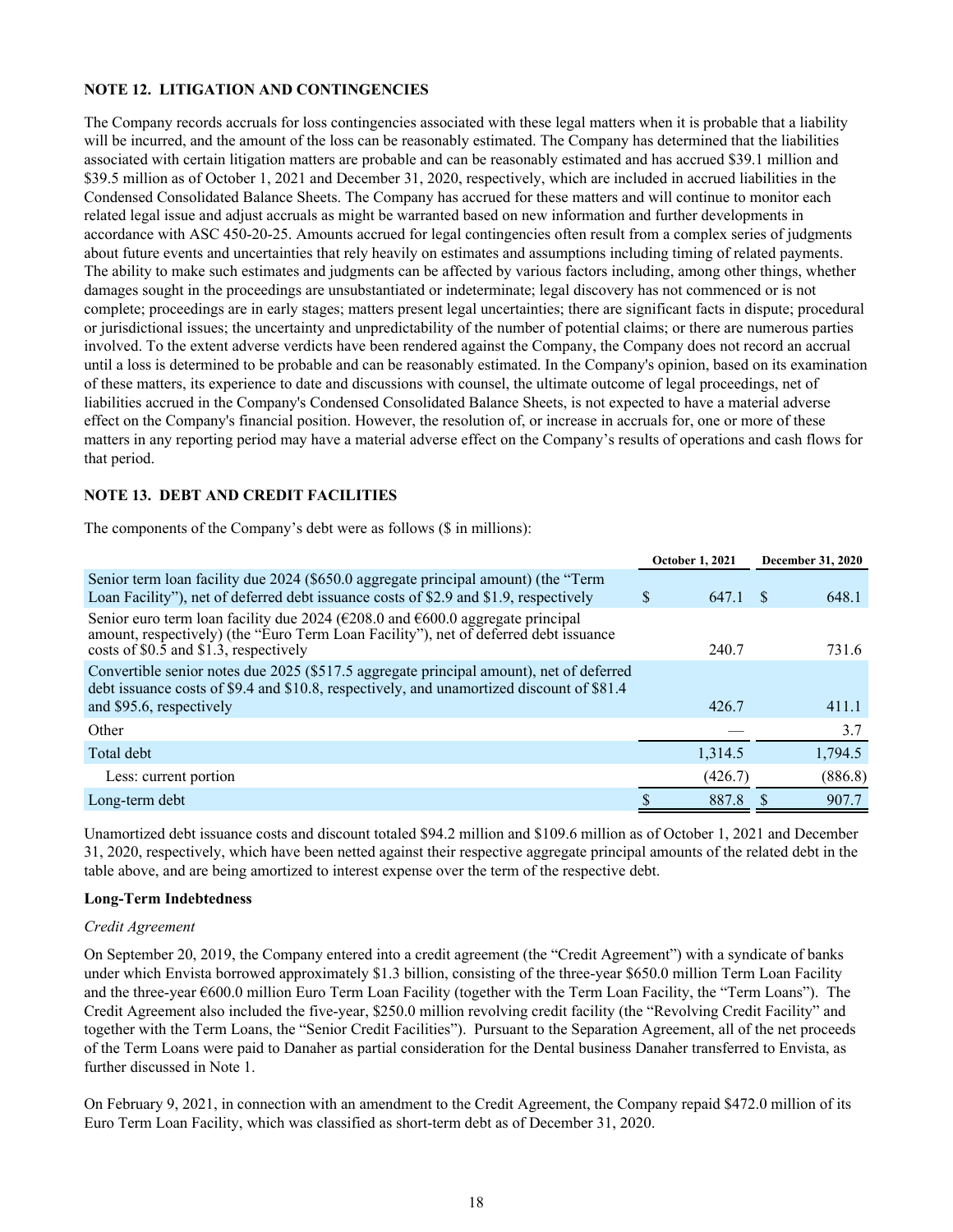On June 15, 2021, the Company entered into an amended and restated credit agreement (the "Amended Credit Agreement") with a syndicate of banks including Bank of America, N.A. as administrative agent (the "Administrative Agent"). The Amended Credit Agreement amends and restates the Company's Credit Agreement, originally dated September 20, 2019 (as amended by Amendment No. 1 to Credit Agreement dated as of May 6, 2020, Amendment No. 2 to Credit Agreement dated as of May 19, 2020, and Amendment No. 3 to Credit Agreement dated as of February 9, 2021).

Under the Amended Credit Agreement: (a) the maturity date of the Company's existing Term Loans has been extended to September 20, 2024, (b) the Revolving Credit Facility has been increased from \$250.0 million to \$750.0 million, (c) the Company may request further increases to the Revolving Credit Facility in an aggregate amount not to exceed \$350.0 million, (d) the amount of cash and cash equivalents permitted to be netted in the definition of "Consolidated Funded Indebtedness" has been increased to up to the greater of (i) \$250.0 million and (ii) 50% of Consolidated EBITDA as of the most recent measurement period, and (e) the floor on Eurocurrency rate loans applicable to the Revolving Credit Facility and the Term Loan Facility has been reduced to zero, in each case subject to and in accordance with the terms and conditions of the Amended Credit Agreement. The Company paid fees aggregating approximately \$2.1 million in connection with the Amended Credit Agreement.

The Revolving Credit Facility includes an aggregate principal amount of \$750.0 million with a \$20.0 million sublimit for the issuance of standby letters of credit. The Revolving Credit Facility can be used for working capital and other general corporate purposes. As of October 1, 2021 and December 31, 2020, there were no borrowings outstanding under the Revolving Credit Facility.

Under the Senior Credit Facilities, borrowings bear interest as follows: (1) Eurocurrency Rate Loans (as defined in the Amended Credit Agreement) bear interest at a variable rate equal to the London inter-bank offered ("LIBOR") rate plus a margin of between 0.785% and 1.625%, depending on the Company's Consolidated Leverage Ratio (as defined in the Amended Credit Agreement) as of the last day of the immediately preceding fiscal quarter; and (2) Base Rate Loans (as defined in the Amended Credit Agreement) bear interest at a variable rate equal to (a) the highest of (i) the Federal funds rate (as published by the Federal Reserve Bank of New York from time to time) plus 0.50%, (ii) Bank of America's "prime rate" as publicly announced from time to time and (iii) the Eurocurrency Rate (as defined in the Amended Credit Agreement) plus 1.0%, plus (b) a margin of between 0.00% and 0.625%, depending on the Company's Consolidated Leverage Ratio as of the last day of the immediately preceding fiscal quarter. In no event will Eurocurrency Rate Loans or Base Rate Loans bear interest at a rate lower than 0.0%. In addition, the Company is required to pay a per annum facility fee of between 0.09% and 0.225% depending on the Company's Consolidated Leverage Ratio as of the last day of the immediately preceding fiscal quarter and based on the aggregate commitments under the Revolving Credit Facility, whether drawn or not.

The interest rates for borrowings under the Term Loan Facility were 1.25% and 4.25% as of October 1, 2021 and December 31, 2020, respectively. The interest rates for borrowings under the Euro Term Loan Facility were 0.95% and 3.33% as of October 1, 2021 and December 31, 2020, respectively. Interest is payable quarterly for the Term Loans. The Company has entered into interest rate swap derivative contracts for the Term Loan Facility, as further discussed in Note 9. The Amended Credit Agreement requires the Company to maintain a Consolidated Leverage Ratio of 3.75 to 1.00 or less and includes a provision that the maximum Consolidated Leverage Ratio will be increased to 4.25 to 1.00 for the four consecutive full fiscal quarters immediately following the consummation of any acquisition by the Company or any subsidiary of the Company in which the purchase price exceeds \$100.0 million. The Amended Credit Agreement also requires the Company to maintain a Consolidated Interest Coverage Ratio (as defined in the Amended Credit Agreement) of at least 3.00 to 1.00. The Amended Credit Agreement contains customary representations, warranties, conditions precedent, events of default, indemnities and affirmative and negative covenants, including covenants that, among other things, limit or restrict the Company's and/or the Company's subsidiaries ability, subject to certain exceptions and qualifications, to incur liens or indebtedness, merge, consolidate or sell or otherwise transfer assets, make dividends or distributions, enter into transactions with the Company's affiliates and use proceeds of the debt financing for other than permitted uses. The Amended Credit Agreement also contains customary events of default. Upon the occurrence and during the continuance of an event of default, the lenders may declare the outstanding advances and all other obligations under the Amended Credit Agreement immediately due and payable. The Company was in compliance with all of its debt covenants as of October 1, 2021.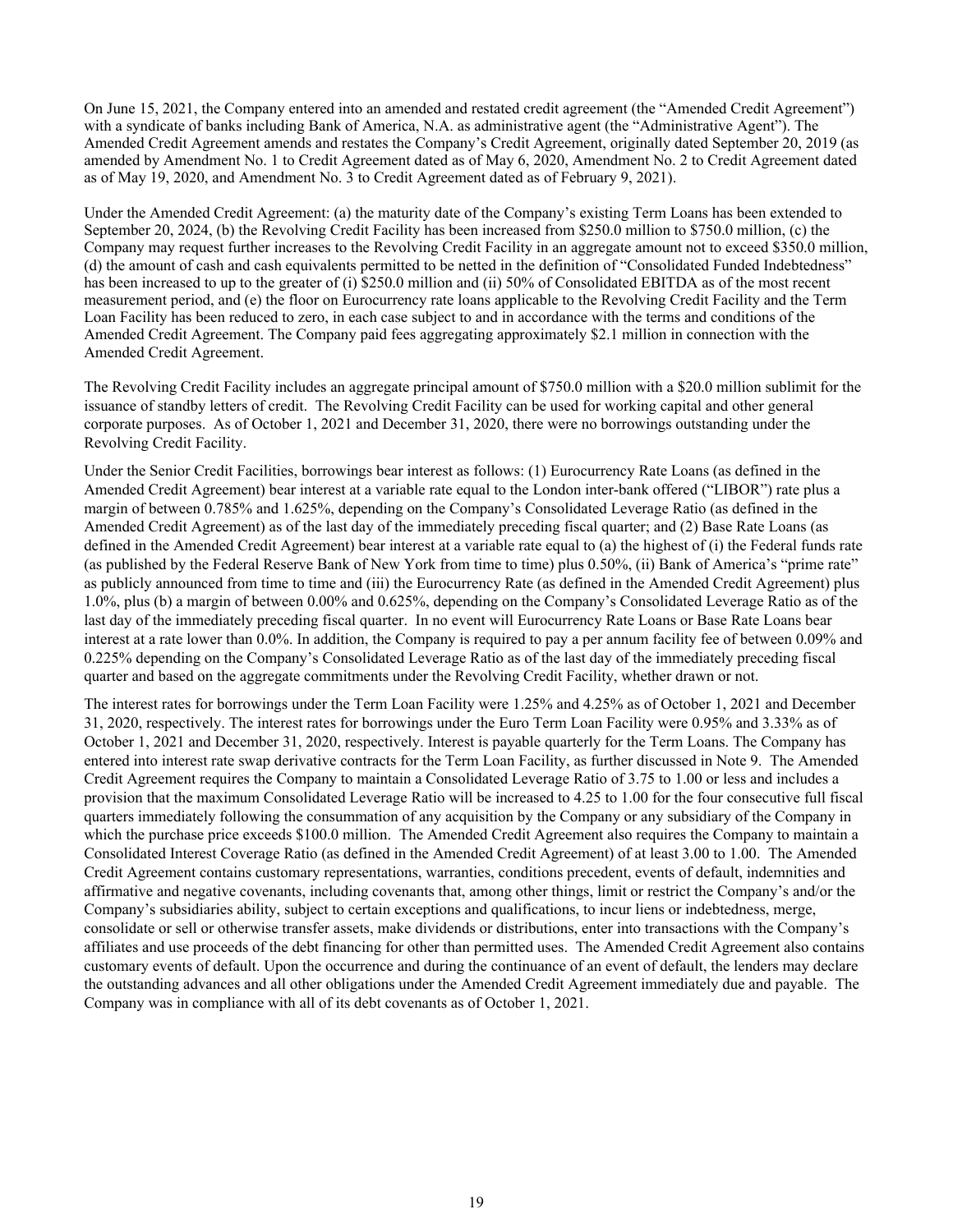#### *Convertible Senior Notes (the "Notes")*

On May 21, 2020, the Company issued the Notes due on June 1, 2025, unless earlier repurchased, redeemed or converted. The aggregate principal amount, which includes the initial purchasers' exercise in full of their option to purchase an additional \$67.5 million principal amount of the Notes, was \$517.5 million. The net proceeds from the issuance, after deducting purchasers' discounts and estimated offering expenses, were \$502.6 million. The Company used part of the net proceeds to pay for the capped call transactions ("Capped Calls") as further described below. The Notes accrue interest at a rate of 2.375% per annum, payable semi-annually in arrears on June 1 and December 1 of each year, beginning on December 1, 2020. The Notes have an initial conversion rate of 47.5862 shares of the Company's common stock per \$1,000 principal amount of Notes, which is equivalent to an initial conversion price of approximately \$21.01 per share of the Company's common stock and is subject to adjustment upon the occurrence of specified events. The Notes are governed by an indenture dated as of May 21, 2020 (the "Indenture") between the Company and Wilmington Trust, National Association, as trustee. The Indenture does not contain any financial covenants or any restrictions on the payment of dividends, the incurrence of senior debt or other indebtedness or the issuance or repurchase of the Company's securities by the Company.

The Notes are the Company's senior, unsecured obligations and are (i) equal in right of payment with the Company's existing and future senior, unsecured indebtedness; (ii) senior in right of payment to the Company's existing and future indebtedness that is expressly subordinated to the Notes; (iii) effectively subordinated to the Company's existing and future secured indebtedness, to the extent of the value of the collateral securing that indebtedness; and (iv) structurally subordinated to all existing and future indebtedness and other liabilities, including trade payables, and (to the extent the Company is not a holder thereof) preferred equity, if any, of the Company's subsidiaries.

Holders of the Notes may convert their Notes at any time on or after December 2, 2024 until the close of business on the second scheduled trading day preceding the maturity date. Holders of the Notes will also have the right to convert the Notes prior to December 2, 2024, but only upon the occurrence of specified events. Upon conversion, the Notes will be settled in cash, shares of the Company's common stock or a combination thereof, at the Company's election. The Company's current intent and policy is to settle all Notes conversions through combination settlement, satisfying the principal amount outstanding with cash and any Notes conversion value in excess of the principal amount in shares of the Company's common stock. If a fundamental change occurs prior to the maturity date, holders of the Notes may require the Company to repurchase all or a portion of their Notes for cash at a repurchase price equal to 100.0% of the principal amount plus any accrued and unpaid interest. In addition, if specific corporate events occur prior to the maturity date, the Company would increase the conversion rate for a holder who elects to convert its Notes in connection with such an event in certain circumstances. As of October 1, 2021 and December 31, 2020, the stock price exceeded 130% of the conversion price of \$21.01 in 20 days of the final 30 trading days ended October 1, 2021 and December 31, 2020, which satisfied one of the conditions permitting early conversion by holders of the Notes, therefore, the Notes are classified as short-term debt.

The Notes will be redeemable, in whole or in part, at the Company's option at any time, and from time to time, on or after June 1, 2023 and on or before the 40th scheduled trading day immediately before the maturity date, at a cash redemption price equal to the principal amount of the Notes to be redeemed, plus accrued and unpaid interest, if any, to, but excluding the redemption date, but only if the last reported sale price per share of the Company's common stock exceeds 130.0% of the conversion price on (i) each of at least 20 trading days, whether or not consecutive, during the 30 consecutive trading days ending on, and including, the trading day immediately before the date the Company sends the related redemption notice; and (ii) the trading day immediately before the date the Company sends such notice. In addition, calling any Note for redemption will constitute a "Make-Whole Fundamental Change" (as defined in the Indenture) with respect to that Note, in which case the conversion rate applicable to the conversion of that Note will be increased in certain circumstances if it is converted after it is called for redemption.

In accounting for the issuance of the Notes, the Company separated the Notes into liability and equity components of \$410.9 million and \$106.6 million, respectively. The carrying amount of the liability component was calculated by measuring the fair value of a similar debt instrument that does not have an associated convertible feature. The carrying amount of the equity component representing the conversion option was determined by deducting the fair value of the liability component from the par value of the Notes. The equity component is not re-measured as long as it continues to meet the conditions for equity classification. The excess of the principal amount of the liability component over its carrying amount ("debt discount") will be amortized to interest expense over the term of the Notes.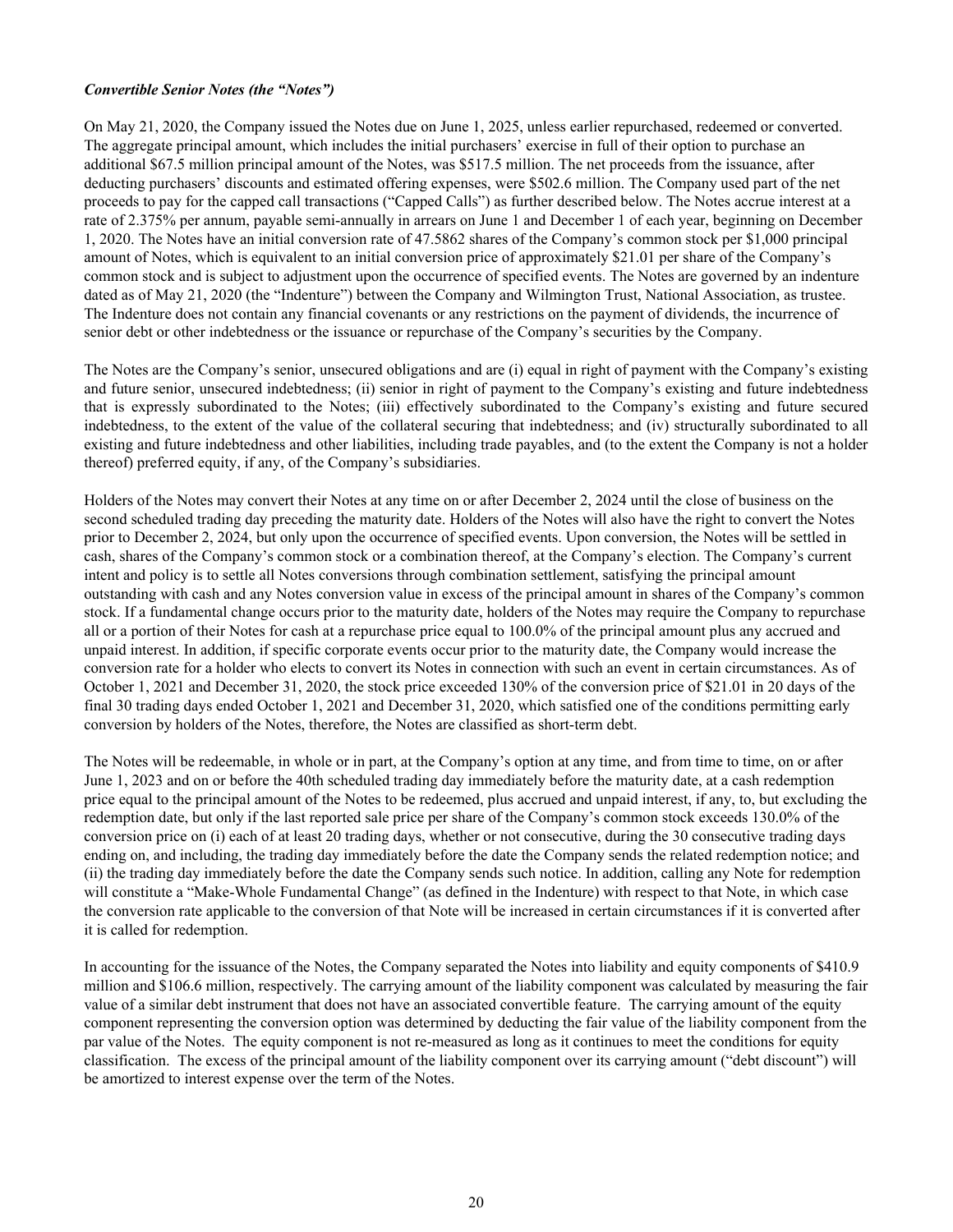The Company allocated the total issuance costs incurred to the liability and equity components of the Notes based on their relative values. Issuance costs attributable to the liability component of \$11.9 million were recorded as a reduction to the liability portion of the Notes and will be amortized as interest expense over the term of the Notes. The issuance costs of \$3.1 million attributable to the equity component were netted with the equity component in stockholders' equity.

The Company recorded a net deferred tax liability of \$20.5 million in connection with the issuance of the Notes, which was recorded to stockholders' equity.

|                                     |                        | <b>Three Months Ended</b> | <b>Nine Months Ended</b> |                        |  |  |  |
|-------------------------------------|------------------------|---------------------------|--------------------------|------------------------|--|--|--|
|                                     | <b>October 1, 2021</b> | <b>October 2, 2020</b>    | <b>October 1, 2021</b>   | <b>October 2, 2020</b> |  |  |  |
| Contractual interest expense        |                        | 3.1                       | 9.2                      | 4.5                    |  |  |  |
| Amortization of debt issuance costs | 0.5                    | 0.4                       | 1.4                      | 0.6                    |  |  |  |
| Amortization of debt discount       | 4.9                    | 4.4                       | 14.2                     | 6.4                    |  |  |  |
| Total interest expense              | 8.5                    | 79                        | 24.8                     |                        |  |  |  |

The following table sets forth total interest expense recognized related to the Notes (\$ in millions):

For the three and nine months ended October 1, 2021, the debt discount and debt issuance costs were amortized using an annual effective interest rate of 7.3% to interest expense over the term of the Notes.

As of October 1, 2021 and December 31, 2020, the if-converted value of the Notes exceeded the outstanding principal amount by \$536.0 million and \$313.1 million, respectively.

#### *Capped Call Transactions*

In connection with the offering of the Notes, the Company entered into Capped Calls with certain counterparties. The Capped Calls each have an initial strike price of approximately \$21.01 per share, subject to certain adjustments, which corresponds to the initial conversion price of the Notes. The Capped Calls have initial cap prices of \$23.79 per share, subject to certain adjustments. The Capped Calls cover, subject to anti-dilution adjustments, 2.9 million shares of the Company's common stock. The Capped Calls are generally intended to reduce or offset the potential dilution from shares of common stock issued upon any conversion of the Notes with such reduction or offset, as the case may be, subject to a cap based on the cap price. As the Capped Call transactions are considered indexed to the Company's own stock and are considered equity classified, they are recorded in equity and are not accounted for as derivatives. The cost of \$20.7 million incurred in connection with the Capped Calls was recorded as a reduction to additional paid-in capital.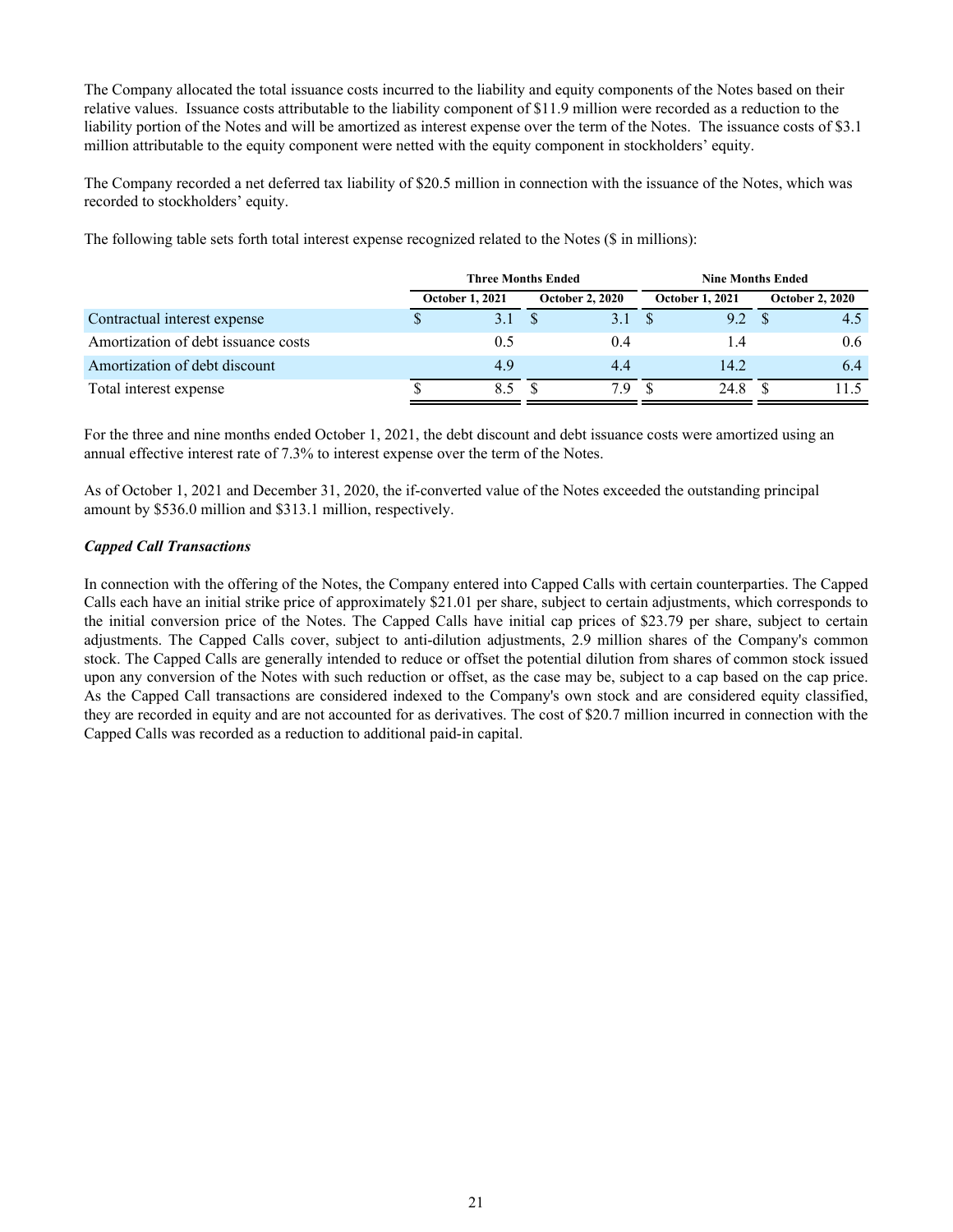# **NOTE 14. ACCUMULATED OTHER COMPREHENSIVE LOSS**

The changes in accumulated other comprehensive loss by component are summarized below (\$ in millions).

|                                                                                          |    | Foreign<br>Currency<br><b>Translation</b><br>Adjustments | <b>Unrealized</b><br><b>Loss on Cash</b><br><b>Flow Hedges</b> |               | <b>Unrealized</b><br><b>Pension</b><br>Costs | <b>Total Accumulated</b><br><b>Other</b><br>Comprehensive<br>Loss |         |  |
|------------------------------------------------------------------------------------------|----|----------------------------------------------------------|----------------------------------------------------------------|---------------|----------------------------------------------|-------------------------------------------------------------------|---------|--|
| <b>Three Months Ended October 1, 2021</b>                                                |    |                                                          |                                                                |               |                                              |                                                                   |         |  |
| Balance, July 2, 2021                                                                    | \$ | $(101.8)$ \$                                             | $(3.8)$ \$                                                     |               | $(23.3)$ \$                                  |                                                                   | (128.9) |  |
| Other comprehensive loss before reclassifications:                                       |    |                                                          |                                                                |               |                                              |                                                                   |         |  |
| (Decrease) increase                                                                      |    | (20.2)                                                   | 1.5                                                            |               |                                              |                                                                   | (18.7)  |  |
| Income tax impact                                                                        |    | (4.8)                                                    | (0.4)                                                          |               |                                              |                                                                   | (5.2)   |  |
| Other comprehensive loss before reclassifications, net of income<br>taxes                |    | (25.0)                                                   | 1.1                                                            |               |                                              |                                                                   | (23.9)  |  |
| Amounts reclassified from accumulated other comprehensive<br>loss:                       |    |                                                          |                                                                |               |                                              |                                                                   |         |  |
| Increase                                                                                 |    |                                                          |                                                                |               | 0.2                                          |                                                                   | 0.2     |  |
| Income tax impact                                                                        |    |                                                          |                                                                |               |                                              |                                                                   |         |  |
| Amounts reclassified from accumulated other comprehensive<br>income, net of income taxes |    |                                                          |                                                                |               | 0.2                                          |                                                                   | 0.2     |  |
| Net current period other comprehensive (loss) income, net of<br>income taxes             |    | (25.0)                                                   | 1.1                                                            |               | 0.2                                          |                                                                   | (23.7)  |  |
| <b>Balance, October 1, 2021</b>                                                          | S  | $(126.8)$ \$                                             | (2.7)                                                          | <sup>\$</sup> | $(23.1)$ \$                                  |                                                                   | (152.6) |  |

|                                                                                          |    | Foreign<br>Currency<br><b>Translation</b><br>Adjustments | <b>Unrealized</b><br><b>Loss on Cash</b><br><b>Flow Hedges</b> |   | <b>Unrealized</b><br><b>Pension</b><br><b>Costs</b> | <b>Total Accumulated</b><br><b>Other</b><br>Comprehensive<br>Loss |
|------------------------------------------------------------------------------------------|----|----------------------------------------------------------|----------------------------------------------------------------|---|-----------------------------------------------------|-------------------------------------------------------------------|
| <b>Three Months Ended October 2, 2020</b>                                                |    |                                                          |                                                                |   |                                                     |                                                                   |
| Balance, July 3, 2020                                                                    | \$ | $(120.5)$ \$                                             | $(8.8)$ \$                                                     |   | $(27.2)$ \$                                         | (156.5)                                                           |
| Other comprehensive income before reclassifications:                                     |    |                                                          |                                                                |   |                                                     |                                                                   |
| Increase                                                                                 |    | 4.0                                                      | 1.9                                                            |   |                                                     | 5.9                                                               |
| Income tax impact                                                                        |    | 14.6                                                     | (0.4)                                                          |   |                                                     | 14.2                                                              |
| Other comprehensive income before reclassifications, net of<br>income taxes              |    | 18.6                                                     | 1.5                                                            |   |                                                     | 20.1                                                              |
| Amounts reclassified from accumulated other comprehensive<br>loss:                       |    |                                                          |                                                                |   |                                                     |                                                                   |
| Increase                                                                                 |    |                                                          |                                                                |   | 0.3                                                 | 0.3                                                               |
| Income tax impact                                                                        |    |                                                          |                                                                |   | (0.1)                                               | (0.1)                                                             |
| Amounts reclassified from accumulated other comprehensive<br>income, net of income taxes |    |                                                          |                                                                |   | 0.2                                                 | 0.2                                                               |
| Net current period other comprehensive income, net of income<br>taxes                    |    | 18.6                                                     | 1.5                                                            |   | 0.2                                                 | 20.3                                                              |
| Balance, October 2, 2020                                                                 |    | (101.9)                                                  | (7.3)<br><sup>8</sup>                                          | S | (27.0)                                              | (136.2)                                                           |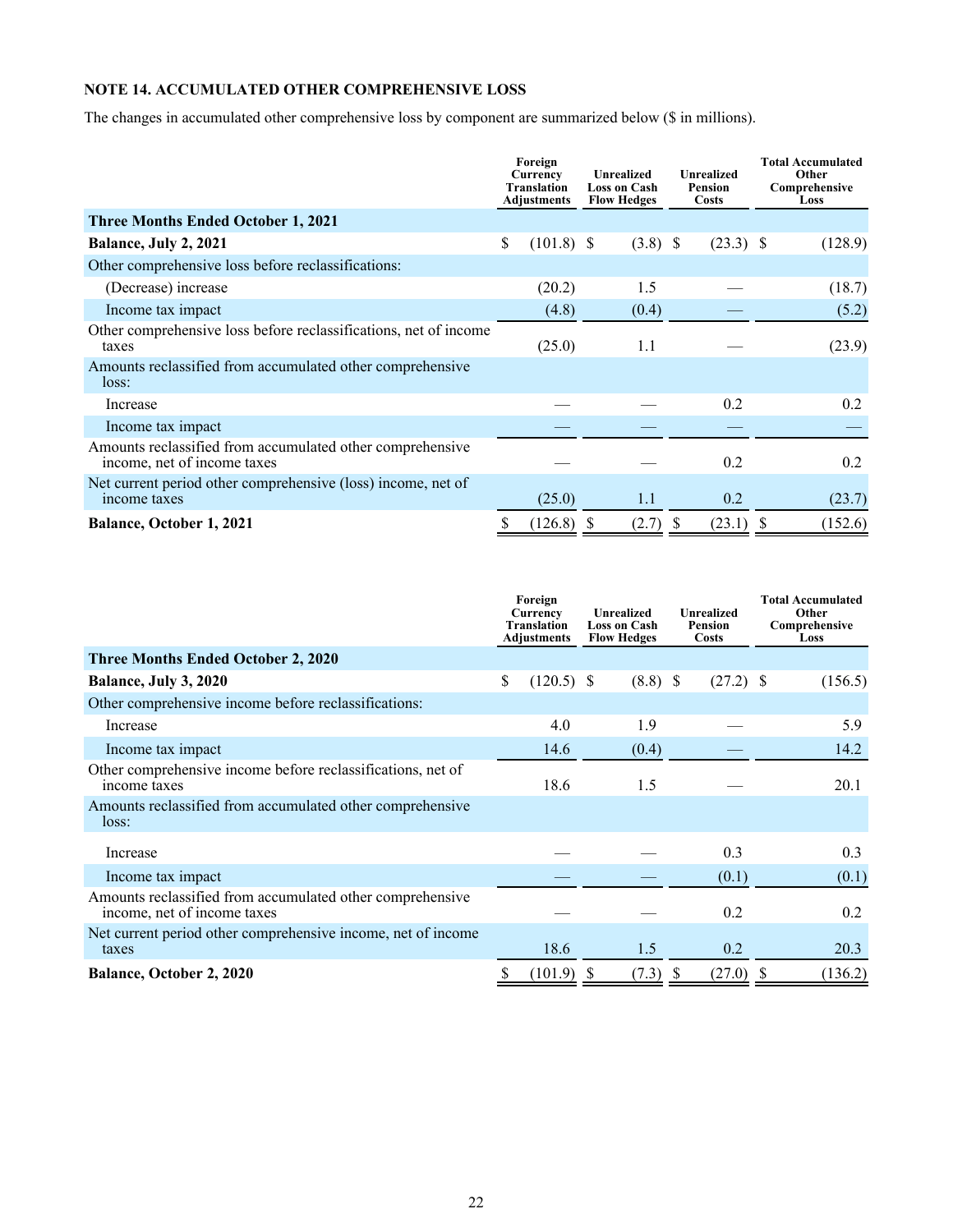|                                                                                        | Foreign<br>Currency<br>Translation<br>Adjustments | <b>Unrealized</b><br><b>Loss on Cash</b><br><b>Flow Hedges</b> | Unrealized<br><b>Pension</b><br>Costs | <b>Total Accumulated</b><br>Other<br>Comprehensive<br>Loss |
|----------------------------------------------------------------------------------------|---------------------------------------------------|----------------------------------------------------------------|---------------------------------------|------------------------------------------------------------|
| <b>Nine Months Ended October 1, 2021</b>                                               |                                                   |                                                                |                                       |                                                            |
| <b>Balance, December 31, 2020</b>                                                      | \$<br>$(62.5)$ \$                                 | $(6.3)$ \$                                                     | $(23.0)$ \$                           | (91.8)                                                     |
| Other comprehensive (loss) income before reclassifications:                            |                                                   |                                                                |                                       |                                                            |
| (Decrease) increase                                                                    | (51.2)                                            | 4.8                                                            |                                       | (46.4)                                                     |
| Income tax impact                                                                      | (13.1)                                            | (1.2)                                                          |                                       | (14.3)                                                     |
| Other comprehensive (loss) income before reclassifications, net<br>of income taxes     | (64.3)                                            | 3.6                                                            |                                       | (60.7)                                                     |
| Amounts reclassified from accumulated other comprehensive<br>loss:                     |                                                   |                                                                |                                       |                                                            |
| Increase                                                                               |                                                   |                                                                |                                       |                                                            |
| Income tax impact                                                                      |                                                   |                                                                | (0.1)                                 | (0.1)                                                      |
| Amounts reclassified from accumulated other comprehensive<br>loss, net of income taxes |                                                   |                                                                | (0.1)                                 | (0.1)                                                      |
| Net current period other comprehensive (loss) income, net of<br>income taxes           | (64.3)                                            | 3.6                                                            | (0.1)                                 | (60.8)                                                     |
| Balance, October 1, 2021                                                               | (126.8)<br>S                                      | (2.7)<br>-S                                                    | (23.1)<br>S                           | (152.6)<br>-S                                              |

|                                                                                        | Foreign<br>Currency<br><b>Translation</b><br><b>Adjustments</b> | <b>Unrealized</b><br>Gain (Loss)<br>on Cash<br><b>Flow Hedges</b> | <b>Unrealized</b><br>Pension<br>Costs |             | <b>Total Accumulated</b><br><b>Other</b><br>Comprehensive<br>Loss |
|----------------------------------------------------------------------------------------|-----------------------------------------------------------------|-------------------------------------------------------------------|---------------------------------------|-------------|-------------------------------------------------------------------|
| Nine Months Ended October 2, 2020                                                      |                                                                 |                                                                   |                                       |             |                                                                   |
| <b>Balance, December 31, 2019</b>                                                      | \$<br>$(116.4)$ \$                                              | 0.1                                                               | <sup>\$</sup>                         | $(27.9)$ \$ | (144.2)                                                           |
| Other comprehensive loss before reclassifications:                                     |                                                                 |                                                                   |                                       |             |                                                                   |
| Increase (decrease)                                                                    | 1.9                                                             | (9.8)                                                             |                                       |             | (7.9)                                                             |
| Income tax impact                                                                      | 12.6                                                            | 2.4                                                               |                                       |             | 15.0                                                              |
| Other comprehensive income (loss) before reclassifications, net<br>of income taxes     | 14.5                                                            | (7.4)                                                             |                                       |             | 7.1                                                               |
| Amounts reclassified from accumulated other comprehensive<br>loss:                     |                                                                 |                                                                   |                                       |             |                                                                   |
| Increase                                                                               |                                                                 |                                                                   |                                       | 1.1         | 1.1                                                               |
| Income tax impact                                                                      |                                                                 |                                                                   |                                       | (0.2)       | (0.2)                                                             |
| Amounts reclassified from accumulated other comprehensive<br>loss, net of income taxes |                                                                 |                                                                   |                                       | 0.9         | 0.9                                                               |
| Net current period other comprehensive income (loss), net of<br>income taxes           | 14.5                                                            | (7.4)                                                             |                                       | 0.9         | 8.0                                                               |
| Balance, October 2, 2020                                                               | (101.9)                                                         | (7.3)                                                             | -S                                    | (27.0)      | (136.2)                                                           |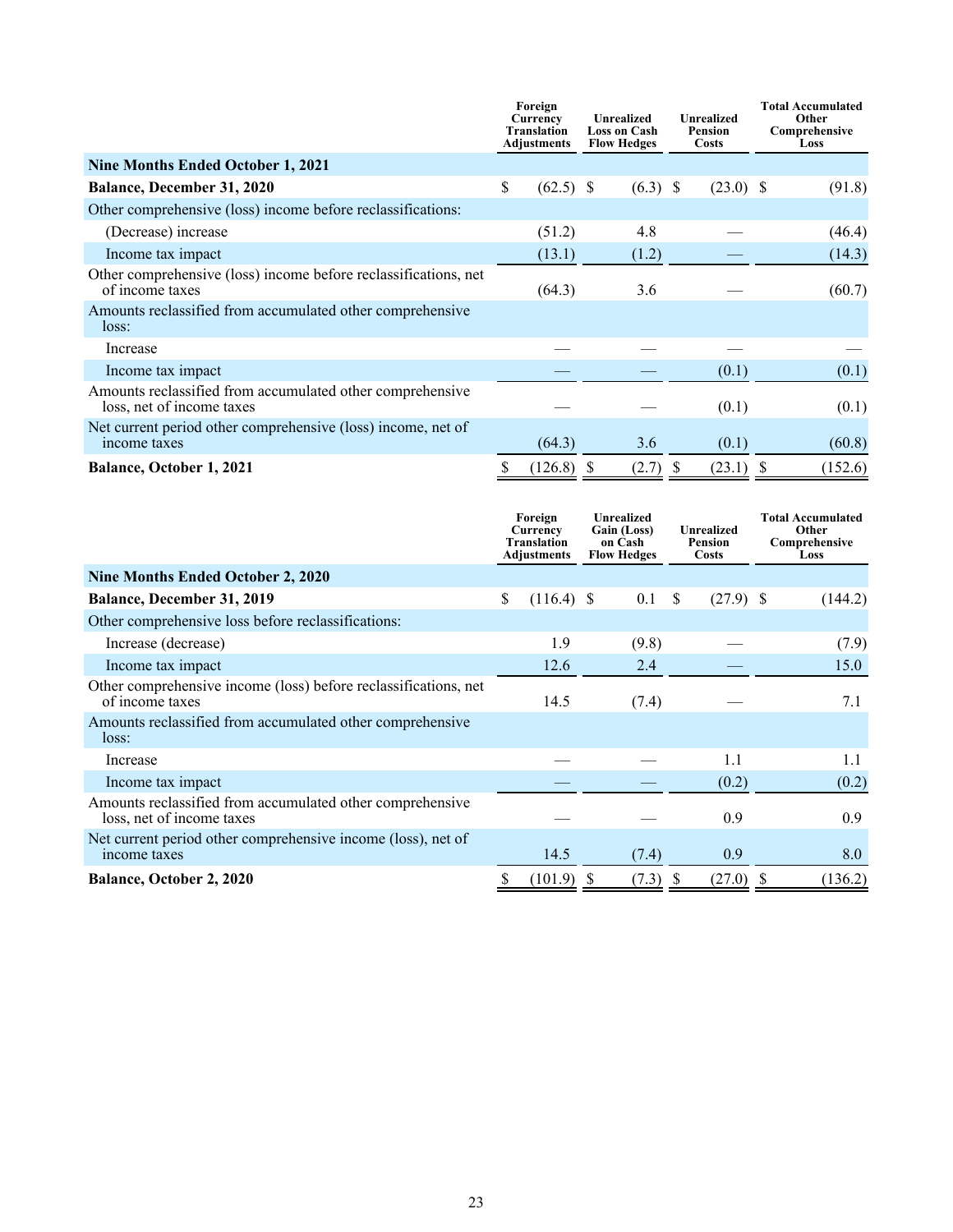### **NOTE 15. REVENUE**

The following table presents the Company's revenues disaggregated by geographical region for the three and nine months ended October 1, 2021 and October 2, 2020 (\$ in millions). Sales taxes and other usage-based taxes collected from customers are excluded from revenues. The Company has historically defined emerging markets as developing markets of the world, which prior to the COVID-19 pandemic, have experienced extended periods of accelerated growth in gross domestic product and infrastructure, which includes Eastern Europe, the Middle East, Africa, Latin America and Asia (with the exception of Japan and Australia). The Company defines developed markets as all markets of the world that are not emerging markets.

|                             |                                                       | <b>Three Months Ended October 1, 2021</b> |                                      | <b>Three Months Ended October 2, 2020</b> |       |    |                                                |          |                                      |     |              |
|-----------------------------|-------------------------------------------------------|-------------------------------------------|--------------------------------------|-------------------------------------------|-------|----|------------------------------------------------|----------|--------------------------------------|-----|--------------|
|                             | <b>Specialty</b><br>Products &<br><b>Technologies</b> |                                           | Equipment $\&$<br><b>Consumables</b> |                                           | Total |    | <b>Specialty</b><br>Products &<br>Technologies |          | Equipment $\&$<br><b>Consumables</b> |     | <b>Total</b> |
| <b>Geographical region:</b> |                                                       |                                           |                                      |                                           |       |    |                                                |          |                                      |     |              |
| North America               | \$<br>165.4                                           | - \$                                      | 164.0                                | S                                         | 329.4 | -S | 147.4                                          | <b>S</b> | 157.2                                | \$. | 304.6        |
| Western Europe              | 76.7                                                  |                                           | 27.0                                 |                                           | 103.7 |    | 69.1                                           |          | 25.3                                 |     | 94.4         |
| Other developed markets     | 23.4                                                  |                                           | 9.3                                  |                                           | 32.7  |    | 22.5                                           |          | 9.0                                  |     | 31.5         |
| Emerging markets            | 97.9                                                  |                                           | 43.6                                 |                                           | 141.5 |    | 77.9                                           |          | 38.8                                 |     | 116.7        |
| Total                       | 363.4                                                 |                                           | 243.9                                | S                                         | 607.3 |    | 316.9                                          | \$.      | 230.3                                |     | 547.2        |

|                             | Nine Months Ended October 1, 2021              |      |                                      |              |         |    | Nine Months Ended October 2, 2020              |      |                                   |  |         |  |  |
|-----------------------------|------------------------------------------------|------|--------------------------------------|--------------|---------|----|------------------------------------------------|------|-----------------------------------|--|---------|--|--|
|                             | <b>Specialty</b><br>Products &<br>Technologies |      | Equipment $\&$<br><b>Consumables</b> |              | Total   |    | <b>Specialty</b><br>Products &<br>Technologies |      | Equipment &<br><b>Consumables</b> |  | Total   |  |  |
| <b>Geographical region:</b> |                                                |      |                                      |              |         |    |                                                |      |                                   |  |         |  |  |
| North America               | \$<br>502.8                                    | - \$ | 491.9                                | <sup>S</sup> | 994.7   | -S | 354.2                                          | - \$ | 355.5                             |  | 709.7   |  |  |
| Western Europe              | 267.8                                          |      | 89.3                                 |              | 357.1   |    | 172.5                                          |      | 55.7                              |  | 228.2   |  |  |
| Other developed markets     | 74.2                                           |      | 31.1                                 |              | 105.3   |    | 59.5                                           |      | 22.8                              |  | 82.3    |  |  |
| Emerging markets            | 271.3                                          |      | 128.7                                |              | 400.0   |    | 187.9                                          |      | 104.7                             |  | 292.6   |  |  |
| Total                       | 1,116.1                                        |      | 741.0                                |              | 1,857.1 |    | 774.1                                          |      | 538.7                             |  | 1,312.8 |  |  |

#### **Sales by Major Product Group:**

|                  |   | <b>Three Months Ended</b> |                        |                        | <b>Nine Months Ended</b> |                        |  |  |
|------------------|---|---------------------------|------------------------|------------------------|--------------------------|------------------------|--|--|
| (\$ in millions) |   | <b>October 1, 2021</b>    | <b>October 2, 2020</b> | <b>October 1, 2021</b> |                          | <b>October 2, 2020</b> |  |  |
| Consumables      | ъ | 493.7                     | 459.0                  | 1.541.6                |                          | 1,090.7                |  |  |
| Equipment        |   | 13.6                      | 88.2                   | 315.5                  |                          | 222.1                  |  |  |
| Total            |   | 607.3                     | 547.2                  | 357.1                  |                          | .312.8                 |  |  |

### **Remaining Performance Obligations**

Remaining performance obligations include noncancelable purchase orders, extended warranty and service agreements and do not include revenue from contracts with customers with an original term of one year or less.

As of October 1, 2021, the aggregate amount of the transaction price allocated to remaining performance obligations was \$28.0 million and the Company expects to recognize revenue on the majority of this amount over the next 12 months.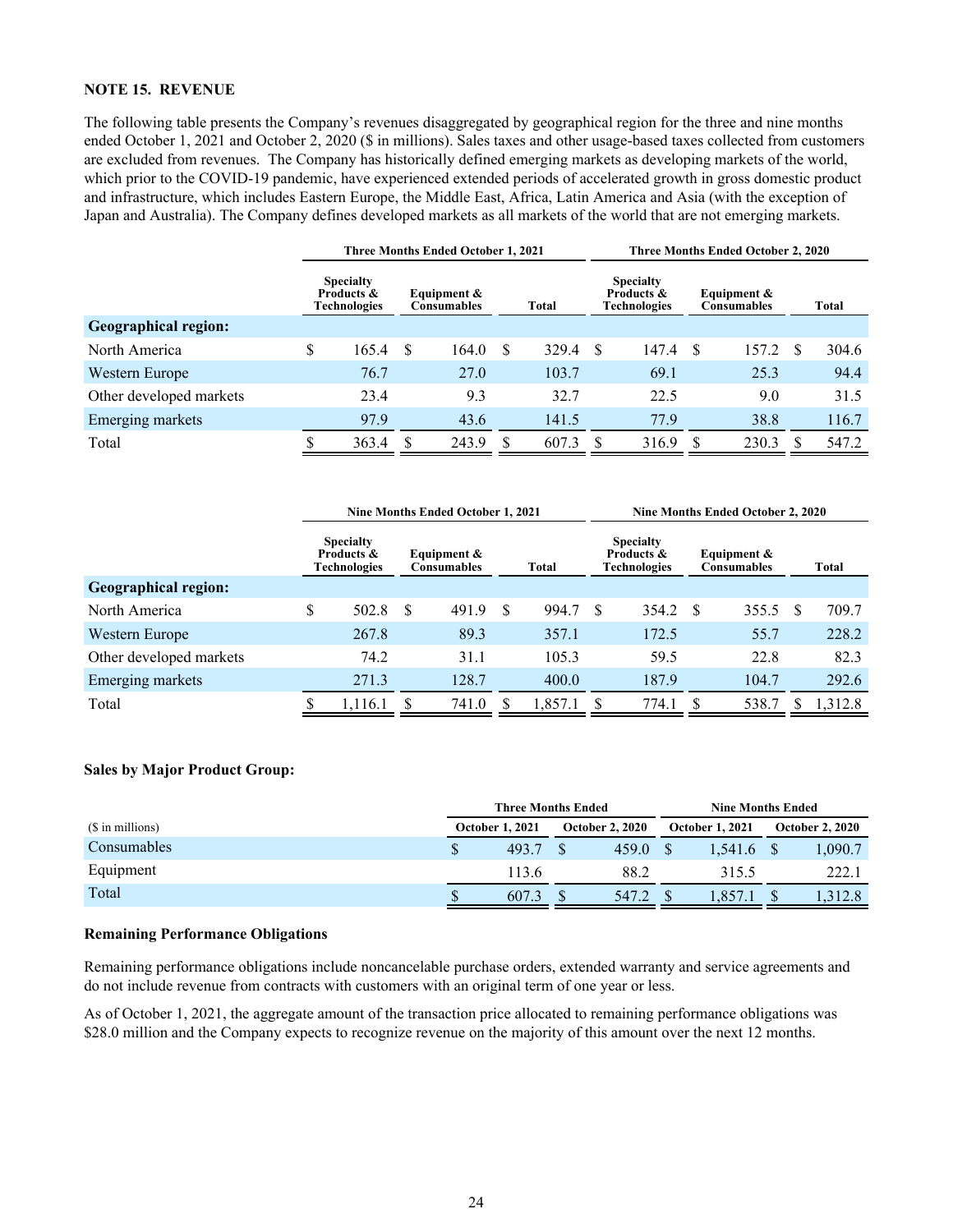#### **Contract Liabilities**

The Company often receives cash payments from customers in advance of the Company's performance resulting in contract liabilities. These contract liabilities are classified as either current or long-term in the Condensed Consolidated Balance Sheets based on the timing of when the Company expects to recognize revenue. As of October 1, 2021 and December 31, 2020, the contract liabilities were \$61.5 million and \$48.2 million, respectively, and are included within accrued expenses and other liabilities and other long-term liabilities in the accompanying Condensed Consolidated Balance Sheets. Revenue recognized during the nine months ended October 1, 2021 and October 2, 2020 that was included in the contract liability balance at December 31, 2020 and December 31, 2019 was \$34.4 million and \$34.7 million, respectively.

#### **Significant Customers**

Sales to the Company's largest customer were 12% of sales for both the three and nine months ended October 1, 2021. Sales to the Company's largest customer were 12% and 9% of sales in the three and nine months ended October 2, 2020, respectively.

#### **Seasonality**

Based on historical experience, the Company generally has more sales in the second half of the calendar year than in the first half of the calendar year, with the first quarter typically having the lowest sales of the year. Based on historical customer buying patterns, the Company generally has more sales in the fourth quarter than in any other quarter of the year, driven in particular by capital spending in the Equipment & Consumables segment. As a result of this seasonality in sales, profitability in the Equipment & Consumables segment also tends to be higher in the second half of the year. There are no assurances that these historical trends will continue in the future and the ongoing COVID-19 pandemic may impact these trends.

# **NOTE 16. RESTRUCTURING ACTIVITIES AND RELATED IMPAIRMENTS**

#### *Restructuring Activities*

The Company's restructuring activities are undertaken as necessary to implement management's strategy, streamline operations, take advantage of available capacity and resources, and ultimately achieve net cost reductions. These activities generally relate to the realignment of existing manufacturing capacity and closure of facilities and other exit or disposal activities, as it relates to executing the Company's strategy, either in the normal course of business or pursuant to significant restructuring programs.

The liability related to the Company's restructuring activities, which is included in accrued liabilities in the Condensed Consolidated Balance Sheets, is summarized below (\$ in millions):

|                                   | <b>Employee</b><br><b>Severance</b><br>and Related | <b>Facility Exit</b><br>and Related | <b>Total</b> |        |  |
|-----------------------------------|----------------------------------------------------|-------------------------------------|--------------|--------|--|
| <b>Balance, December 31, 2020</b> | 17.8                                               | 5.2                                 |              | 23.0   |  |
| Costs incurred                    | 12.9                                               | 3.4                                 |              | 16.3   |  |
| Paid/settled                      | (17.0)                                             | (7.0)                               |              | (24.0) |  |
| Balance, October 1, 2021          | 13.7                                               | . 6                                 |              | 15.3   |  |

Restructuring related charges recorded for the three and nine months ended October 1, 2021 and October 2, 2020, by segment, were as follows (\$ in millions):

|                                   |                                                  | <b>Three Months Ended</b> |                        | <b>Nine Months Ended</b> |                        |             |  |      |
|-----------------------------------|--------------------------------------------------|---------------------------|------------------------|--------------------------|------------------------|-------------|--|------|
|                                   | <b>October 1, 2021</b><br><b>October 2, 2020</b> |                           | <b>October 1, 2021</b> |                          | <b>October 2, 2020</b> |             |  |      |
| Specialty Products & Technologies |                                                  | 8.2                       |                        | 11.5                     |                        |             |  | 28.0 |
| Equipment & Consumables           |                                                  | 0.1                       |                        | 3.8                      |                        | 4.5         |  | 20.2 |
| Other                             |                                                  | 0.3                       |                        | 19                       |                        | $4^{\circ}$ |  | 5.6  |
| Total                             |                                                  | 8.6                       |                        |                          |                        | 23.8        |  | 53.8 |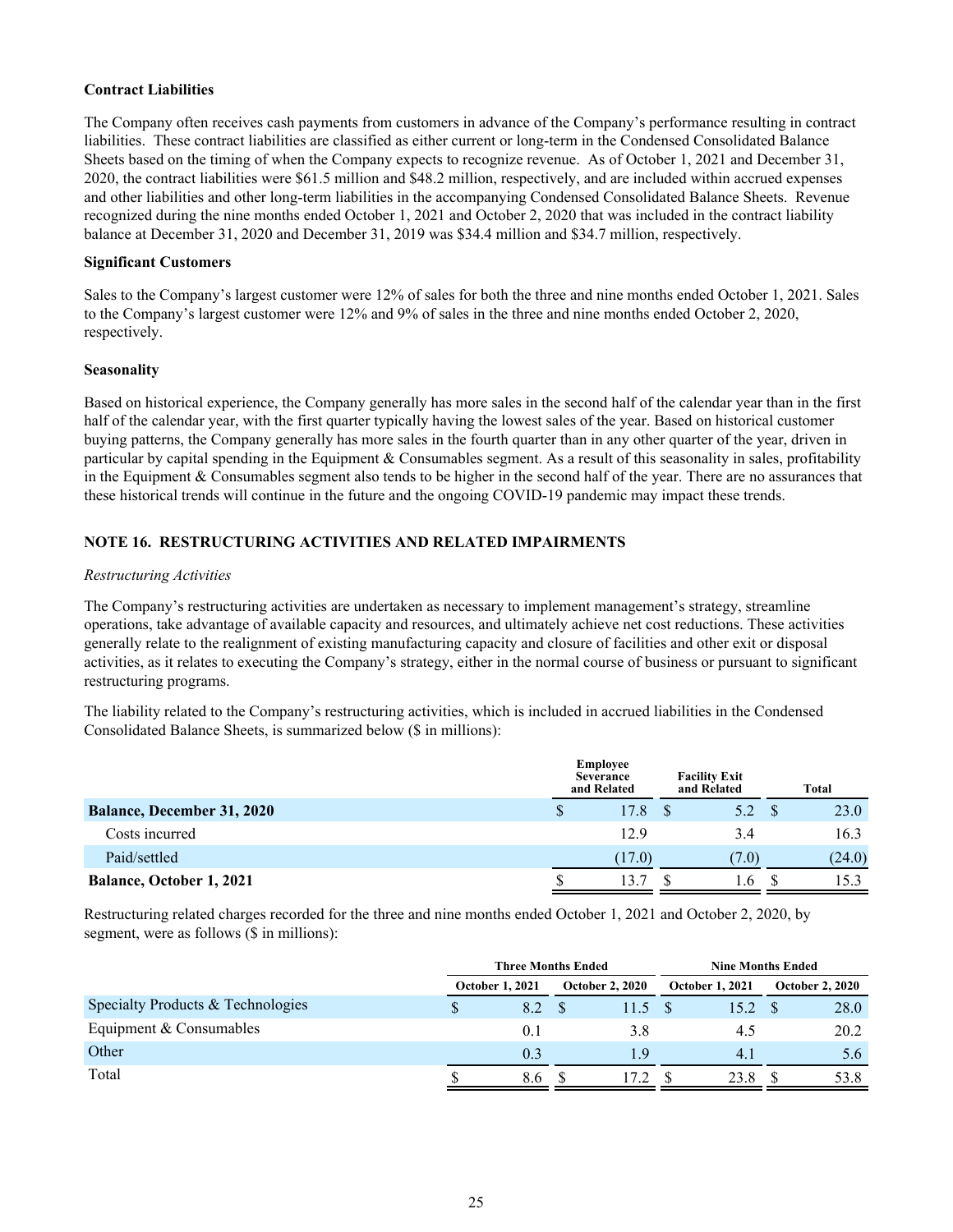The restructuring related charges incurred during the three and nine months ended October 1, 2021 and October 2, 2020, are reflected in the following captions in the accompanying Condensed Consolidated Statements of Operations (\$ in millions):

|                                              |                        |     | <b>Three Months Ended</b> |     | <b>Nine Months Ended</b> |                        |  |      |
|----------------------------------------------|------------------------|-----|---------------------------|-----|--------------------------|------------------------|--|------|
|                                              | <b>October 1, 2021</b> |     | <b>October 2, 2020</b>    |     | <b>October 1, 2021</b>   | <b>October 2, 2020</b> |  |      |
| Cost of sales                                |                        | 10  |                           | 3.3 |                          |                        |  | 10.3 |
| Selling, general and administrative expenses |                        | 76  |                           | 139 |                          | 16.9                   |  | 43.5 |
| Total                                        |                        | 8.6 |                           |     |                          |                        |  | 53.8 |

# **NOTE 17. INCOME TAXES**

The Company's effective tax rates from continuing operations of (14.7)% and (1.7)% for the three and nine months ended October 1, 2021 differ from the U.S. federal statutory tax rate of 21.0%, primarily due to an income tax benefit from the recognition of an amortizable deferred tax asset associated with the value of a tax basis step-up of certain of the Company's Swiss assets and a decrease in the valuation allowance on certain of the Company's Swiss net operating losses in 2021. The Company's effective tax rates from continuing operations of 38.5% and 31.4% for the three and nine months ended October 2, 2020 differ from the U.S. federal statutory rate of 21.0%, primarily due to the impact of COVID-19 on the Company's geographical mix of earnings.

# **NOTE 18. EARNINGS (LOSS) PER SHARE**

All earnings (loss) per share are calculated by dividing the applicable income (loss) by the weighted average number of shares of common stock outstanding for the applicable period. Diluted earnings per share is computed based on the weighted average number of common shares outstanding plus the effect of dilutive potential shares outstanding during the period using the treasury stock method. Dilutive potential common shares include employee equity options, non-vested shares and similar instruments granted by the Company and the assumed conversion impact of the Notes. The Company's current intent and policy is to settle all Notes conversions through a combination settlement by satisfying the principal amount outstanding with cash and any Notes conversion value in excess of the principal amount in shares of the Company's common stock. As such, the Company uses the treasury stock method for the assumed conversion of the Notes to compute the weighted average shares of common stock outstanding for diluted earnings per share. As the Company intends and has the ability to settle the principal amount of the Notes in cash upon conversion, the Notes do not have an impact on the Company's diluted earnings per share until the average share price of the Company's common stock exceeds the conversion price of \$21.01 per share in any applicable period. See the computation of earnings (loss) per share below for the dilutive impact of the Notes for the three and nine months ended October 1, 2021 and October 2, 2020.

In connection with the offering of the Notes, the Company entered into Capped Calls (see further discussion in Note 13), which are intended to reduce or offset the potential dilution from shares of common stock issued upon conversion of the Notes. However, this impact is not included when calculating potentially dilutive shares since their effect is anti-dilutive. The Capped Calls will mitigate dilution from the conversion of the Notes up to the Company's common stock price of \$23.79. If the Notes are converted at a price higher than \$23.79 per share, the Capped Calls will no longer mitigate dilution from the conversion of the Notes.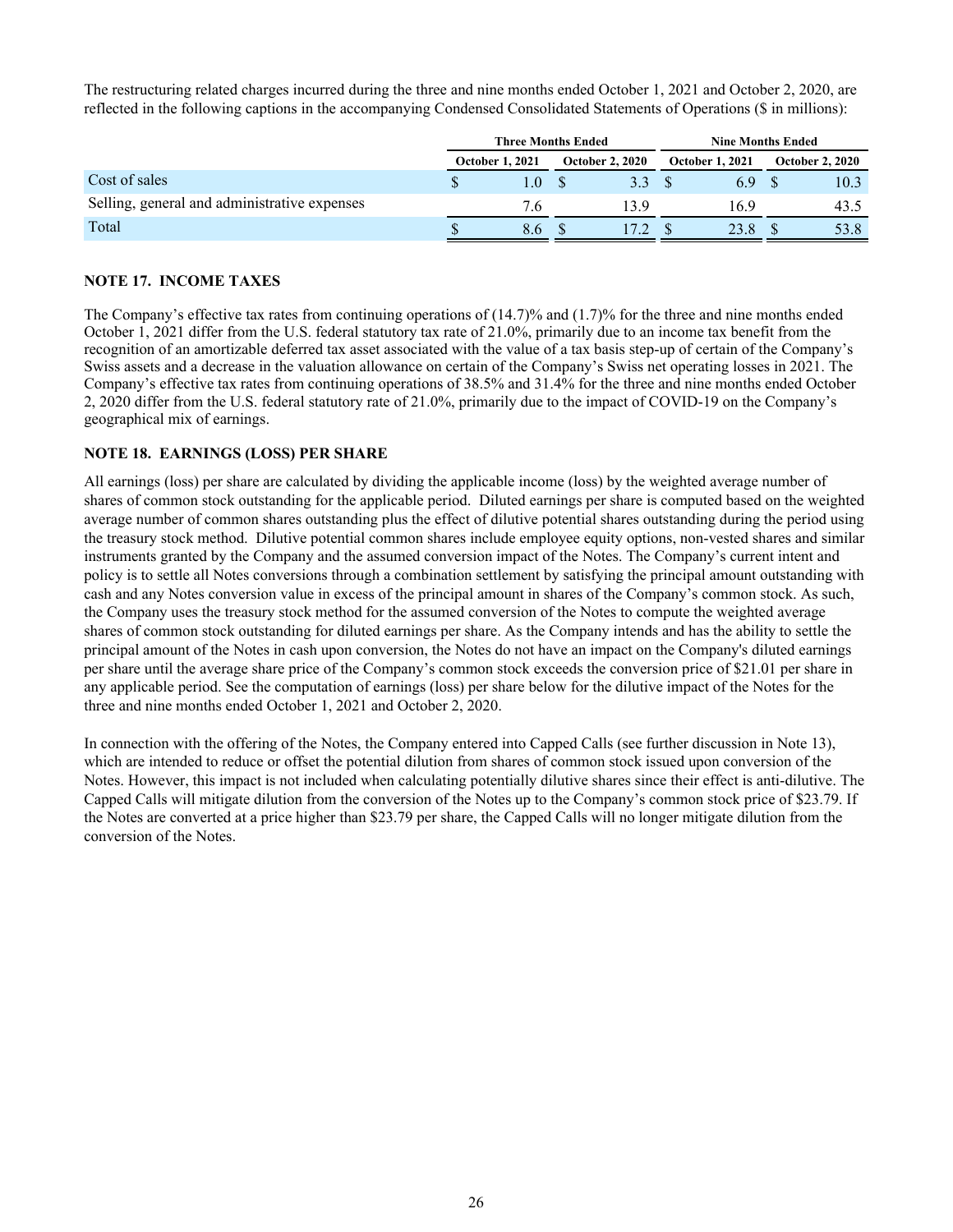The table below presents the computation of basic and diluted earnings (loss) per share (\$ and shares in millions, except per share amounts):

|                                                                                         | <b>Three Months Ended</b> |                        |               |                        |                        | <b>Nine Months Ended</b> |               |                        |  |
|-----------------------------------------------------------------------------------------|---------------------------|------------------------|---------------|------------------------|------------------------|--------------------------|---------------|------------------------|--|
|                                                                                         |                           | <b>October 1, 2021</b> |               | <b>October 2, 2020</b> | <b>October 1, 2021</b> |                          |               | <b>October 2, 2020</b> |  |
| Numerator:                                                                              |                           |                        |               |                        |                        |                          |               |                        |  |
| Income (loss) from continuing operations                                                | \$                        | 80.2                   | S             | 23.6                   | \$                     | 221.0                    | \$            | (48.6)                 |  |
| Income (loss) from discontinued operations, net of tax                                  | $\mathbb{S}$              | 12.7                   | S             | 12.0                   | \$                     | 33.7                     | \$            | (26.5)                 |  |
| Net income (loss)                                                                       | \$                        | 92.9                   | \$            | 35.6                   | \$                     | 254.7                    | \$            | (75.1)                 |  |
|                                                                                         |                           |                        |               |                        |                        |                          |               |                        |  |
| Denominator:                                                                            |                           |                        |               |                        |                        |                          |               |                        |  |
| Weighted-average common shares outstanding used in<br>basic earnings (loss) per share   |                           | 161.5                  |               | 159.7                  |                        | 161.1                    |               | 159.4                  |  |
| Incremental common shares from.                                                         |                           |                        |               |                        |                        |                          |               |                        |  |
| Assumed exercise of dilutive options and vesting of<br>dilutive restricted stock units  |                           | 4.3                    |               | 2 <sub>0</sub>         |                        | 4.4                      |               |                        |  |
| Assumed conversion of the Notes                                                         |                           | 12.3                   |               | 2.2                    |                        | 12.0                     |               |                        |  |
| Weighted average common shares outstanding used in<br>diluted earnings (loss) per share |                           | 178.1                  |               | 163.9                  |                        | 177.5                    |               | 159.4                  |  |
|                                                                                         |                           |                        |               |                        |                        |                          |               |                        |  |
| Earnings (loss) per share:                                                              |                           |                        |               |                        |                        |                          |               |                        |  |
| Earnings (loss) from continuing operations - basic                                      | \$                        | 0.50                   | \$            | 0.15                   | \$                     | 1.37                     | \$            | (0.30)                 |  |
| Earnings (loss) from continuing operations - diluted                                    | \$                        | 0.45                   | <sup>\$</sup> | 0.14                   | \$                     | 1.25                     | \$            | (0.30)                 |  |
|                                                                                         |                           |                        |               |                        |                        |                          |               |                        |  |
| Earnings (loss) from discontinued operations - basic                                    | $\boldsymbol{\mathsf{S}}$ | 0.08                   | $\mathbb{S}$  | 0.08                   | $\mathsf{\$}$          | 0.21                     | \$            | (0.17)                 |  |
| Earnings (loss) from discontinued operations - diluted                                  | \$                        | 0.07                   | \$            | 0.07                   | \$                     | 0.19                     | \$            | (0.17)                 |  |
|                                                                                         |                           |                        |               |                        |                        |                          |               |                        |  |
| Earnings (loss) - basic                                                                 | \$                        | 0.58                   | S             | $0.22 * S$             |                        | 1.58                     | \$            | (0.47)                 |  |
| Earnings (loss) - diluted                                                               | \$                        | 0.52                   | \$            | $0.22 * $$             |                        | $1.43 *$                 | <sup>\$</sup> | (0.47)                 |  |

\* Earnings (loss) per share is computed independently for earnings (loss) per share from continuing operations and earnings (loss) per share from discontinued operations.<br>The sum of earnings (loss) per share from continuin rounding.

The following table presents the number of outstanding securities not included in the computation of diluted income per share, because their effect was anti-dilutive (in millions):

|                    | <b>Three Months Ended</b> |                        | <b>Nine Months Ended</b> |                        |  |  |
|--------------------|---------------------------|------------------------|--------------------------|------------------------|--|--|
|                    | <b>October 1, 2021</b>    | <b>October 2, 2020</b> | <b>October 1, 2021</b>   | <b>October 2, 2020</b> |  |  |
| Stock-based awards | $\overline{1.4}$          | 4.7                    |                          | l.9                    |  |  |
| <b>Notes</b>       |                           |                        |                          | 0.8                    |  |  |
| Total              | I 4                       |                        |                          | $\sim$ $\sim$          |  |  |

### **NOTE 19. SEGMENT INFORMATION**

The Company operates and reports its results in two separate business segments, the Specialty Products & Technologies and Equipment & Consumables segments. When determining the reportable segments, the Company aggregated operating segments based on their similar economic and operating characteristics. Operating profit represents total revenues less operating expenses, excluding nonoperating income (expense) and income taxes. Operating profit amounts in the Other segment consist of unallocated corporate costs and other costs not considered part of management's evaluation of reportable segment operating performance. The identifiable assets by segment are those used in each segment's operations. Intersegment amounts are not significant and are eliminated to arrive at consolidated totals.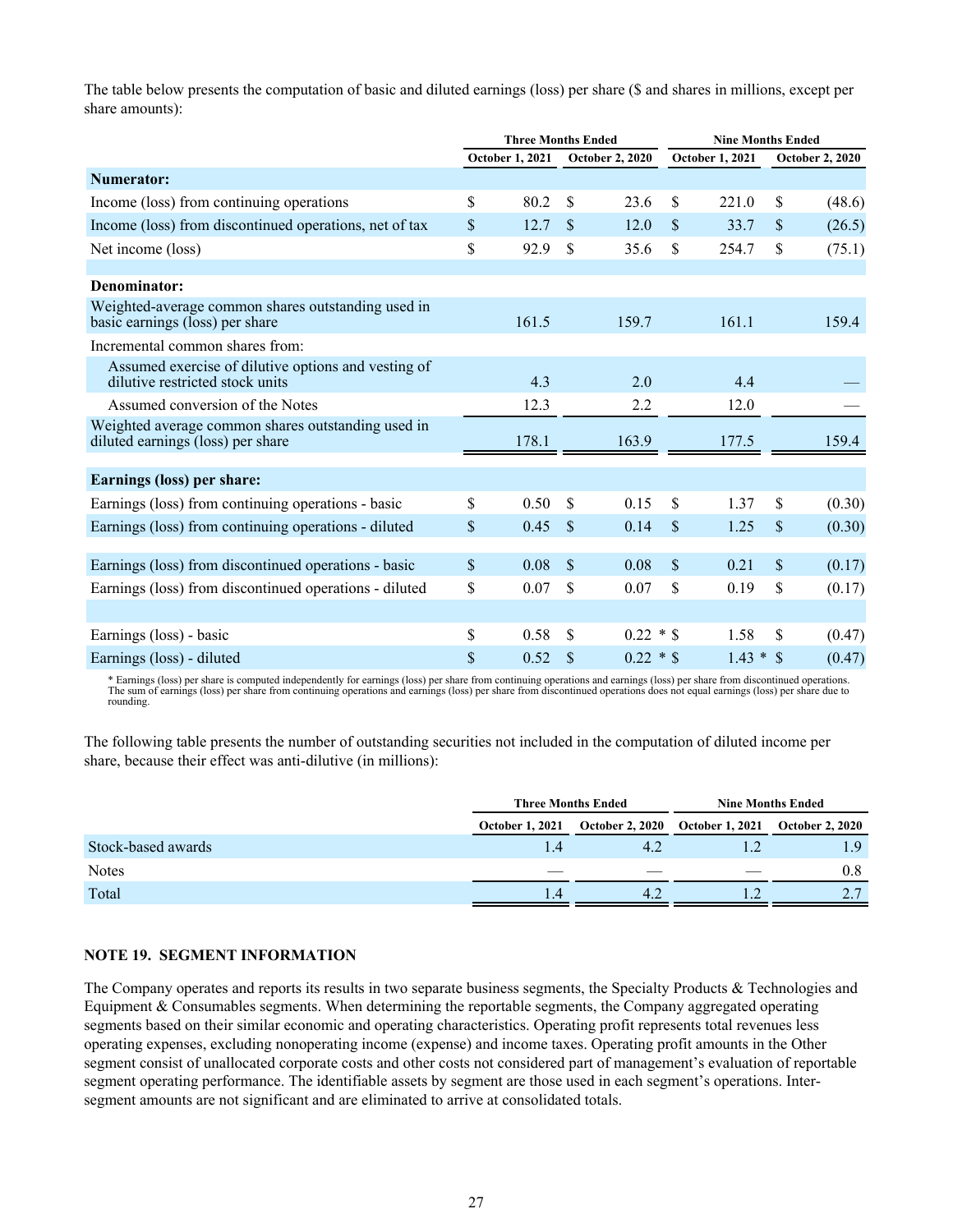The Company's Specialty Products & Technologies products include implants, prosthetics, orthodontic brackets, aligners and lab products. The Company's Equipment & Consumables products include traditional consumables such as bonding agents and cements, impression materials, infection prevention products and restorative products, while the Company's equipment products include digital imaging systems, software and other visualization and magnification systems.

On September 7, 2021, the Company entered into a master sale and purchase agreement to sell its KaVo Treatment Unit and Instrument Business, which is part of the Company's Equipment & Consumables segment. The previously reported amounts for the KaVo Treatment Unit and Instrument Business have been reclassified to discontinued operations for all periods presented. All segment information and descriptions exclude the KaVo Treatment Unit and Instrument Business. Refer to Note 3 for more information on the Company's discontinued operations.

Segment related information is shown below (\$ in millions):

|                                                                                                            |               | <b>Three Months Ended</b> |                           |                        | <b>Nine Months Ended</b> |                        |               |                        |  |  |
|------------------------------------------------------------------------------------------------------------|---------------|---------------------------|---------------------------|------------------------|--------------------------|------------------------|---------------|------------------------|--|--|
|                                                                                                            |               | October 1, 2021           |                           | <b>October 2, 2020</b> |                          | <b>October 1, 2021</b> |               | <b>October 2, 2020</b> |  |  |
| Sales:                                                                                                     |               |                           |                           |                        |                          |                        |               |                        |  |  |
| Specialty Products & Technologies                                                                          | \$            | 363.4                     | \$                        | 316.9                  | \$                       | 1,116.1                | \$            | 774.1                  |  |  |
| Equipment & Consumables                                                                                    |               | 243.9                     |                           | 230.3                  |                          | 741.0                  |               | 538.7                  |  |  |
| Total                                                                                                      | $\mathcal{S}$ | 607.3                     | $\boldsymbol{\mathsf{S}}$ | 547.2                  | \$                       | 1,857.1                | \$            | 1,312.8                |  |  |
|                                                                                                            |               |                           |                           |                        |                          |                        |               |                        |  |  |
| Operating profit (loss) and reconciliation to<br>income (loss) before taxes from continuing<br>operations: |               |                           |                           |                        |                          |                        |               |                        |  |  |
| Specialty Products & Technologies                                                                          | $\mathbb{S}$  | 61.5                      | $\mathsf{\$}$             | 41.4                   | <sup>\$</sup>            | 211.6                  | <sup>\$</sup> | 26.2                   |  |  |
| Equipment & Consumables                                                                                    |               | 45.4                      |                           | 38.9                   |                          | 131.0                  |               | 11.0                   |  |  |
| Other                                                                                                      |               | (25.2)                    |                           | (18.7)                 |                          | (82.5)                 |               | (67.2)                 |  |  |
| Operating profit (loss)                                                                                    |               | 81.7                      |                           | 61.6                   |                          | 260.1                  |               | (30.0)                 |  |  |
| Nonoperating income (expense):                                                                             |               |                           |                           |                        |                          |                        |               |                        |  |  |
| Other income                                                                                               |               | 0.2                       |                           | 0.2                    |                          | 0.8                    |               | 0.4                    |  |  |
| Interest expense, net                                                                                      |               | (12.0)                    |                           | (23.4)                 |                          | (43.6)                 |               | (41.2)                 |  |  |
| Income (loss) before taxes from continuing<br>operations                                                   | \$            | 69.9                      |                           | 38.4                   | S                        | 217.3                  | S             | (70.8)                 |  |  |
|                                                                                                            |               |                           |                           |                        |                          |                        |               |                        |  |  |
| <b>Identifiable assets:</b>                                                                                |               |                           |                           |                        |                          | <b>October 1, 2021</b> |               | December 31, 2020      |  |  |
| Specialty Products & Technologies                                                                          |               |                           |                           |                        | $\mathsf{\$}$            | 3,537.3                | $\mathcal{S}$ | 3,773.3                |  |  |
| Equipment & Consumables                                                                                    |               |                           |                           |                        |                          | 1,880.6                |               | 1,695.3                |  |  |
| Held for Sale                                                                                              |               |                           |                           |                        |                          | 468.0                  |               | 482.9                  |  |  |
| Other                                                                                                      |               |                           |                           |                        |                          | 676.1                  |               | 924.5                  |  |  |
| Total                                                                                                      |               |                           |                           |                        | $\$$                     | 6,562.0                | \$            | 6,876.0                |  |  |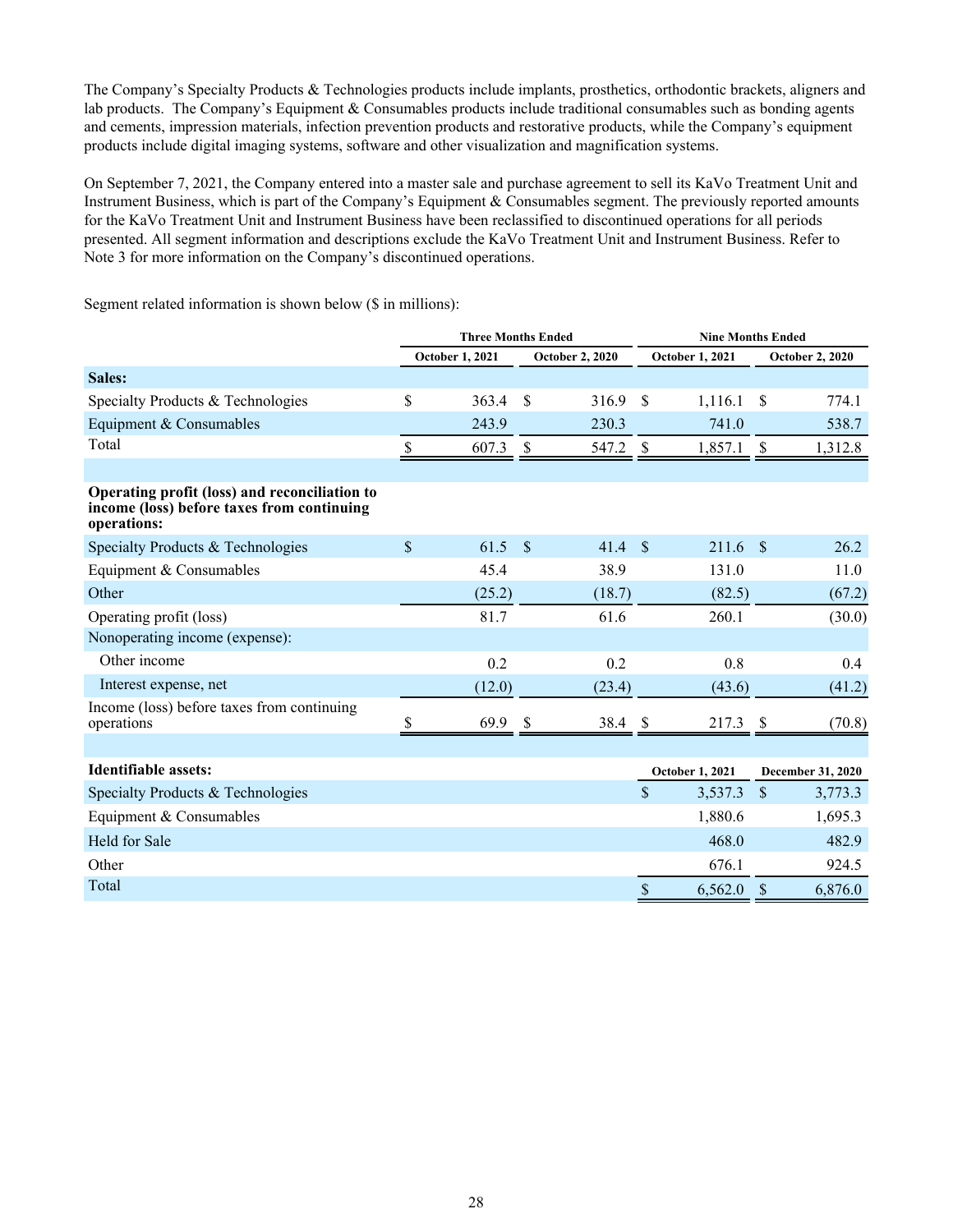#### <span id="page-31-0"></span>**Item 2. Management's Discussion and Analysis of Financial Condition and Results of Operations**

*The following discussion and analysis of our financial condition and results of operations should be read in conjunction with other information, including our Condensed Consolidated Financial Statements and related notes included in Part I, Item 1, Financial Information, of this Quarterly Report on Form 10-Q, our consolidated and combined financial statements appearing in our Annual Report on Form 10-K for the year ended December 31, 2020 (the "2020 10-K"), and Part II, Item 1A, Risk Factors, of this Quarterly Report on Form 10-Q. Unless the context otherwise requires, all references herein to the "Company," "we," "us" or "our," or similar terms, refer to Envista Holdings Corporation and its consolidated subsidiaries.*

*Certain statements included or incorporated by reference in this Quarterly Report are "forward-looking statements" within the meaning of the U.S. federal securities laws. All statements other than historical factual information are forward-looking statements, including without limitation statements regarding: the potential impacts of the COVID-19 pandemic on our business, financial condition, and results of operations; projections of revenue, expenses, profit, profit margins, tax rates, tax provisions, cash flows, pension and benefit obligations and funding requirements, our liquidity position or other projected financial measures; management's plans and strategies for future operations, including statements relating to anticipated operating performance, cost reductions, restructuring activities, new product and service developments, competitive strengths or market position, acquisitions and the integration thereof, divestitures, spin-offs, split-offs or other distributions, strategic opportunities, securities offerings, stock repurchases, dividends and executive compensation; growth, declines and other trends in markets we sell into; future regulatory approvals and the timing thereof; outstanding claims, legal proceedings, tax audits and assessments and other contingent liabilities; future foreign currency exchange rates and fluctuations in those rates; the anticipated timing of any of the foregoing; assumptions underlying any of the foregoing; and any other statements that address events or developments that Envista intends or believes will or may occur in the future. Terminology such as "believe," "anticipate," "should," "could," "intend," "will," "plan," "expect," "estimate," "project," "target," "may," "possible," "potential," "forecast" and "positioned" and similar references to future periods are intended to identify forward-looking statements, although not all forward-looking statements are accompanied by such words. Forward-looking statements are based on assumptions and assessments made by our management in light of their experience and perceptions of historical trends, current conditions, expected future developments and other factors they believe to be appropriate. These forward-looking statements are subject to a number of risks and uncertainties, including but not limited to, the following: the impact of the COVID-19 pandemic, including new variants of the virus, the pace of recovery in the markets in which we operate, global supply chain disruptions and potential staffing shortages due to any federal, state or local vaccine mandates, the conditions in the U.S. and global economy, the markets served by us and the financial markets, the impact of our debt obligations on our operations and liquidity, developments and uncertainties in trade policies and regulations, contractions or growth rates and cyclicality of markets we serve, the effect of the Divestiture on our business relationships, operating results, share price or business generally, the occurrence of any event or other circumstances that could give rise to the termination of the Purchase Agreement, the failure to satisfy any of the conditions to completion of the Divestiture, the failure to realize the expected benefits resulting from the Divestiture, fluctuations in inventory of our distributors and customers, loss of a key distributor, our relationships with and the performance of our channel partners, competition, our ability to develop and successfully market new products and services, the potential for improper conduct by our employees, agents or business partners, our compliance with applicable laws and regulations (including regulations relating to medical devices and the health care industry), the results of our clinical trials and perceptions thereof, penalties associated with any off-label marketing of our products, modifications to our products that require new marketing clearances or authorizations, our ability to effectively address cost reductions and other changes in the health care industry, our ability to successfully identify and consummate appropriate acquisitions and strategic investments, our ability to integrate the businesses we acquire and achieve the anticipated benefits of such acquisitions, contingent liabilities relating to acquisitions, investments and divestitures, significant restrictions and/or potential liability based on tax implications of transactions with Danaher, security breaches or other disruptions of our information technology systems or violations of data privacy laws, our ability to adequately protect our intellectual property, the impact of our restructuring activities on our ability to grow, risks relating to potential impairment of goodwill and other intangible assets, currency exchange rates, changes in tax laws applicable to multinational companies, litigation and other contingent liabilities including intellectual property and environmental, health and safety matters, our ability to maintain effective internal control over financial reporting, risks relating to product, service or software defects, risks relating to product manufacturing, commodity costs and surcharges, our ability to adjust purchases and manufacturing capacity to reflect market conditions, reliance on sole or limited sources of supply, the impact of regulation on demand for our products and services, labor matters, international economic, political, legal, compliance and business factors and disruptions relating to war, terrorism, widespread protests and civil unrest, manmade and natural disasters, public health issues and other events, and other risks and uncertainties set forth under "Item 1A. Risk Factors" in the 2020 10-K and this Quarterly Report on Form 10-Q.*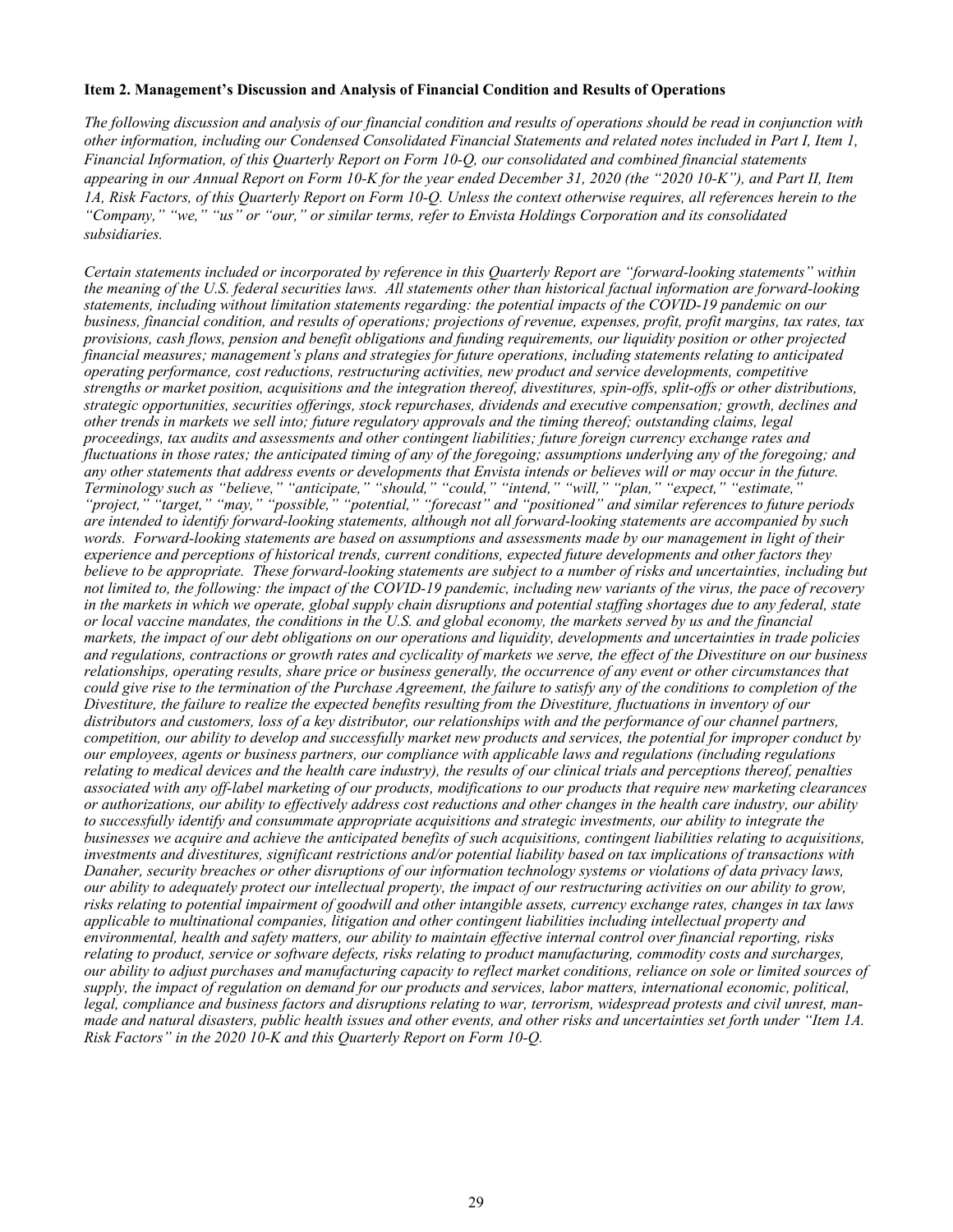*Forward-looking statements are not guarantees of future performance and actual results may differ materially from the*  results, developments and business decisions contemplated by our forward-looking statements. Accordingly, you should not *place undue reliance on any such forward-looking statements. Forward-looking statements contained herein speak only as of the date of this Quarterly Report. Except to the extent required by applicable law, we do not assume any obligation to update or revise any forward-looking statement, whether as a result of new information, future events and developments or otherwise.*

### **BASIS OF PRESENTATION**

The accompanying Condensed Consolidated Financial Statements present our historical financial position, results of operations, changes in stockholders' equity and cash flows in accordance with GAAP.

### **Sale of the KaVo Treatment Unit and Instrument Business**

On September 7, 2021, we entered into the Purchase Agreement with Planmeca and Planmeca Oy, a privately-held Finnish company, as guarantor, pursuant to which we will sell to Planmeca our KaVo Treatment Unit and Instrument Business for total consideration of up to \$455 million, which includes a potential earn-out payment of up to \$30 million, subject to certain adjustments as provided in the Purchase Agreement. The Purchase Agreement provides that we will sell the KaVo Treatment Unit and Instrument Business through the sale of certain assets, the transfer of the equity of certain of our subsidiaries, and the assumption by Planmeca of certain liabilities and agreements, in each case used in or related to the KaVo Treatment Unit and Instrument Business. The transaction is expected to close at the end of 2021.

The Divestiture was part of our strategy to structurally improve our long-term margins and represents a strategic shift with a major effect on our operations and financial results as described in AS 205-20. The pending sale meets the criteria to be accounted for as a discontinued operation. Accordingly, we have applied discontinued operations treatment for the Divestiture as required by ASC 205-20. In accordance with ASC 205-20, we reclassified the Divestiture to assets and liabilities held for sale on our Condensed Consolidated Balance Sheets as of October 1, 2021 and December 31, 2020 and reclassified the financial results of the Divestiture in our Condensed Consolidated Statements of Operations for all periods presented. Our Condensed Consolidated Statements of Cash Flows for the three and nine months ended October 1, 2021 and October 2, 2020 include the financial results of the KaVo Treatment Unit and Instrument Business. We also revised our discussion and presentation of operating and financial results to be reflective of our continuing operations as required by ASC 205-20. All segment information and descriptions exclude the KaVo Treatment Unit and Instrument Business.

With the sale of the KaVo Treatment Unit and Instrument business, we continue to make significant progress toward our long-term goal of re-calibrating our product portfolio to higher growth and higher margin segments. The Divestiture shifts our revenue mix from approximately 50% each for the Specialty Products & Technology and Equipment & Consumables segments to approximately 60% for the Specialty Products & Technology segment and approximately 40% for the Equipment & Consumables segment. The Specialty Products & Technology segment is a higher growth and higher margin business than the Equipment & Consumables segment. The Divestiture is a strategic shift that will allow us to focus more on higher value and higher margin consumables, imaging, and digital workflow solutions.

### **OVERVIEW**

### **General**

We provide products that are used to diagnose, treat and prevent disease and ailments of the teeth, gums and supporting bone, as well as to improve the aesthetics of the human smile. With leading brand names, innovative technology and significant market positions, we are a leading worldwide provider of a broad range of dental implants, orthodontic appliances, general dental consumables, equipment and services, and are dedicated to driving technological innovations that help dental professionals improve clinical outcomes and enhance productivity. Our research and development, manufacturing, sales, distribution, service and administrative facilities are located in more than 30 countries across North America, Asia, Europe, the Middle East and Latin America.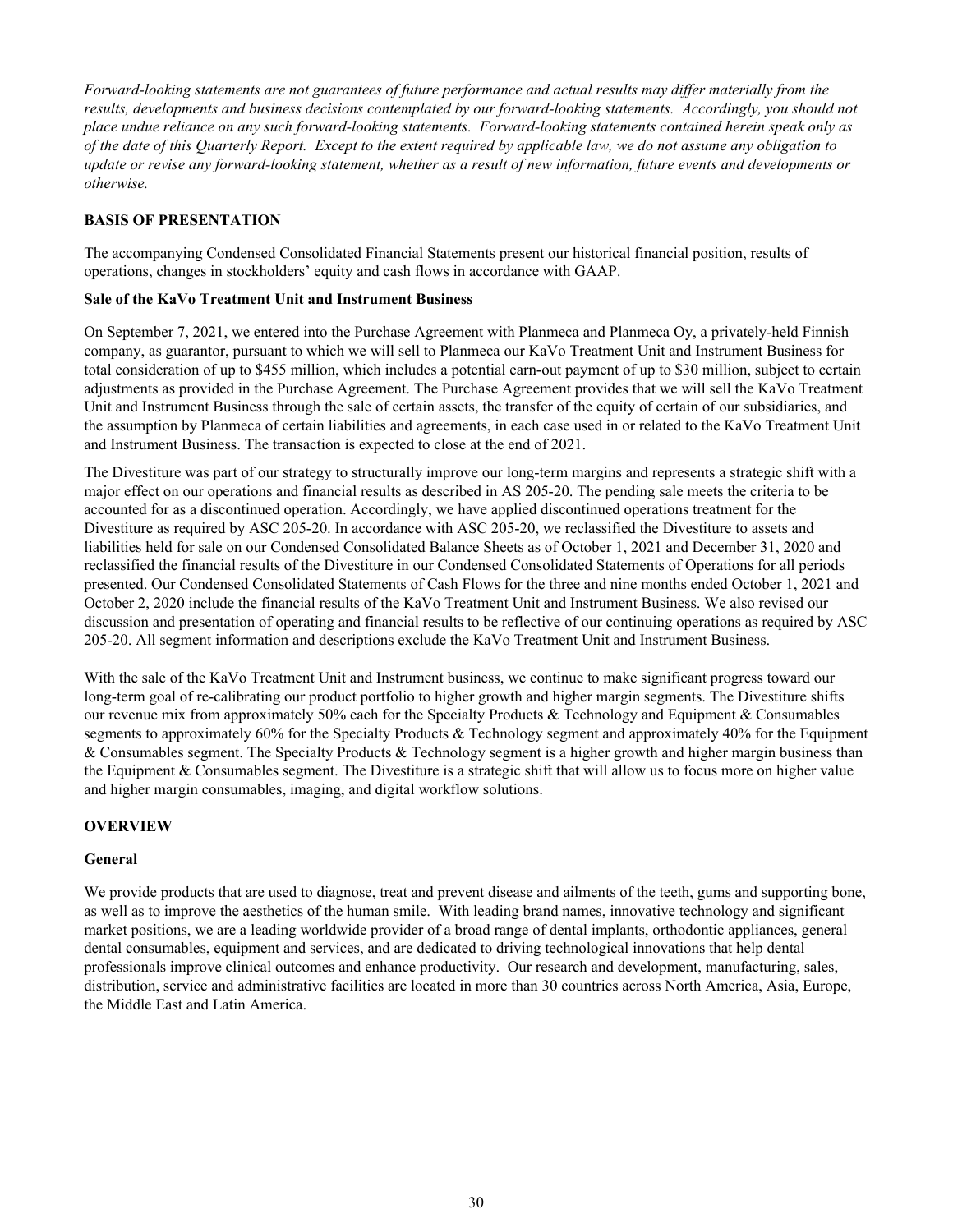For the three and nine months ended October 1, 2021, sales derived from customers outside of the United States were 49.8% and 50.6%, respectively, compared to the three and nine months ended October 2, 2020 of 48.3% and 49.7%, respectively. As a global provider of dental consumables, equipment and services, our operations are affected by worldwide, regional and industry-specific economic and political factors. Given the broad range of dental products, software and services provided and geographies served, we do not use any indices other than general economic trends to predict our overall outlook. Our individual businesses monitor key competitors and customers, including to the extent possible their sales, to gauge relative performance and the outlook for the future.

As a result of our geographic and product line diversity, we face a variety of opportunities and challenges, including rapid technological development in most of our served markets, the expansion and evolution of opportunities in emerging markets, trends and costs associated with a global labor force, consolidation of our competitors and increasing regulation. We operate in a highly competitive business environment in most markets, and our long-term growth and profitability will depend in particular on our ability to expand our business in emerging geographies and market segments, identify, consummate and integrate appropriate acquisitions, develop innovative and differentiated new products and services, expand and improve the effectiveness of our sales force, continue to reduce costs and improve operating efficiency and quality and effectively address the demands of an increasingly regulated global environment. We are making significant investments to address the rapid pace of technological change in our served markets and to globalize our manufacturing, research and development and customer-facing resources (particularly in emerging markets and our dental implant business) in order to be responsive to our customers throughout the world and improve the efficiency of our operations.

We operate in two business segments: Specialty Products & Technologies and Equipment & Consumables. Our Specialty Products & Technologies segment develops, manufactures and markets dental implant systems, dental prosthetics and associated treatment software and technologies, as well as orthodontic bracket systems, aligners and lab products. Our Equipment & Consumables segment develops, manufactures and markets dental equipment and supplies used in dental offices, including digital imaging systems, software and other visualization/magnification systems; endodontic systems and related consumables; and restorative materials and instruments, rotary burs, impression materials, bonding agents and cements and infection prevention products.

### **Key Trends and Conditions Affecting Our Results of Operations**

There have been no material changes to the key trends and conditions affecting our results of operations that were disclosed in our 2020 10-K.

### **COVID-19**

The extent of the impact of the COVID-19 pandemic on our business is highly uncertain and difficult to predict because of the dynamic and evolving nature of the crisis. During 2020, our sales and results of operations were most impacted by the COVID-19 pandemic during the first and second quarters with positive signs of recovery during the third and fourth quarters of 2020. During the three and nine months ended October 1, 2021, we continued to see positive signs of recovery in certain markets in which we operate, however, certain markets continue to be more adversely impacted than others.

A worsening of the pandemic or impacts of new variants of the virus may lead to temporary closures of dental practices in the future. Furthermore, capital markets and economies worldwide have also been negatively impacted by the COVID-19 pandemic, and it is possible that it could cause a material local and/or global economic slowdown or global recession. Such economic disruption could have a material adverse effect on our business as our customers curtail and reduce capital and overall spending. Policymakers around the globe have responded with fiscal policy actions to support the healthcare industry and economy as a whole. The magnitude and overall effectiveness of these actions remains uncertain.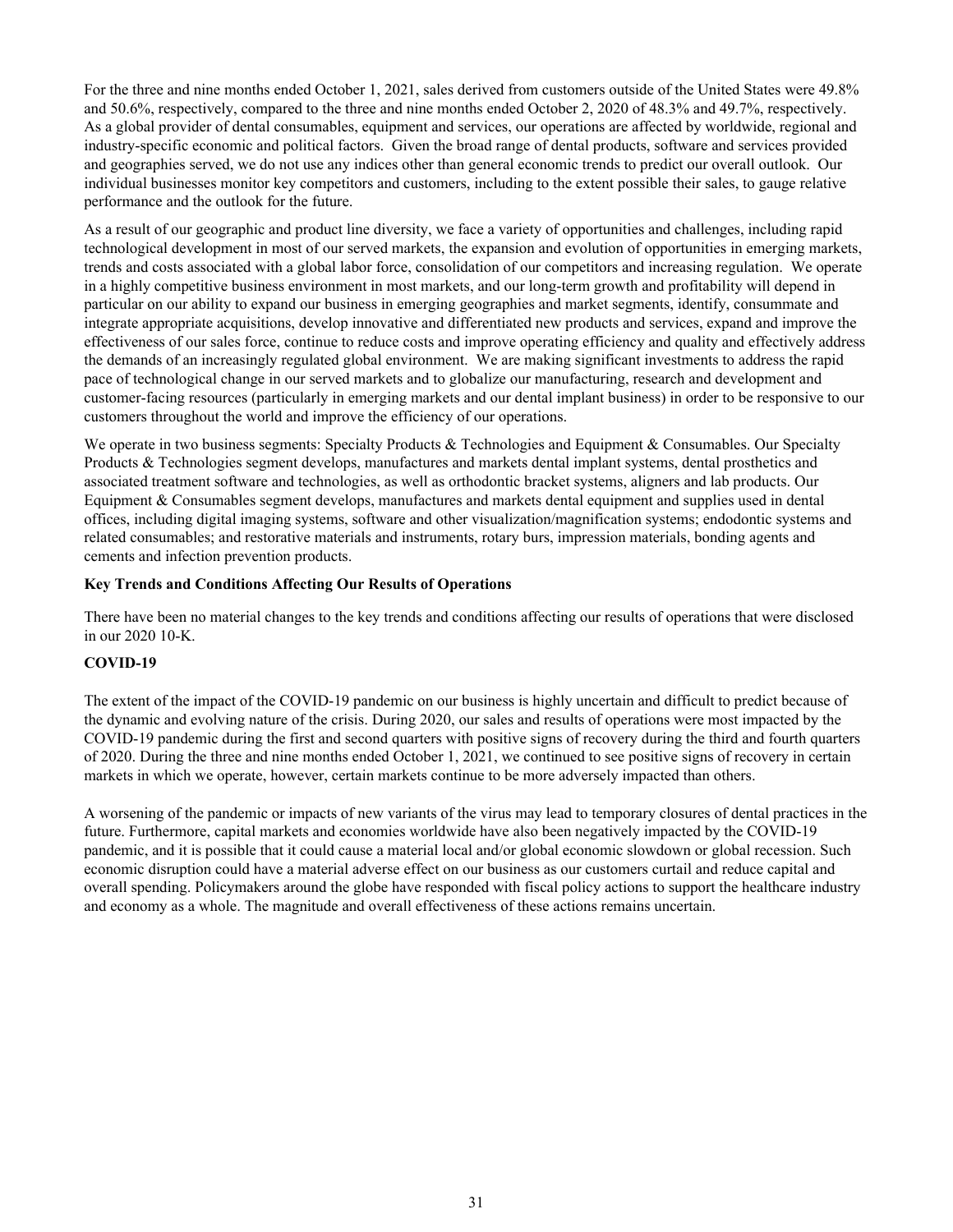The severity of the impact of the COVID-19 pandemic on our business will depend on a number of factors, including, but not limited to, the scope and duration of the pandemic, the extent and severity of the impact on our customers, the measures that have been and may be taken to contain the virus (including its various mutations) and mitigate its impact, U.S. and foreign government actions to respond to the reduction in global economic activity, our ability to continue to manufacture and source our products and to find suitable alternative products at reasonable prices, the impact of the pandemic and associated economic downturn on our ability to access capital if and when needed and how quickly and to what extent normal economic and operating conditions can resume, all of which are uncertain and cannot be predicted. Even after the COVID-19 pandemic has subsided, we may continue to experience materially adverse impacts on our financial condition and results of operations.

Our future results of operations and liquidity could be adversely impacted by delays in payments of outstanding receivable amounts beyond normal payment terms, continued or worsening supply chain disruptions, uncertain demand, staffing shortages due to any federal, state, and local vaccine mandates, and the impact of any initiatives or programs that we may undertake to address financial and operational challenges faced by our customers and suppliers. The extent to which the COVID-19 pandemic may materially impact our financial condition, liquidity, or results of operations is uncertain.

### **Acquisitions**

Our growth strategy contemplates future acquisitions. Our operations and results can be affected by the rate and extent to which appropriate acquisition opportunities are available, acquired businesses are effectively integrated and anticipated synergies or cost savings are achieved.

On January 21, 2020, we acquired all of the shares of Matricel for cash consideration of approximately \$43.6 million. Matricel, a German company, is a provider of biomaterials used in dental applications and is part of our Specialty Products and Technologies segment. Matricel's revenue and earnings were not material to our Condensed Consolidated Statements of Operations for the three and nine months ended October 2, 2020.

# **Foreign Currency Exchange Rates**

On a period-over-period basis, currency exchange rates positively impacted reported sales by 1.1% and 2.4% for the three and nine months ended October 1, 2021, respectively, compared to the comparable periods of 2020, primarily due to the strength of most major currencies against the U.S. dollar. Any future weakening of the U.S. dollar against major currencies would positively impact our sales and results of operations for the remainder of the year, and any strengthening of the U.S. dollar against major currencies would negatively impact our sales and results of operations for the remainder of the year.

### **UK's Referendum Decision to Exit the EU**

In a referendum on June 23, 2016, voters approved for the United Kingdom ("UK") to exit the European Union ("EU"). A withdrawal agreement negotiated by and between the UK prime minister and the EU was ratified by the UK parliament in December 2019. The UK exited the EU on January 31, 2020. A transition period began and business remained as usual until December 31, 2020. The new Trade and Cooperation Agreement signed by the EU and UK on December 24, 2020 brings little benefits for our dental business, since almost all of our products are already 0% duty rated under the WTO tariffs, and the agreement neither includes any customs or tax simplification regime nor any mutual recognition of medical device regulations of the EU and UK. To mitigate the potential impact of Brexit on the supply of our European goods to the UK, we have adapted our supply chain and financial processes accordingly, and temporarily increased our level of inventory within the UK to ensure that our customers receive our products timely. It is currently unclear whether the MHRA (UK's Medicines and Healthcare products Regulatory Agency) is sufficiently prepared to handle the increased volume of marketing authorization applications that it is likely to receive. Nevertheless, our operating companies have begun to work through the new UK regulations to register products with the MHRA and meet the future requirements of MHRA for foreign manufacturers of medical devices which become effective on July 1, 2023. The ultimate impact of UK exiting the EU on our financial results is uncertain.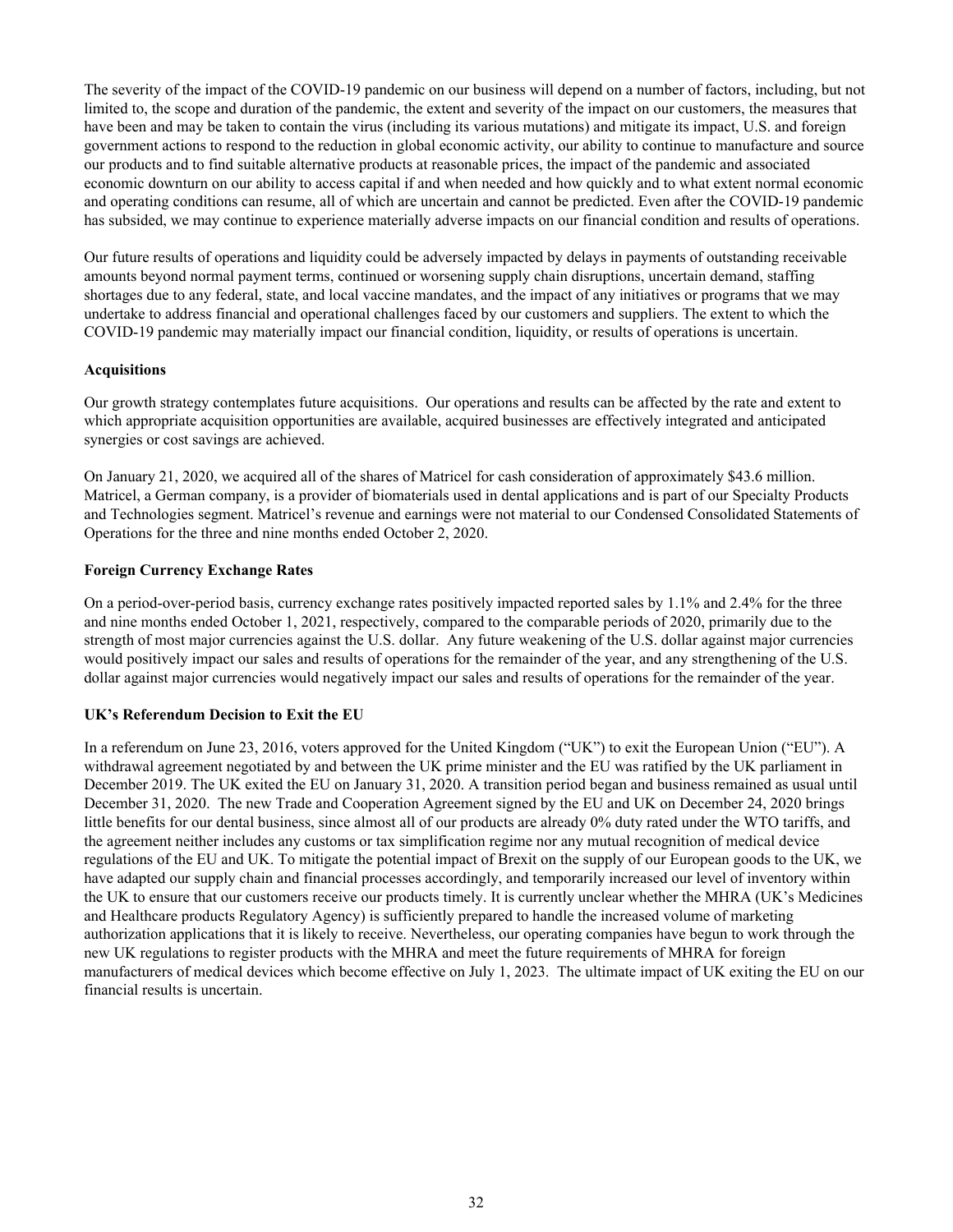#### **Envista Business Systems**

Throughout this discussion, references to sales volume refer to the impact of both price and unit sales and references to productivity improvements generally refer to improved cost-efficiencies resulting from the ongoing application of Envista Business Systems ("EBS"). We believe our deep-rooted commitment to EBS helps drive our market leadership and differentiates us in the dental products industry. EBS encompasses not only lean tools and processes, but also methods for driving growth, innovation and leadership. Within the EBS framework, we pursue a number of ongoing strategic initiatives relating to customer insight generation, product development and commercialization, efficient sourcing, and improvement in manufacturing and back-office support, all with a focus on continually improving quality, delivery, cost, growth and innovation.

#### **Non-GAAP Measures**

References to the non-GAAP measure of core sales (also referred to as core revenues or sales/revenues from existing businesses) refer to sales calculated according to GAAP, but excluding:

- sales from acquired businesses for one year from the acquisition date;
- sales from discontinued products; and
- the impact of currency translation.

Sales from discontinued products includes major brands or major products that we have made the decision to discontinue as part of a portfolio restructuring. Discontinued brands or products consist of those which we (1) are no longer manufacturing, (2) are no longer investing in the research or development of, and (3) expect to discontinue all significant sales of within one year from the decision date. The portion of sales attributable to discontinued brands or products is calculated as the net decline of the applicable discontinued brand or product from period-to-period.

The portion of sales attributable to currency translation is calculated as the difference between:

- the period-to-period change in sales; and
- the period-to-period change in sales after applying current period foreign exchange rates to the prior year period.

Core sales growth should be considered in addition to, and not as a replacement for or superior to, sales, and may not be comparable to similarly titled measures reported by other companies. We believe that reporting the non-GAAP financial measure of core sales growth provides useful information to investors by helping identify underlying growth trends in our ongoing business and facilitating comparisons of our sales performance with our performance in prior and future periods and to our peers. We also use core sales growth to measure our operating and financial performance. We exclude sales from discontinued products because discontinued products do not have a continuing contribution to operations and management believes that excluding such items provides investors with a means of evaluating our on-going operations and facilitates comparisons to our peers. We exclude the effect of currency translation from core sales because currency translation is not under our control, is subject to volatility and can obscure underlying business trends.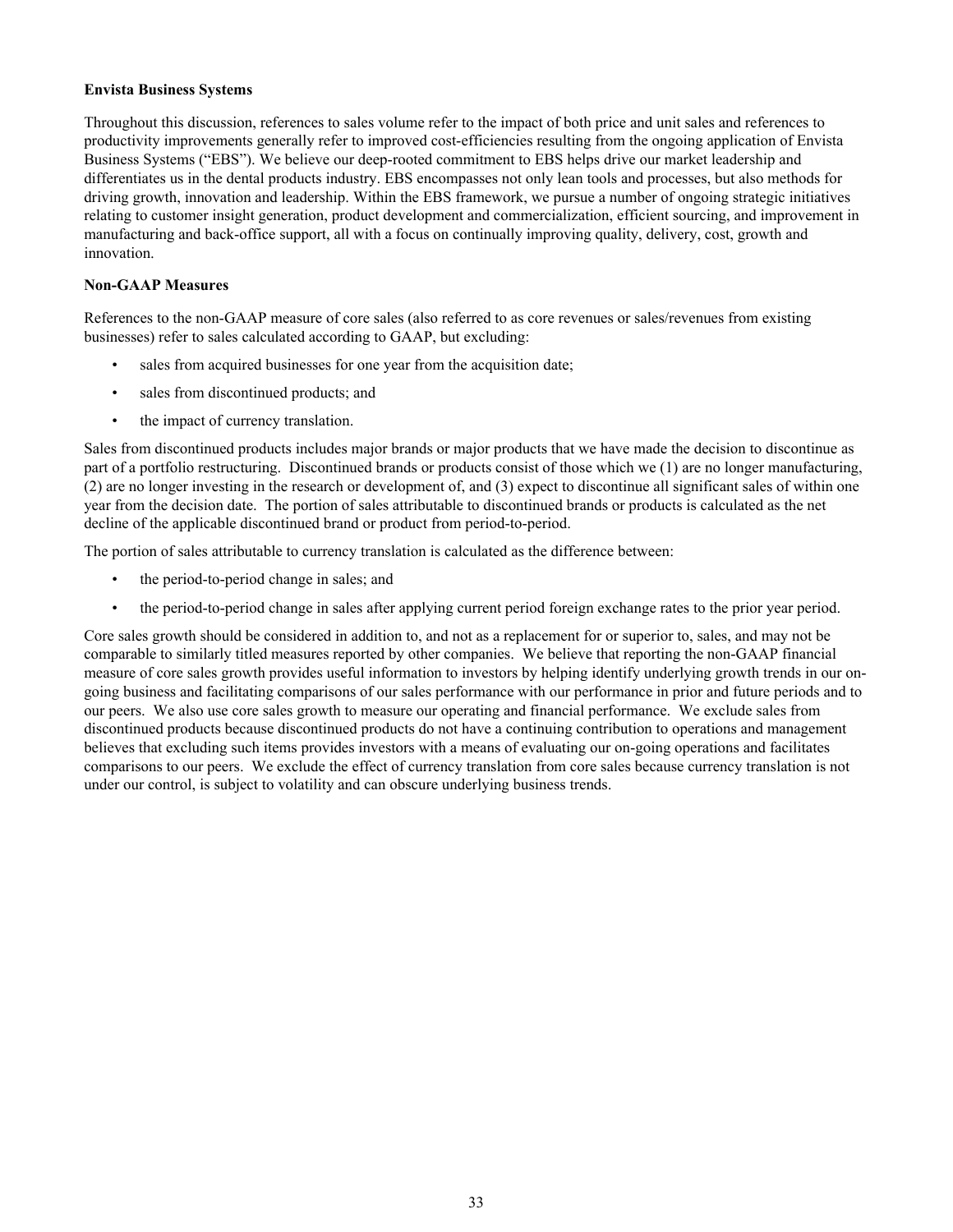# **RESULTS OF OPERATIONS**

All comparisons, variances, increases or decreases discussed below are for the three and nine months ended October 1, 2021 compared to the three and nine months ended October 2, 2020.

| (\$ in millions)                                         |    | <b>October 1, 2021</b> |           |                          | <b>October 2, 2020</b> |           | % Change    |
|----------------------------------------------------------|----|------------------------|-----------|--------------------------|------------------------|-----------|-------------|
| <b>Sales</b>                                             | \$ | 607.3                  | 100.0%    | $\overline{\mathcal{S}}$ | 547.2                  | 100.0%    | 11.0 %      |
| Cost of sales                                            |    | 251.0                  | 41.3%     |                          | 238.8                  | 43.6%     | 5.1 %       |
| Gross profit                                             |    | 356.3                  | 58.7%     |                          | 308.4                  | 56.4%     | 15.5 %      |
| Operating costs:                                         |    |                        |           |                          |                        |           |             |
| Selling, general and administrative ("SG&A")<br>expenses |    | 250.6                  | 41.3%     |                          | 226.8                  | 41.4%     | $10.5 \%$   |
| Research and development ("R&D") expenses                |    | 24.0                   | $4.0\%$   |                          | 20.0                   | $3.7\%$   | $20.0 \%$   |
| Operating profit                                         |    | 81.7                   | 13.5%     |                          | 61.6                   | 11.3%     | 32.6 $%$    |
| Nonoperating income (expense):                           |    |                        |           |                          |                        |           |             |
| Other income                                             |    | 0.2                    | $-$ %     |                          | 0.2                    | $-$ %     | <b>NM</b>   |
| Interest expense, net                                    |    | (12.0)                 | $(2.0)\%$ |                          | (23.4)                 | $(4.3)\%$ | $(48.7)\%$  |
| Income before income taxes                               |    | 69.9                   | 11.5%     |                          | 38.4                   | $7.0\%$   | 82.0 %      |
| Income tax (benefit) expense                             |    | (10.3)                 | $(1.7)\%$ |                          | 14.8                   | 2.7%      | $(169.6)\%$ |
| Income from continuing operations                        |    | 80.2                   | 13.2%     |                          | 23.6                   | 4.3%      | 239.8 %     |
| Income from discontinued operations, net of tax          |    | 12.7                   | 2.1%      |                          | 12.0                   | 2.2%      | 5.8 %       |
| Net income                                               |    | 92.9                   | 15.3%     | $\mathbb{S}$             | 35.6                   | 6.5%      | 161.0 %     |
|                                                          |    |                        |           |                          |                        |           |             |
| Effective tax rate from continuing operations            |    | $(14.7)\%$             |           |                          | 38.5 $%$               |           |             |

| (\$ in millions)                                   |    | <b>October 1, 2021</b> |           |              | <b>October 2, 2020</b> |                 | % Change    |
|----------------------------------------------------|----|------------------------|-----------|--------------|------------------------|-----------------|-------------|
| <b>Sales</b>                                       | \$ | 1,857.1                | 100.0%    | $\mathbb{S}$ | 1,312.8                | 100.0%          | 41.5 %      |
| Cost of sales                                      |    | 773.8                  | 41.7%     |              | 598.0                  | 45.6%           | 29.4 %      |
| Gross profit                                       |    | 1,083.3                | 58.3%     |              | 714.8                  | 54.4%           | 51.6 %      |
| Operating costs:                                   |    |                        |           |              |                        |                 |             |
| SG&A expenses                                      |    | 747.5                  | 40.3%     |              | 681.3                  | 51.9%           | 9.7%        |
| R&D expenses                                       |    | 75.7                   | 4.1%      |              | 63.5                   | 4.8%            | 19.2 %      |
| Operating profit (loss)                            |    | 260.1                  | 14.0%     |              | (30.0)                 | $(2.3)\%$       | $(967.0)\%$ |
| Nonoperating income (expense):                     |    |                        |           |              |                        |                 |             |
| Other income                                       |    | 0.8                    | $-$ %     |              | 0.4                    | $- \frac{9}{6}$ | <b>NM</b>   |
| Interest expense, net                              |    | (43.6)                 | $(2.3)\%$ |              | (41.2)                 | $(3.1)\%$       | 5.8 %       |
| Income (loss) before income taxes                  |    | 217.3                  | 11.7%     |              | (70.8)                 | $(5.4)\%$       | $(406.9)\%$ |
| Income tax benefit                                 |    | (3.7)                  | $(0.2)\%$ |              | (22.2)                 | $(1.7)\%$       | $(83.3)\%$  |
| Income (loss) from continuing operations           |    | 221.0                  | 11.9%     |              | (48.6)                 | $(3.7)\%$       | $(554.7)\%$ |
| Income (loss) from discontinued operations, net of |    |                        |           |              |                        |                 |             |
| tax                                                |    | 33.7                   | $1.8\%$   |              | (26.5)                 | $(2.0)\%$       | $(227.2)\%$ |
| Net income (loss)                                  |    | 254.7                  | 13.7%     | $\mathbb{S}$ | (75.1)                 | $(5.7)\%$       | $(439.1)\%$ |
|                                                    |    |                        |           |              |                        |                 |             |
| Effective tax rate from continuing operations      |    | (1.7)%                 |           |              | 31.4%                  |                 |             |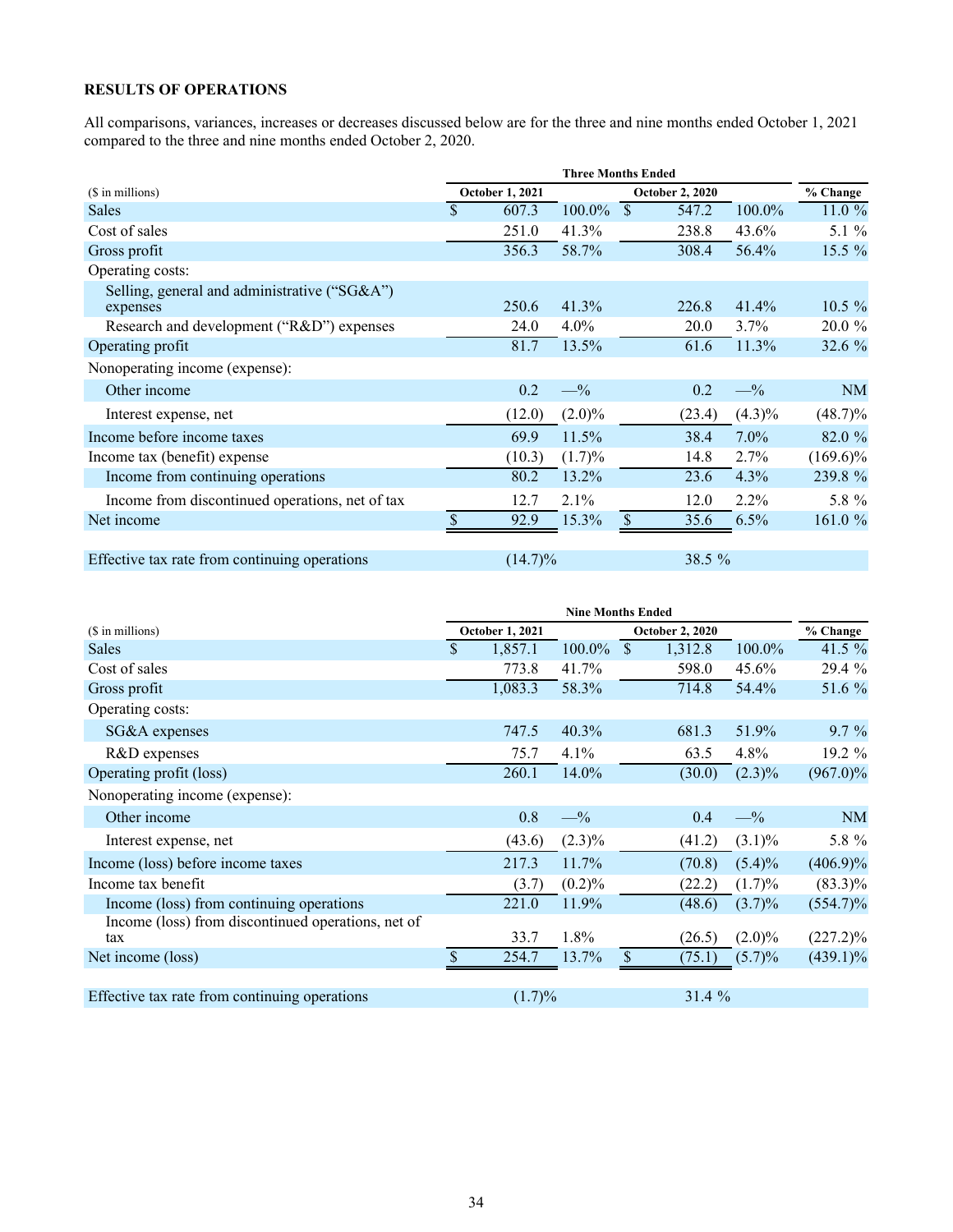### *GAAP Reconciliation*

### **Sales and Core Sales Growth**

|                              | % Change Three<br><b>Month Period</b><br><b>Ended October</b><br>1, 2021 vs.<br>Comparable<br>2020 Period | % Change Nine<br><b>Month Period</b><br><b>Ended October</b><br>$1,2021$ vs.<br>Comparable<br>2020 Period |
|------------------------------|-----------------------------------------------------------------------------------------------------------|-----------------------------------------------------------------------------------------------------------|
| Total sales growth (GAAP)    | 11.0%                                                                                                     | 41.5 $%$                                                                                                  |
| Less the impact of:          |                                                                                                           |                                                                                                           |
| Discontinued products        | $0.3\%$                                                                                                   | $0.4 \%$                                                                                                  |
| Currency exchange rates      | $(1.1)\%$                                                                                                 | $(2.4)\%$                                                                                                 |
| Core sales growth (non-GAAP) | $10.2 \%$                                                                                                 | 39.5 %                                                                                                    |

For the three and nine months ended October 1, 2021, sales and core sales increased in the majority of the markets in which we operate as demand increased due to more patients seeking dental care with more dental offices being open compared to 2020. Sales and core sales for the three and nine months ended October 2, 2020, were impacted by the COVID-19 pandemic.

Sales for the three months ended October 1, 2021 increased 11.0% compared to the comparable period in 2020. Price positively impacted sales growth by 0.7% on period-over-period basis. Sales increased by 9.2% due to higher volume, including the impact of discontinued products and product mix. Sales in developed markets increased primarily due to an increase in North America, Western Europe and Japan. Sales in emerging markets increased primarily due to an increase in Russia, China and India.

Sales for the nine months ended October 1, 2021 increased 41.5% compared to the comparable period in 2020. Price positively impacted sales growth by 0.4% on period-over-period basis. Sales increased by 38.7% due to higher volume, including the impact of discontinued products and product mix. Sales in developed markets increased primarily due to an increase in North America, Western Europe, Japan and Australia. Sales in emerging markets increased primarily due to Eastern Europe, China and Russia.

Core sales growth for the three months ended October 1, 2021 increased 10.2%, compared to the comparable period in 2020. Core sales increased primarily due to higher volume and product mix. Core sales in developed markets increased primarily due to an increase in North America, Western Europe and Japan. Core sales in emerging markets increased primarily due to an increase in Russia, China and India.

Core sales growth for the nine months ended October 1, 2021 increased 39.5%, compared to the comparable period in 2020. Core sales increased primarily due to higher volume and product mix. Core sales in developed markets increased primarily due to an increase in North America, Western Europe, Japan and Australia. Core sales in emerging markets increased primarily due to Eastern Europe, China and Russia.

# *COST OF SALES AND GROSS PROFIT*

|                     | <b>Three Months Ended</b> |        |                        |        |  | <b>Nine Months Ended</b> |                        |         |  |
|---------------------|---------------------------|--------|------------------------|--------|--|--------------------------|------------------------|---------|--|
| (\$ in millions)    | <b>October 1, 2021</b>    |        | <b>October 2, 2020</b> |        |  | <b>October 1, 2021</b>   | <b>October 2, 2020</b> |         |  |
| Sales               | S                         | 607.3  |                        | 547.2  |  | 1,857.1                  |                        | 1,312.8 |  |
| Cost of sales       |                           | 251.0  |                        | 238.8  |  | 773.8                    |                        | 598.0   |  |
| Gross profit        |                           | 356.3  |                        | 308.4  |  | 1.083.3                  |                        | 714.8   |  |
| Gross profit margin |                           | 58.7 % |                        | 56.4 % |  | 58.3 %                   |                        | 54.4 %  |  |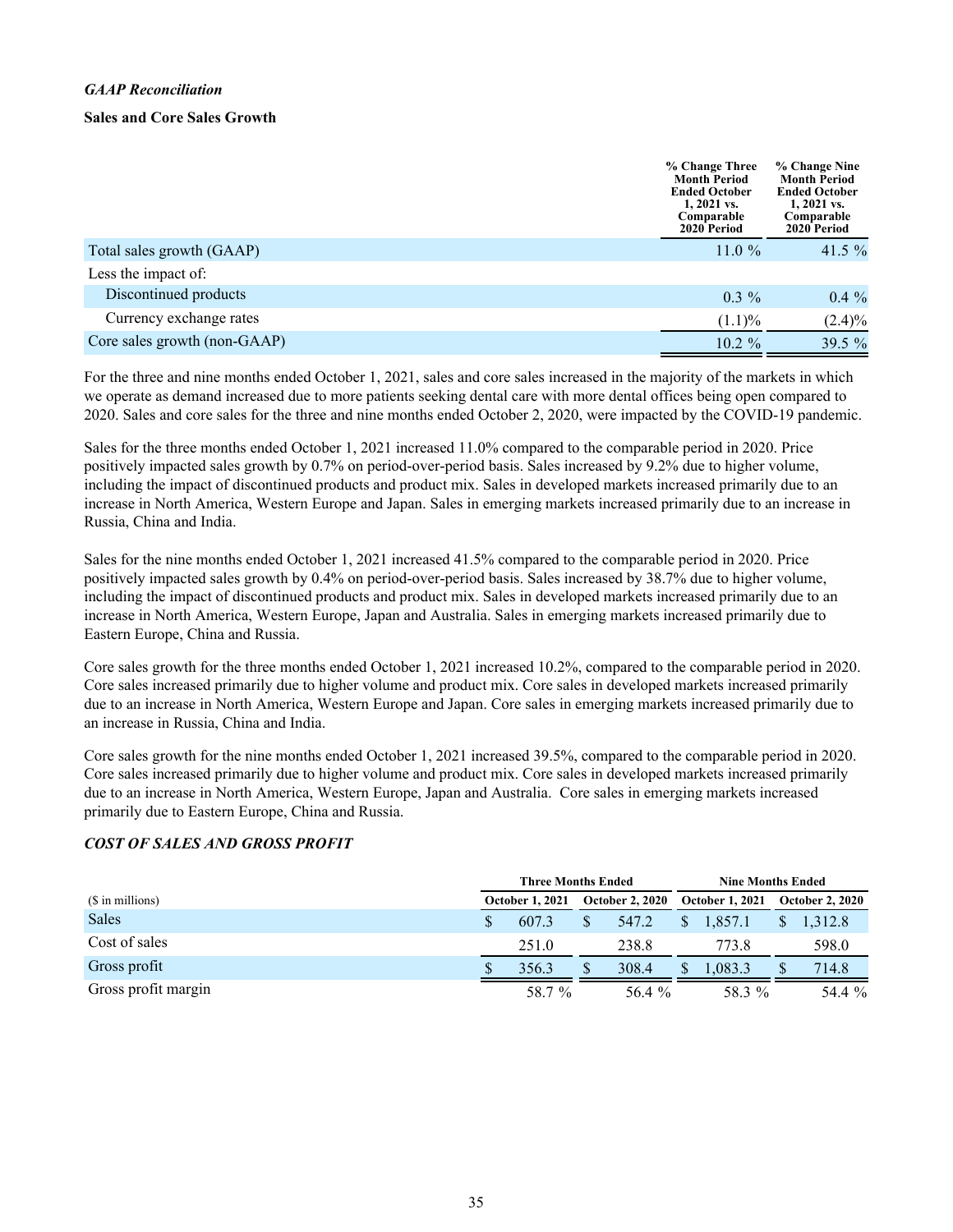The increase in cost of sales during the three months ended October 1, 2021, as compared to the comparable period in 2020, was primarily due to higher sales as a result of higher demand as patients sought dental care with more dental offices being open compared to 2020, partially offset by improved sales mix and favorable incremental period-over-period savings associated with productivity improvement actions taken in prior periods.

The increase in cost of sales during the nine months ended October 1, 2021, as compared to the comparable period in 2020, was primarily due to higher sales as a result of higher demand as patients sought dental care with more dental offices being open compared to 2020, partially offset by improved sales mix and favorable foreign exchange rates.

The increase in gross profit margin during the three months ended October 1, 2021, as compared to the comparable period in 2020, was primarily due to higher sales volume, improved product mix and a favorable incremental period-over-period savings associated with productivity improvement actions taken in prior periods.

The increase in gross profit margin during the nine months ended October 1, 2021, as compared to the comparable period in 2020, was primarily due to higher sales volume, improved product mix and favorable foreign exchange rates.

# *OPERATING EXPENSES*

|                                              | <b>Three Months Ended</b> |           |                        |             |                        | <b>Nine Months Ended</b> |                        |          |  |  |
|----------------------------------------------|---------------------------|-----------|------------------------|-------------|------------------------|--------------------------|------------------------|----------|--|--|
| (\$ in millions)                             | <b>October 1, 2021</b>    |           | <b>October 2, 2020</b> |             | <b>October 1, 2021</b> |                          | <b>October 2, 2020</b> |          |  |  |
| <b>Sales</b>                                 | \$                        | 607.3     |                        | 547.2       | \$                     | 1.857.1                  |                        | 1.312.8  |  |  |
| Selling, general and administrative expenses | S.                        | 250.6     | \$.                    | 226.8       |                        | 747.5                    |                        | 681.3    |  |  |
| Research and development expenses            | \$                        | 24.0      | <b>S</b>               | <b>20.0</b> | S                      | 75.7                     |                        | 63.5     |  |  |
| $SG&A$ as a % of sales                       |                           | 41.3 $\%$ |                        | 41.4 $\%$   |                        | 40.3 $\%$                |                        | 51.9 %   |  |  |
| $R&D$ as a % of sales                        |                           | $4.0\%$   |                        | $37\%$      |                        | 4.1 %                    |                        | 4.8 $\%$ |  |  |

SG&A expenses as a percentage of sales for the three months ended October 1, 2021 remained consistent with the comparable period of 2020.

SG&A expenses as a percentage of sales for the nine months ended October 1, 2021 decreased as compared to the comparable period of 2020, primarily due to higher sales, lower restructuring expenses and favorable incremental periodover-period savings associated with restructuring improvement actions taken in prior periods, partially offset by higher sales and marketing, compensation and administrative spend.

The increase in R&D expenses as a percentage of sales for the three months ended October 1, 2021, as compared to the comparable period of 2020, was primarily due to increased spending on product development initiatives in the Specialty Products & Technologies segment.

The decrease in R&D expenses as a percentage of sales for the nine months ended October 1, 2021, as compared to the comparable period of 2020, was primarily due to higher sales, partially offset by increased spending on product development initiatives in the Specialty Products & Technologies segment.

### *OPERATING PROFIT*

Operating profit margin was 13.5% for the three months ended October 1, 2021, as compared to an operating profit margin of 11.3% for the comparable period of 2020. The increase in operating profit margin was primarily due to higher sales volume and improved product mix, partially offset by higher sales and marketing, compensation and administrative spend.

Operating profit margin was 14.0% for the nine months ended October 1, 2021, as compared to an operating loss margin of (2.3)% for the comparable period of 2020. The increase in operating profit margin was primarily due to higher sales volume and improved product mix, lower restructuring expenses, favorable incremental period-over-period savings associated with restructuring improvement actions taken in prior periods, partially offset by higher sales and marketing, compensation, and administrative spend.

# *OTHER INCOME*

The other components of net periodic benefit costs included in other income, were \$0.2 million for each of the three months ended October 1, 2021 and October 2, 2020, and \$0.8 million and \$0.4 million for the nine months ended October 1, 2021 and October 2, 2020, respectively.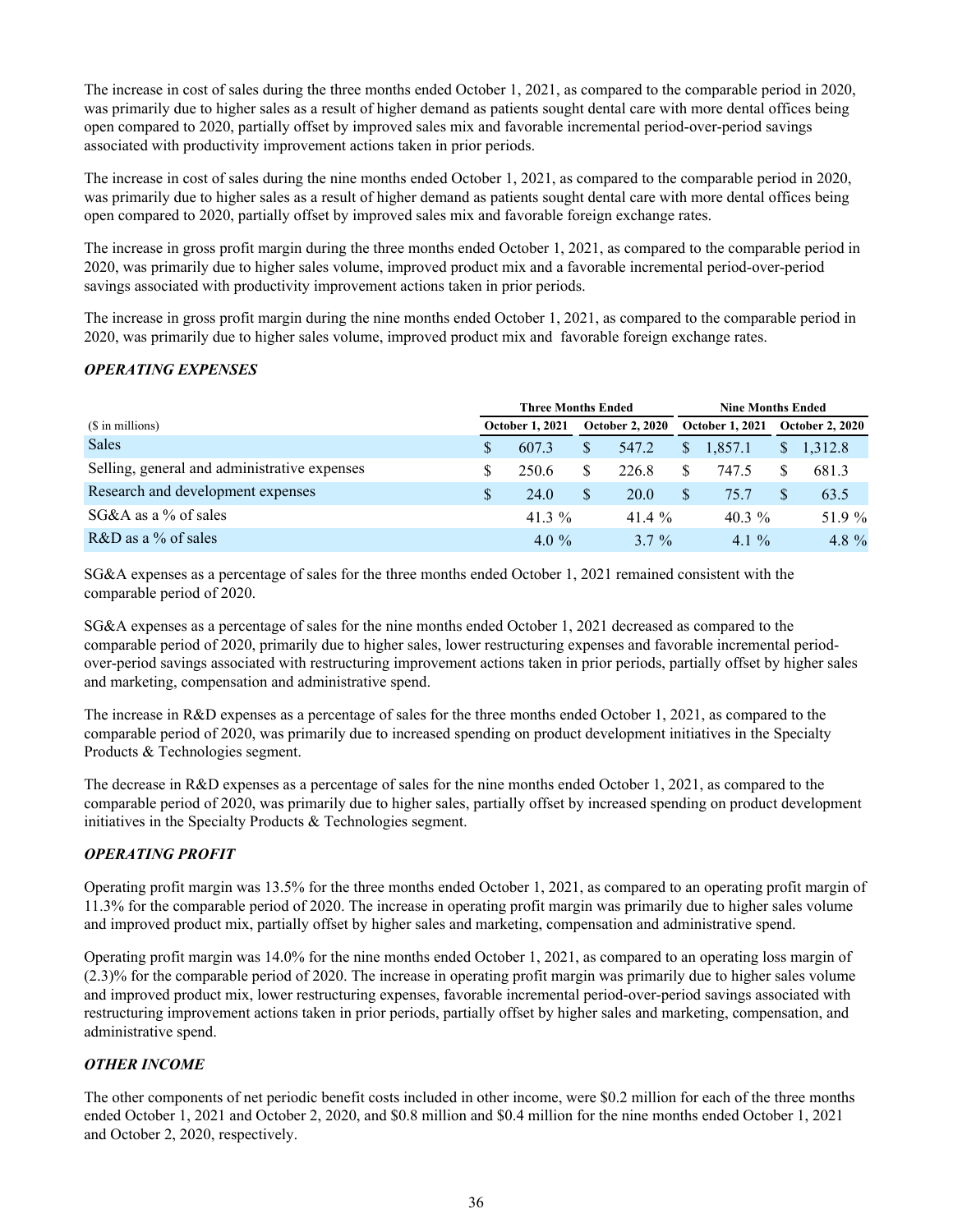# *INTEREST COSTS AND FINANCING*

Interest costs were \$12.0 million and \$23.4 million for the three months ended October 1, 2021 and October 2, 2020, respectively, and \$43.6 million and \$41.2 million for the nine months ended October 1, 2021 and October 2, 2020, respectively. The decrease in interest expense for the three months ended October 1, 2021 as compared to the comparable period of 2020 was primarily due to lower debt levels as a result of paying down the Euro Term Loan in the amount of \$472.0 million. In addition, we had lower interest rates on the outstanding debt as a result of entering into the amendment to the Credit Agreement in February of 2021. Interest expense for the nine months ended October 1, 2021 and October 2, 2020 remained consistent.

# *INCOME TAXES*

|                                               |            | <b>Three Months Ended</b>                                       | <b>Nine Months Ended</b> |       |  |  |
|-----------------------------------------------|------------|-----------------------------------------------------------------|--------------------------|-------|--|--|
|                                               |            | October 1, 2021 October 2, 2020 October 1, 2021 October 2, 2020 |                          |       |  |  |
| Effective tax rate from continuing operations | $(14.7)\%$ | $38.5 \%$                                                       | (1.7)%                   | 31.4% |  |  |

Our effective tax rates of  $(14.7)$ % and  $(1.7)$ % from continuing operations for the three and nine months ended October 1, 2021, respectively, was lower compared to the comparable periods in 2020 primarily due to an income tax benefit from the recognition of an amortizable deferred tax asset associated with the value of a tax basis step-up of certain Swiss assets and a decrease in the valuation allowance related to Swiss net operating losses.

# *COMPREHENSIVE INCOME (LOSS)*

For the three months ended October 1, 2021, comprehensive income was \$69.2 million as compared to \$55.9 million for the comparable period of 2020. For the nine months ended October 1, 2021, comprehensive income was \$193.9 million as compared to comprehensive loss of \$67.1 million for the comparable period of 2020. The increase for the three months ended October 1, 2021 was primarily due to net income generated in the current period, partially offset by foreign currency translation losses. The increase for the nine months ended October 1, 2021 was primarily due to net income generated in the current period compared to a net loss in the prior year period, partially offset by higher foreign currency translation losses.

# *RESULTS OF OPERATIONS - BUSINESS SEGMENTS*

### **Specialty Products & Technologies**

Our Specialty Products & Technologies segment develops, manufactures and markets dental implant systems, dental prosthetics and associated treatment software and technologies, as well as orthodontic bracket systems, aligners and lab products.

### **Specialty Products & Technologies Selected Financial Data**

|                                  | <b>Three Months Ended</b> |                        |  | <b>Nine Months Ended</b> |                        |         |
|----------------------------------|---------------------------|------------------------|--|--------------------------|------------------------|---------|
| (\$ in millions)                 | <b>October 1, 2021</b>    | <b>October 2, 2020</b> |  | <b>October 1, 2021</b>   | <b>October 2, 2020</b> |         |
| Sales                            | 363.4                     | 316.9                  |  | 1.116.1                  |                        | 774.1   |
| Operating profit                 | 61.5                      | 41.4                   |  | 211.6                    |                        | 26.2    |
| Operating profit as a % of sales | $16.9\%$                  | $131\%$                |  | 19.0%                    |                        | $3.4\%$ |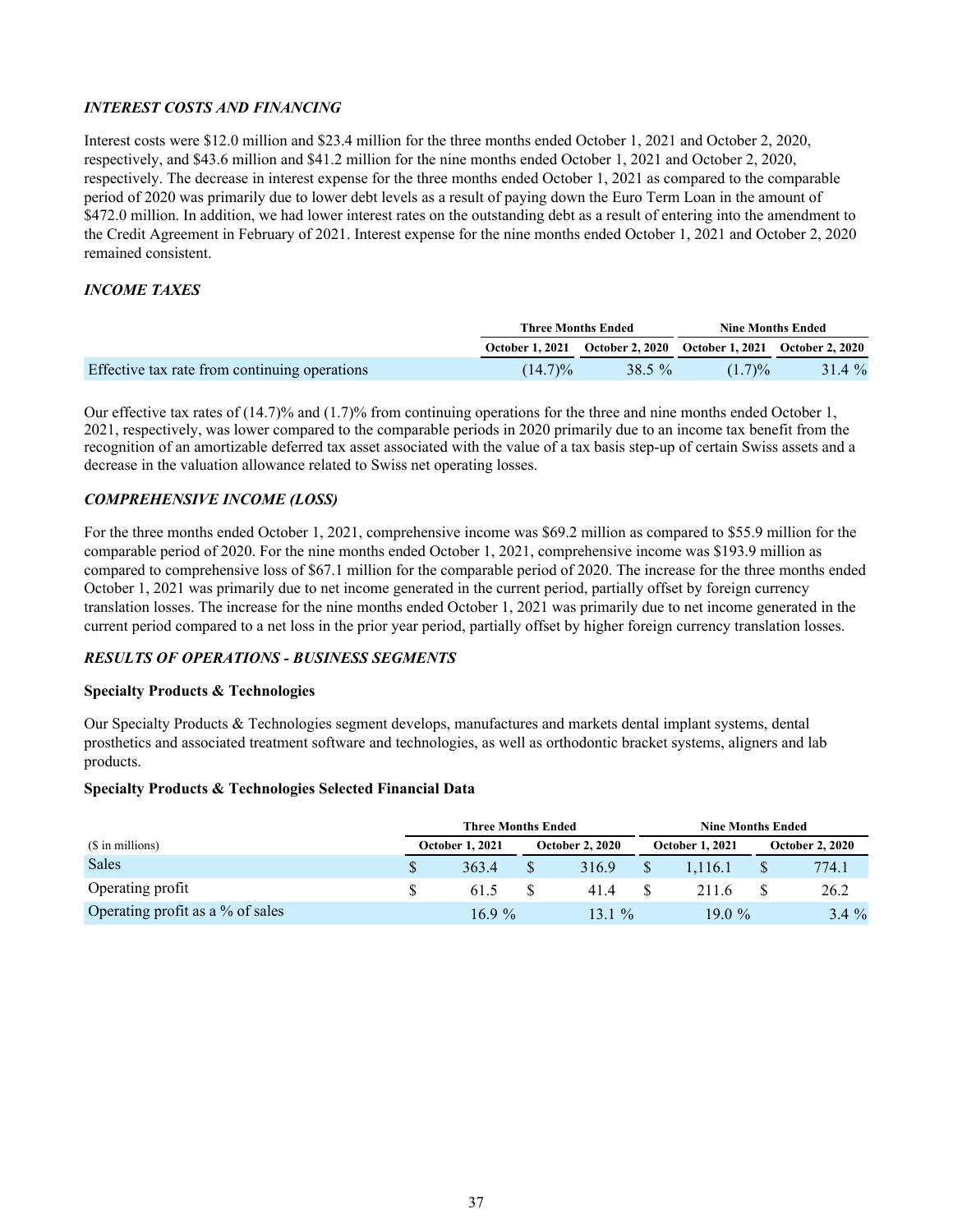|                              | % Change Three<br><b>Month Period</b><br><b>Ended October</b><br>$1,2021$ vs.<br>Comparable<br>2020 Period | % Change Nine<br><b>Month Period</b><br><b>Ended October</b><br>1, 2021 vs.<br>Comparable<br>2020 Period |
|------------------------------|------------------------------------------------------------------------------------------------------------|----------------------------------------------------------------------------------------------------------|
| Total sales growth (GAAP)    | 14.7 $%$                                                                                                   | 44.2 %                                                                                                   |
| Less the impact of:          |                                                                                                            |                                                                                                          |
| Discontinued products        | $- \frac{9}{6}$                                                                                            | $(0.1)\%$                                                                                                |
| Currency exchange rates      | $(1.4)\%$                                                                                                  | $(2.8)\%$                                                                                                |
| Core sales growth (non-GAAP) | 13.3 %                                                                                                     | 41.3 %                                                                                                   |

#### *Sales*

For the three and nine months ended October 1, 2021, sales and core sales increased in the majority of the markets in which we operate as demand increased due to more patients seeking dental care with more dental offices being open compared to 2020. Sales and core sales for the three and nine months ended October 2, 2020 were impacted by the COVID-19 pandemic.

Sales for the three months ended October 1, 2021 increased 14.7%, compared to the comparable period in 2020. Price positively impacted sales growth by 0.2% on a period-over-period basis. Sales increased by 13.1% due to higher volume and product mix as demand improved for implant systems and orthodontic products. Sales in developed markets increased primarily due to an increase in North America and Western Europe. Sales in emerging markets increased primarily due to China, Russia and India.

Sales for the nine months ended October 1, 2021 increased 44.2%, compared to the comparable period in 2020. Price negatively impacted sales growth by 0.1% on a period-over-period basis. Sales increased by 41.5% due to higher volume, including the impact of discontinued products and product mix as demand improved for implant systems and orthodontic products. Sales in developed markets increased primarily due to an increase in North America, Western Europe, Japan and Australia. Sales in emerging markets increased primarily due to Eastern Europe, India, China and Russia.

Core sales for the three months ended October 1, 2021 increased 13.3%, compared to the comparable period in 2020 primarily due to higher volume and product mix as demand improved for implant systems and orthodontic products. Core sales in developed markets increased primarily due to an increase in North America and Western Europe. Core sales in emerging markets increased primarily due to China, Russia and India.

Core sales for the nine months ended October 1, 2021 increased 41.3%, compared to the comparable period in 2020 primarily due to higher volume and product mix as demand improved for implant systems and orthodontic products. Core sales in developed markets increased primarily due to an increase in North America, Western Europe, Japan and Australia. Core sales in emerging markets increased primarily due to Eastern Europe, India, China and Russia.

### *Operating Profit*

Operating profit margin was 16.9% and 19.0% for the three and nine months ended October 1, 2021, respectively, as compared to an operating profit margin of 13.1% and 3.4% for the comparable periods of 2020. The increase in operating profit margin was primarily due to higher sales volume and improved product mix, lower restructuring expenses, incremental period-over-period savings associated with restructuring and productivity improvement actions taken in prior periods, partially offset by higher sales and marketing and compensation spend.

### *EQUIPMENT & CONSUMABLES*

Our Equipment & Consumables segment develops, manufactures and markets dental equipment and supplies used in dental offices, including digital imaging systems, software and other visualization/magnification systems; endodontic systems and related consumables; restorative materials and instruments, rotary burs, impression materials, bonding agents and cements and infection prevention products.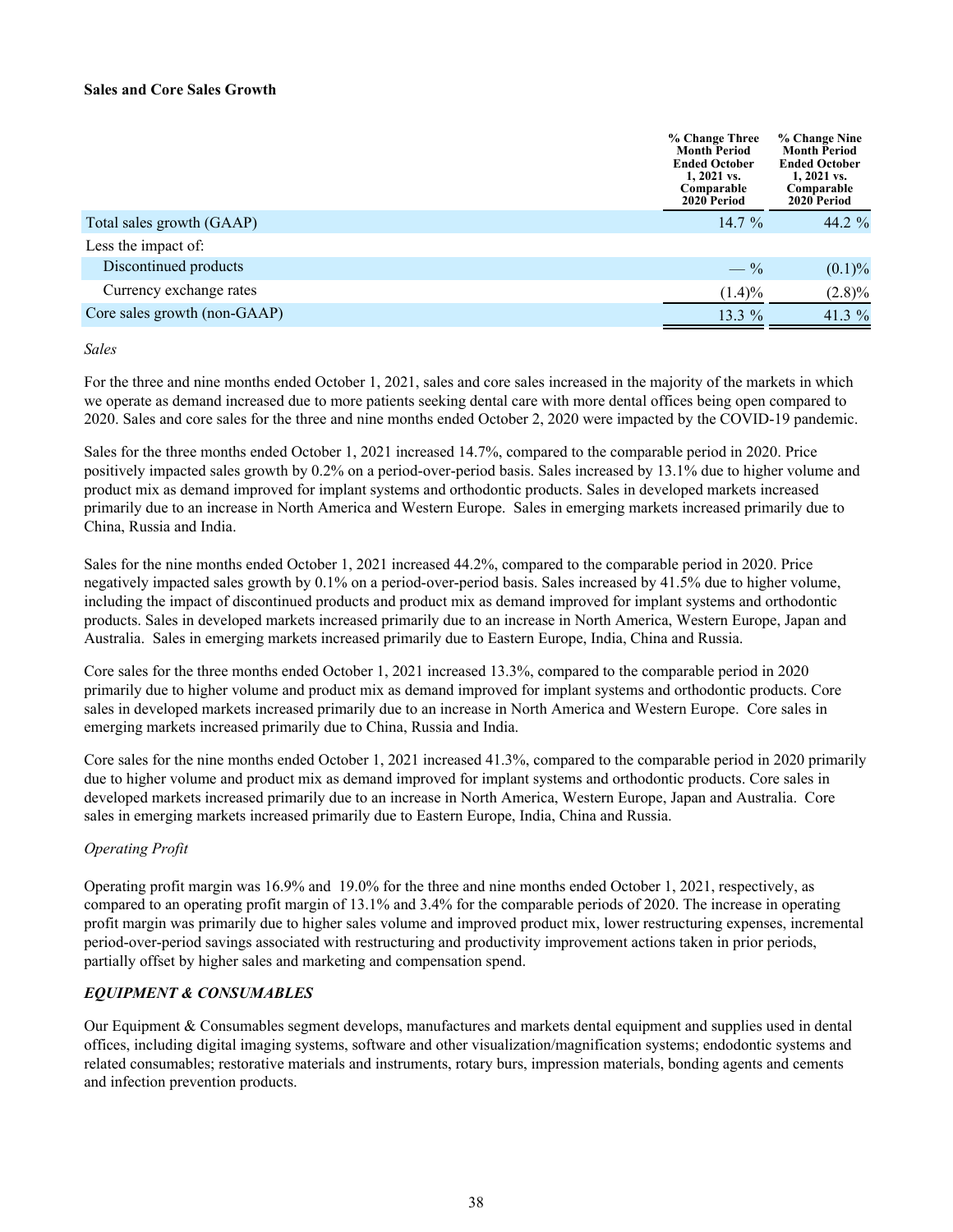#### **Equipment & Consumables Selected Financial Data**

|                                  | <b>Three Months Ended</b> |  |                        | <b>Nine Months Ended</b> |  |                        |
|----------------------------------|---------------------------|--|------------------------|--------------------------|--|------------------------|
| (\$ in millions)                 | <b>October 1, 2021</b>    |  | <b>October 2, 2020</b> | <b>October 1, 2021</b>   |  | <b>October 2, 2020</b> |
| Sales                            | 243.9                     |  | 230.3                  | 741.0                    |  | 538.7                  |
| Operating profit                 | 45.4                      |  | 38.9                   | 1310                     |  | l 1.0                  |
| Operating profit as a % of sales | $18.6 \%$                 |  | 16.9 $\%$              | $17.7\%$                 |  | $2.0\%$                |

#### **Sales and Core Sales Growth**

|                              | % Change Three<br><b>Month Period</b><br><b>Ended October</b><br>$1,2021$ vs.<br>Comparable<br>2020 Period | % Change Nine<br><b>Month Period</b><br><b>Ended October</b><br>1, 2021 vs.<br>Comparable<br>2020 Period |
|------------------------------|------------------------------------------------------------------------------------------------------------|----------------------------------------------------------------------------------------------------------|
| Total sales growth (GAAP)    | 5.9 $%$                                                                                                    | 37.6 $%$                                                                                                 |
| Less the impact of:          |                                                                                                            |                                                                                                          |
| Discontinued products        | $0.8 \%$                                                                                                   | $1.1\%$                                                                                                  |
| Currency exchange rates      | (0.7)%                                                                                                     | $(1.6)\%$                                                                                                |
| Core sales growth (non-GAAP) | $6.0\%$                                                                                                    | $37.1 \%$                                                                                                |

#### *Sales*

For the three and nine months ended October 1, 2021, sales and core sales increased in the majority of the markets in which we operate as demand increased due to more patients seeking dental care with more dental offices being open compared to 2020. Sales and core sales for the three and nine months ended October 2, 2020 were impacted by the COVID-19 pandemic.

Sales for the three months ended October 1, 2021 increased 5.9% compared to the comparable period in 2020. Price positively impacted sales growth by 1.5% on a period-over-period basis. Sales increased by 3.7% due to higher volume, including the impact of discontinued products and product mix as demand improved for equipment and consumables. Sales in developed markets increased primarily due to an increase in North America, Western Europe and Japan. Sales in emerging markets increased primarily due to Eastern Europe, Russia, and Brazil, partially offset by lower sales in China.

Sales for the nine months ended October 1, 2021 increased 37.6% compared to the comparable period in 2020. Price positively impacted sales growth by 1.2% on a period-over-period basis. Sales increased by 34.8% due to higher volume, including the impact of discontinued products and product mix as demand improved for equipment and consumables. Sales in developed markets increased primarily due to an increase in North America, Western Europe and Australia. Sales in emerging markets increased primarily due to Russia, Brazil and Eastern Europe, partially offset by lower sales in India.

Core sales growth for the three months ended October 1, 2021 increased 6.0%, compared to the comparable period in 2020. Core sales increased primarily due to higher volume, including the impact of discontinued products and product mix as demand improved for equipment and consumables. Sales in developed markets increased primarily due to an increase in North America, Western Europe and Japan. Core sales in emerging markets increased primarily due to Eastern Europe, Russia, and Brazil, partially offset by lower sales in China.

Core sales growth for the nine months ended October 1, 2021 increased 37.1%, compared to the comparable period in 2020. Core sales increased primarily due to higher volume, including the impact of discontinued products and product mix as demand improved for equipment and consumables. Core sales in developed markets increased primarily due to an increase in North America, Western Europe and Australia. Core sales in emerging markets increased primarily due to Russia, Eastern Europe and Brazil; partially offset by lower sales in India.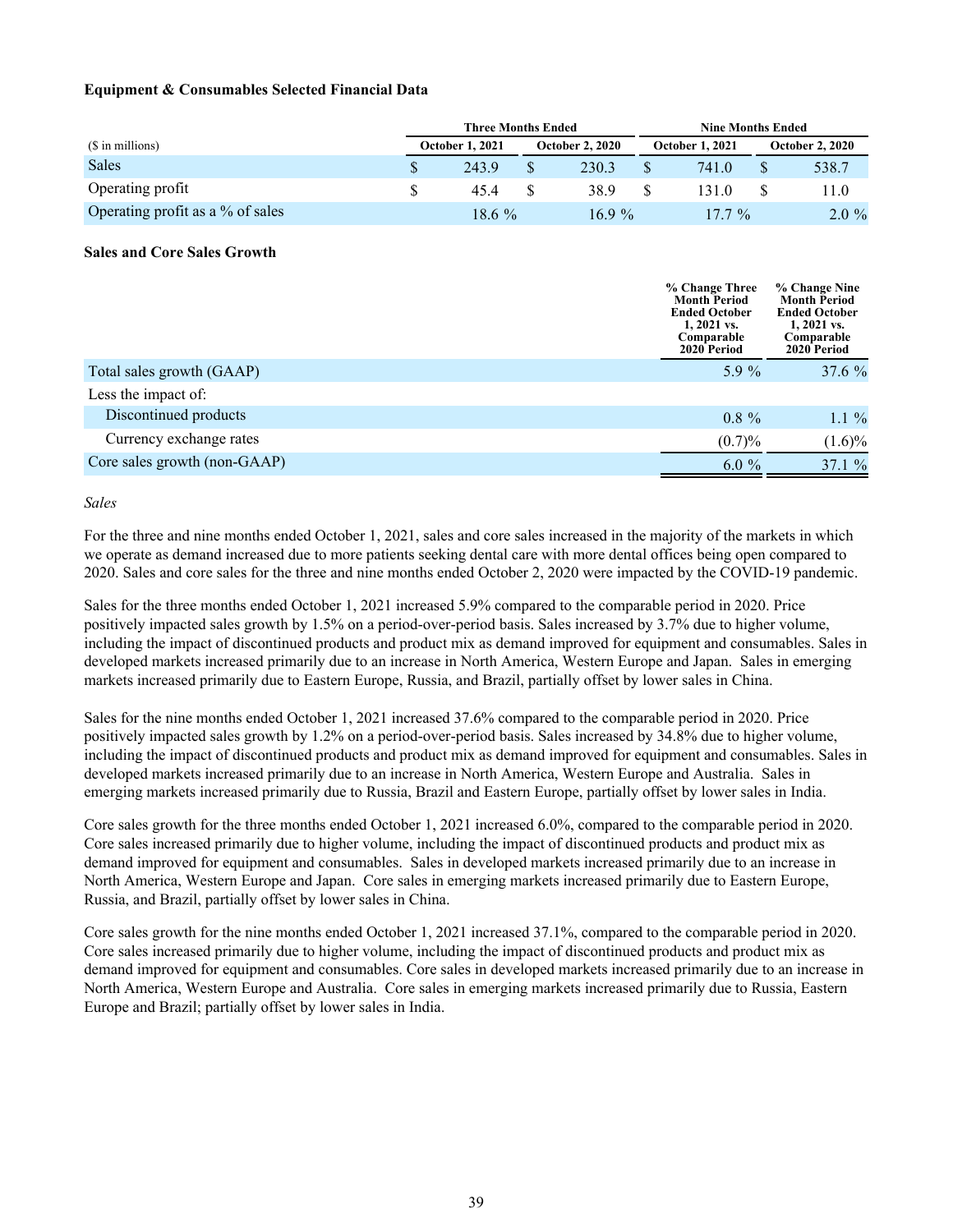# *Operating Profit*

Operating profit margin was 18.6% for the three months ended October 1, 2021, as compared to an operating profit margin of 16.9% for the comparable period of 2020. The increase in operating profit margin was primarily due to higher sales volume, improved product mix, and lower restructuring expenses, partially offset by higher administrative spend.

Operating profit margin was 17.7% for the nine months ended October 1, 2021, as compared to an operating profit margin of 2.0% for the comparable period of 2020. The increase in operating profit margin was primarily due to higher sales volume, improved product mix, lower restructuring expenses, and favorable incremental period-over-period savings associated with restructuring and productivity improvement actions taken in prior periods, partially offset by higher compensation and administrative spend.

# *INFLATION*

The effect of inflation on our sales and net income (loss) was not significant for the three and nine months ended October 1, 2021 and October 2, 2020.

# **LIQUIDITY AND CAPITAL RESOURCES**

We assess our liquidity in terms of our ability to generate cash to fund our operating and investing activities. We continue to generate substantial cash from operating activities and believe that our operating cash flow and other sources of liquidity are sufficient to allow us to manage our capital structure on a short-term and long-term basis and continue investing in existing businesses and consummating strategic acquisitions.

Following is an overview of our cash flows and liquidity:

#### **Overview of Cash Flows and Liquidity**

|                                                                          | <b>Nine Months Ended</b> |              |                        |         |
|--------------------------------------------------------------------------|--------------------------|--------------|------------------------|---------|
|                                                                          | <b>October 1, 2021</b>   |              | <b>October 2, 2020</b> |         |
| Net cash provided by operating activities                                | S                        | 225.6        | <b>S</b>               | 90.5    |
|                                                                          |                          |              |                        |         |
| Acquisitions, net of cash acquired                                       | \$                       |              | <sup>S</sup>           | (40.7)  |
| Payments for additions to property, plant and equipment                  |                          | (46.0)       |                        | (34.6)  |
| Proceeds from sales of property, plant and equipment                     |                          | 11.6         |                        |         |
| All other investing activities                                           |                          | 8.5          |                        | 11.3    |
| Net cash used in investing activities                                    |                          | (25.9)       |                        | (64.0)  |
|                                                                          |                          |              |                        |         |
| Proceeds from issuance of convertible senior notes                       | \$                       |              | <sup>S</sup>           | 517.5   |
| Payment of debt issuance and other deferred financing costs              |                          | (2.3)        |                        | (17.2)  |
| Proceeds from revolving line of credit                                   |                          |              |                        | 249.8   |
| Repayment of revolving line of credit                                    |                          |              |                        | (250.0) |
| Repayment of borrowings                                                  |                          | (475.7)      |                        |         |
| Purchase of capped calls related to issuance of convertible senior notes |                          |              |                        | (20.7)  |
| Proceeds from stock option exercises                                     |                          | 16.0         |                        | 8.7     |
| All other financing activities                                           |                          | (5.4)        |                        | 0.6     |
| Net cash (used in) provided by financing activities                      | \$                       | $(467.4)$ \$ |                        | 488.7   |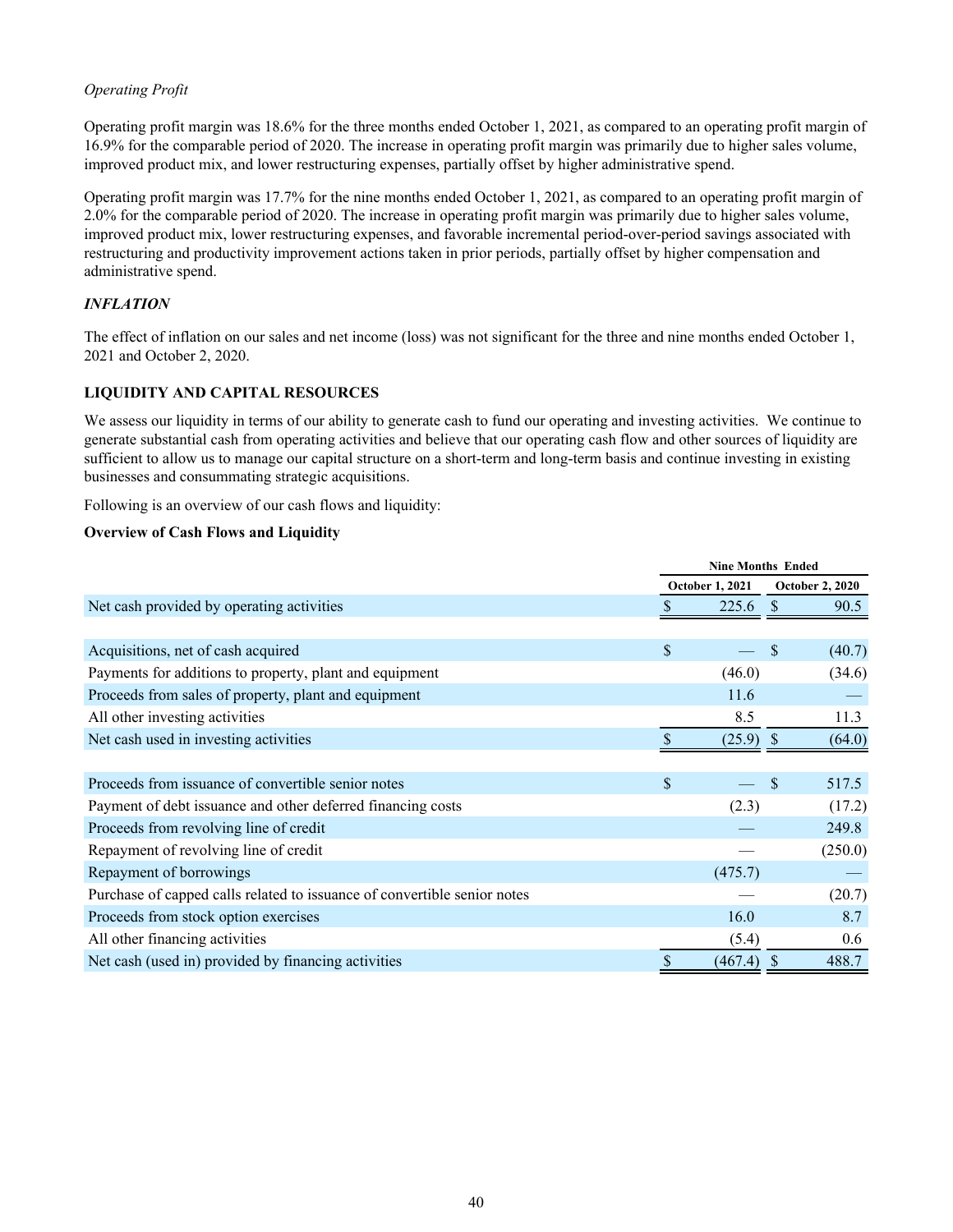### *Operating Activities*

Cash flows from operating activities can fluctuate significantly from period-to-period for working capital needs and the timing of payments for income taxes, restructuring activities, pension funding and other items impacting reported cash flows.

Net cash provided by operating activities was \$225.6 million during the nine months ended October 1, 2021, as compared to cash used in operating activities of \$90.5 million for the comparable period of 2020. The increase was primarily due to higher net income, partially offset by lower cash provided by working capital.

### *Investing Activities*

Cash flows relating to investing activities consist primarily of cash used for capital expenditures and acquisitions. Capital expenditures are made primarily for increasing capacity, replacing equipment, supporting new product development and improving information technology systems.

Net cash used in investing activities decreased by \$38.1 million for the nine months ended October 1, 2021, as compared to the comparable period in 2020. The decrease was primarily due to no acquisition activity in the current period and proceeds received from the sale of property, plant and equipment, partially offset by higher purchases of property, plant and equipment. Matricel was acquired on January 21, 2020, for \$40.7 million, net of acquired cash.

# *Financing Activities and Indebtedness*

Cash flows relating to financing activities consist primarily of cash flows associated with debt borrowings and the issuance of common stock.

Net cash used in financing activities was \$467.4 million during the nine months ended October 1, 2021, compared to \$488.7 million provided by financing activities for the comparable period of 2020. In February 2021, we repaid \$472.0 million of the Euro Term Loan Facility in connection with an amendment to the Credit Agreement. In March 2020, we borrowed the full amount available under the Revolving Credit Facility and repaid it in September 2020; and in May of 2020, we issued the Notes and received net proceeds of \$502.5 million. In connection with the issuance of the Notes, we purchased the Capped Calls for \$20.7 million.

For a description of our outstanding debt as of October 1, 2021, refer to Note 13 to our Condensed Consolidated Financial Statements in this Quarterly Report on Form 10-Q.

We intend to satisfy any short-term liquidity needs that are not met through operating cash flow and available cash primarily through our Revolving Credit Facility.

As of October 1, 2021, we had no borrowings outstanding under the Revolving Credit Facility.

### **Cash and Cash Requirements**

As of October 1, 2021, we held \$638.8 million of cash and cash equivalents that were held on deposit with financial institutions. Of this amount, \$228.4 million was held within the United States and \$410.4 million was held outside of the United States. We will continue to have cash requirements to support working capital needs, capital expenditures and acquisitions, pay interest and service debt, pay taxes and any related interest or penalties, fund our restructuring activities and pension plans as required and support other business needs. We generally intend to use available cash and internally generated funds to meet these cash requirements, but in the event that additional liquidity is required, particularly in connection with acquisitions, we may need to enter into new credit facilities or access the capital markets. We may also access the capital markets from time to time to take advantage of favorable interest rate environments or other market conditions. However, there is no guarantee that we will be able to obtain alternative sources of financing on commercially reasonable terms or at all. See "Item 1A. Risk Factors—Risks Related to Our Business" in our 2020 10-K.

While repatriation of some cash held outside the United States may be restricted by local laws, most of our foreign cash could be repatriated to the United States. Following enactment of the Tax Cut and Jobs Act of 2017 ("TCJA") and the associated transition tax, in general, repatriation of cash to the United States can be completed with no incremental U.S. tax; however, repatriation of cash could subject us to non-U.S. jurisdictional taxes on distributions. The cash that our non-U.S. subsidiaries hold for indefinite reinvestment is generally used to finance foreign operations and investments, including acquisitions. The income taxes, if any, applicable to such earnings including basis differences in our foreign subsidiaries are not readily determinable. As of October 1, 2021, we believe that we have sufficient sources of liquidity to satisfy our cash needs, including our cash needs in the United States.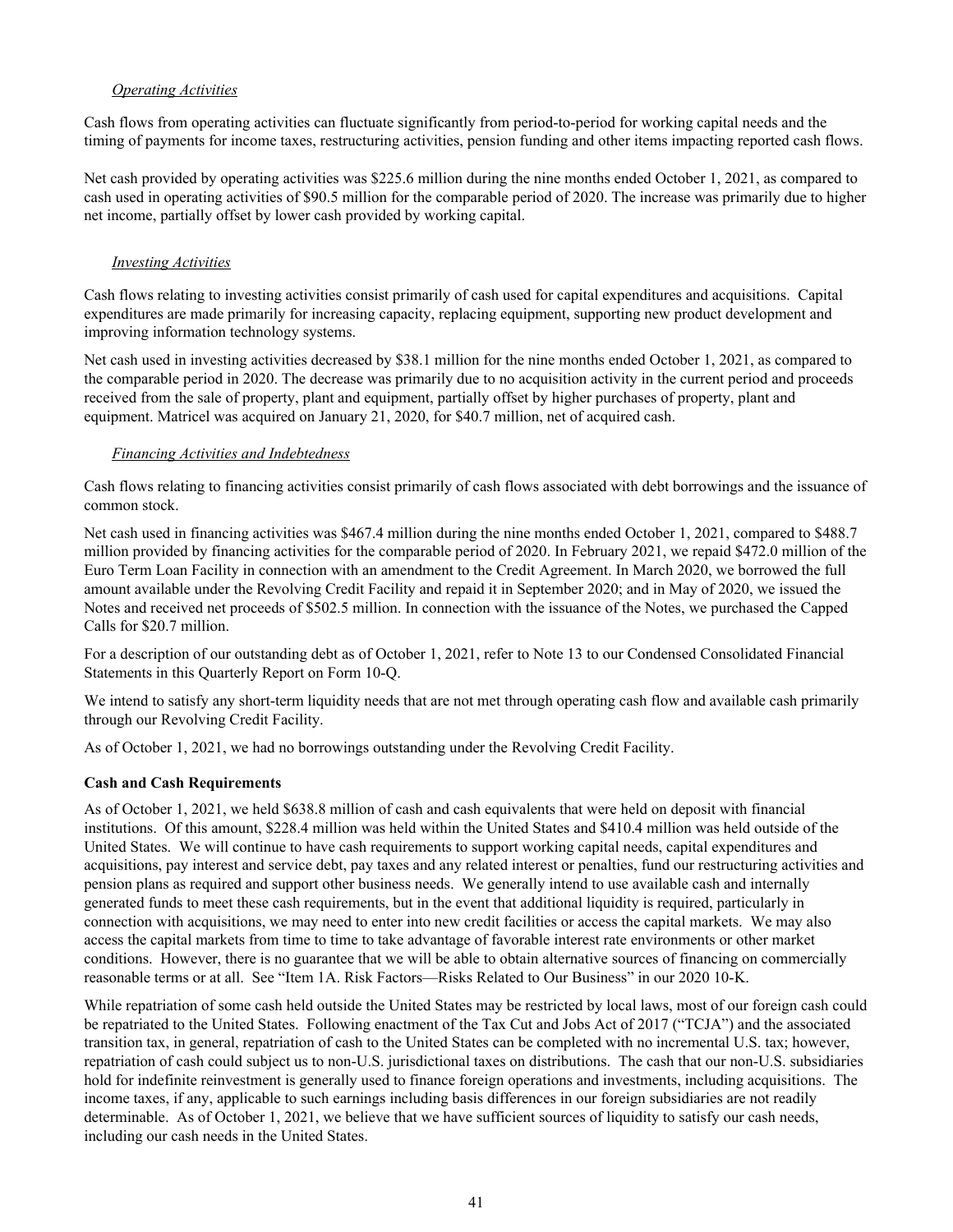#### <span id="page-44-0"></span>**Contractual Obligations**

There were no material changes to our contractual obligations during the three and nine months ended October 1, 2021, other than the repayment of \$472.0 million of the Euro Term Loan Facility. For a discussion of our contractual obligations, refer to "Management's Discussion and Analysis of Financial Condition and Results of Operations-Contractual Obligations" in the 2020 10-K.

#### **Off-Balance Sheet Arrangements**

There were no material changes to the Company's off-balance sheet arrangements described in the 2020 10-K that would have a material impact on the Company's Condensed Consolidated Financial Statements.

#### **Debt Financing Transactions**

For a description of our outstanding debt as of October 1, 2021, refer to Note 13 to our Condensed Consolidated Financial Statements in this Quarterly Report on Form 10-Q.

#### **Sale of the KaVo Treatment Unit and Instrument Business**

We plan to use the net proceeds from the Divestiture to continue our product portfolio transformation with a disciplined approach to capital deployment.

### **CRITICAL ACCOUNTING ESTIMATES**

There were no material changes to our critical accounting estimates described in the 2020 10-K that have had a material impact on our Condensed Consolidated Financial Statements.

The extent of the impact of the COVID-19 pandemic on our business is highly uncertain and difficult to predict. If actual results are not consistent with management's estimates and assumptions used for valuation allowances, contingencies, potential impairments, revenue recognition and income taxes, the related account balances may be overstated or understated and a charge or credit to net income (loss) may be required.

### **Item 3. Quantitative and Qualitative Disclosures about Market Risk**

Quantitative and qualitative disclosures about market risk appear in "Management's Discussion and Analysis of Financial Condition and Results of Operations—Qualitative and Quantitative Disclosures About Market Risk," in our 2020 10-K. There were no material changes to this information reported in our 2020 10-K during the quarter ended October 1, 2021.

### **Item 4. Controls and Procedures**

#### *Evaluation of Disclosure Controls and Procedures*

Our management, with the participation of our President and Chief Executive Officer, and Senior Vice President and Chief Financial Officer, has evaluated the effectiveness of our disclosure controls and procedures (as such term is defined in Rules 13a-15(e) and 15d-15(e) under the Exchange Act), as of the end of the period covered by this report. Based on such evaluation, our President and Chief Executive Officer, and Senior Vice President and Chief Financial Officer, have concluded that, as of the end of such period, our disclosure controls and procedures were effective.

#### *Changes in Internal Control over Financial Reporting*

There were no changes in our internal control over financial reporting (as defined in Rules 13a-15(f) and 15d-15(f) under the Exchange Act) that occurred during the quarter ended October 1, 2021 that have materially affected, or are reasonably likely to materially affect, our internal control over financial reporting.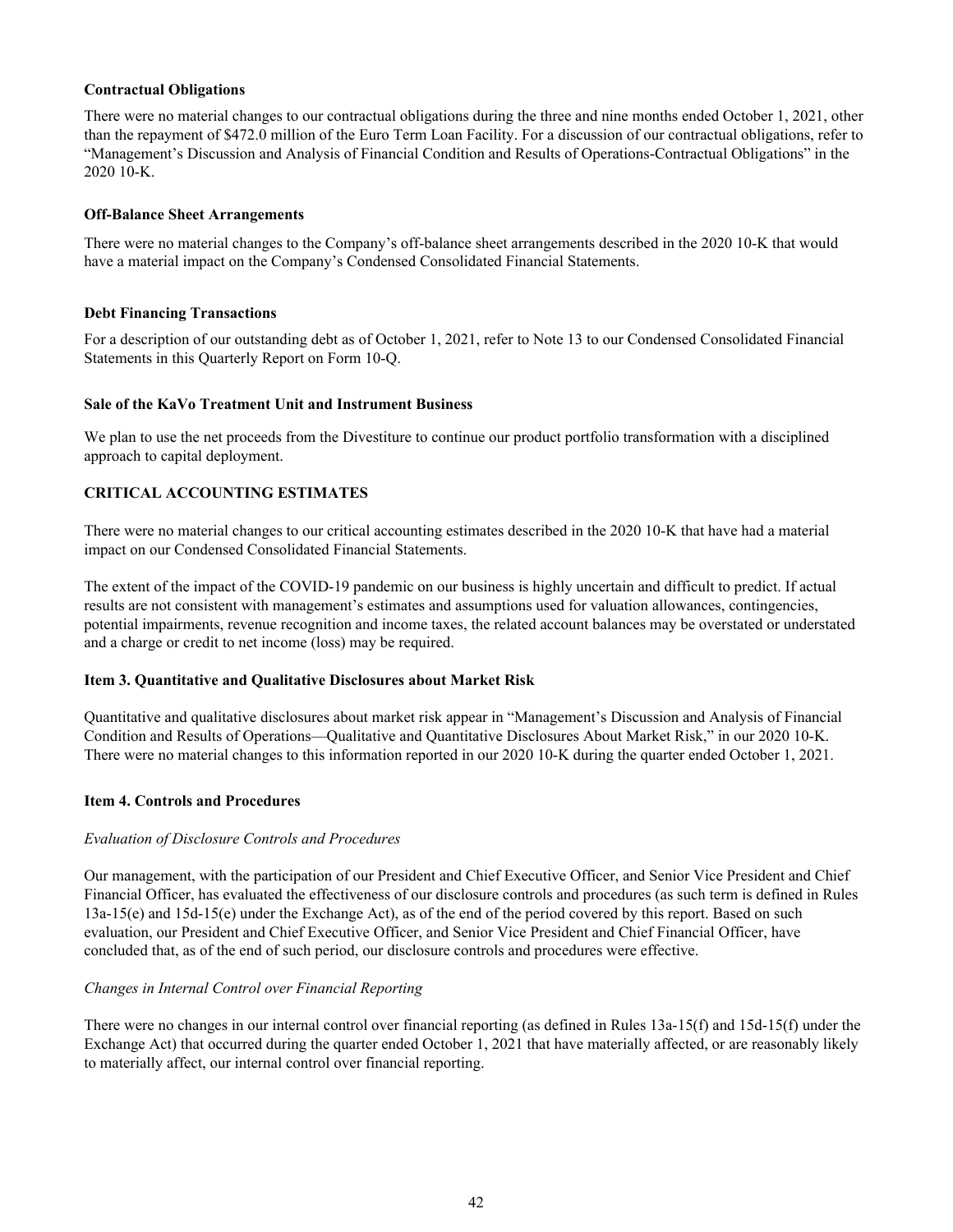### <span id="page-45-0"></span>**PART II. Other Information**

### **Item 1. Legal Proceedings**

There have been no material changes to legal proceedings from our 2020 10-K. For additional information regarding legal proceedings, refer to "Management's Discussion and Analysis of Financial Condition and Results of Operations—Legal Proceedings" in our 2020 10-K.

### **Item 1A. Risk Factors**

You should carefully consider the factors discussed in Part I, "Item 1A. Risk Factors" in our 2020 10-K and in Part II, "Item 1A. Risk Factors" in our Quarterly Reports on Form 10-Q for the quarters ended April 2, 2021 (the "Q1 10-Q") and July 2, 2021 (the "Q2 10-Q"), which could materially affect our business, financial position, or future results of operations. The risks described in our 2020 10-K, Q1 10-Q, and Q2 10-Q, are not the only risks we face. Additional risks and uncertainties not currently known to us or that we currently deem to be immaterial also may materially adversely affect our business, financial position, or future results of operations. The risk factors set forth below update, and should be read together with, the risk factors described in our 2020 10-K, Q1 10-Q, and Q2 10-Q.

### *We may not complete the planned Divestiture of our KaVo Treatment Unit and Instrument Business on the anticipated timeline or at all, and, even if completed, we may not achieve the benefits we anticipate.*

In September 2021, we announced that we had entered into the Purchase Agreement with Planmeca to sell the KaVo Treatment Unit and Instrument Business for total consideration of up to \$455 million, subject to certain adjustments (the "Divestiture"). We expect the Divestiture to close at the end of 2021, subject to satisfaction of customary closing conditions. The Divestiture is expected to provide the following benefits, among others: (i) giving us the ability to focus on our strategic priorities to build and optimize a more consumables and digitally enabled, workflow-oriented portfolio and (ii) better positioning us to invest organically and inorganically and to expand our product offerings.

The Divestiture is complex in nature, subject to various conditions, and may be adversely affected by unanticipated developments and unexpected changes in market or other conditions. If any closing conditions are not met, the closing of the Divestiture may be delayed or may fail to occur, and we may not achieve the intended benefits we anticipate. Moreover, if the Divestiture is not completed on the anticipated timeline or at all, our ongoing operation of the KaVo Treatment Unit and Instrument Business may harm our results of operations.

Even if the Divestiture is completed, we may not achieve some or all of the anticipated benefits, including those described above, and our future investments and other business opportunities that we anticipate will be facilitated by the Divestiture may not be successful and may prove not to be superior alternatives to the continued operation of our current KaVo Treatment Unit and Instrument Business. Further, execution of the Divestiture will require significant time and attention from management and other employees, including following the closing of the Divestiture, which may divert the attention of our management and other employees from the execution of our other initiatives and could adversely affect our financial condition, results of operations, or cash flows.

#### *Following the Divestiture, we will be required to rebrand our Imaging Business, our China Business, and many of our products, which will likely involve substantial costs and may not be favorably received by our customers.*

Following the Divestiture, we will no longer own the "KaVo" brand name, or any variation of the name, logos or related intellectual property rights. We will likely incur substantial costs to rebrand our Imaging Business, our China Business, and a number of our products worldwide, which may also require the expenditure of regulatory product registration costs. We cannot be certain that our customers will be receptive to our proposed rebranding. A failure in our rebranding efforts may affect our ability to attract and retain customers following the Divestiture, resulting in reduced revenues.

#### *The transition services to be provided by us to Planmeca for a limited time may draw attention and resources away from our ongoing business.*

The Purchase Agreement requires our provision of transition services to Planmeca throughout a transition period, which will require significant time, attention and resources of our management and other employees within the Company, potentially diverting their attention from other aspects of our business. We will be bound to comply with the terms of the transition services agreement, and at times compliance with this agreement will consume our focus and resources that would otherwise be invested into maintaining and growing our business.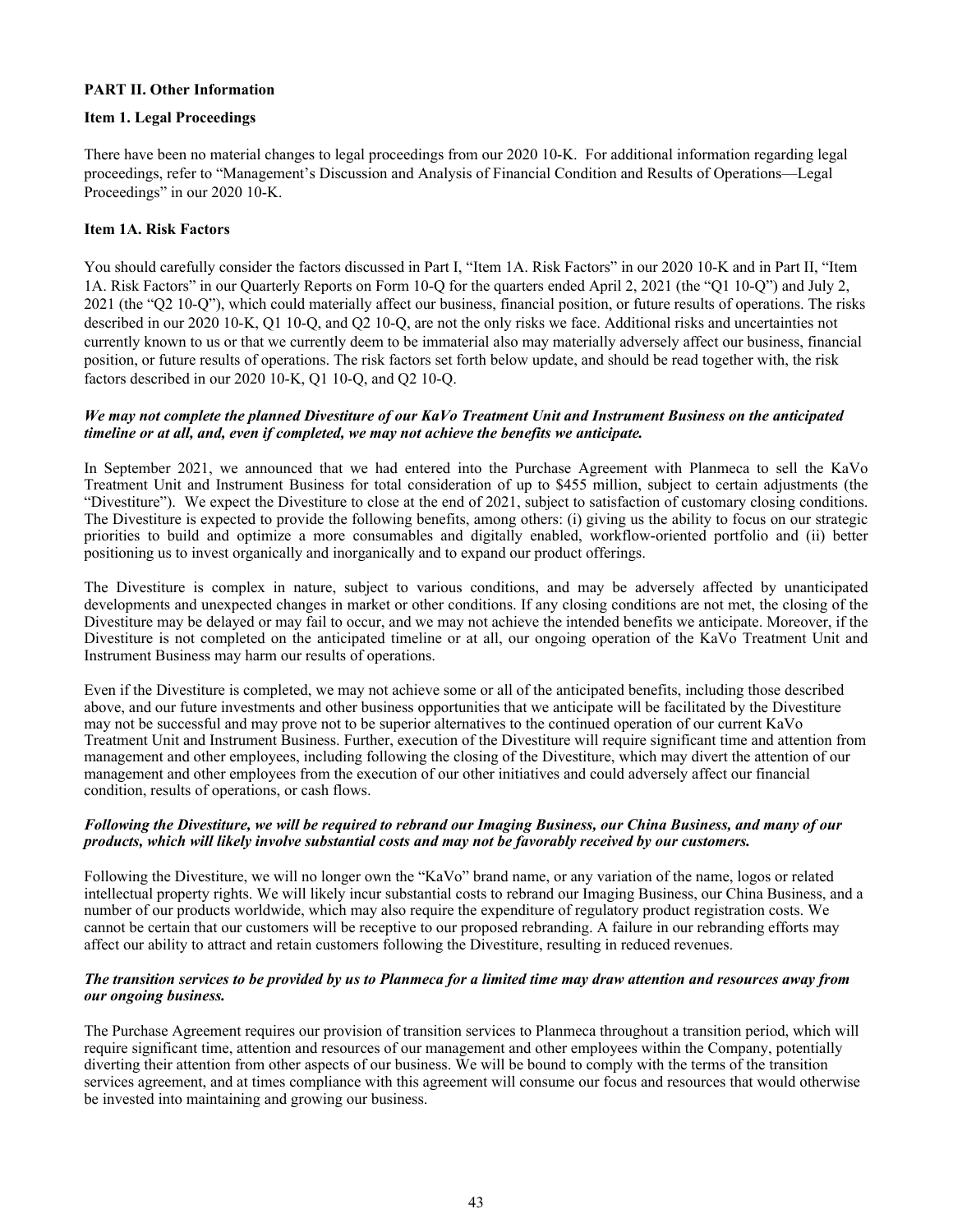# <span id="page-46-0"></span>**Item 2. Unregistered Sales of Equity Securities and Use of Proceeds**

None.

# **Item 3. Defaults Upon Senior Securities**

None.

#### **Item 4. Mine Safety Disclosures**

Not applicable.

# **Item 5. Other Information**

None.

# **Item 6. Exhibits**

#### **EXHIBIT INDEX**

| <b>Exhibit</b><br><b>Number</b> | <b>Description</b>                                                                                                                                                                                                                                        |
|---------------------------------|-----------------------------------------------------------------------------------------------------------------------------------------------------------------------------------------------------------------------------------------------------------|
| 3.1                             | Second Amended and Restated Certificate of Incorporation of Envista Holdings Corporation (incorporated by<br>reference to Exhibit 3.1 to Registrant's Quarterly Report on Form 10-Q for the quarter ended July 2, 2021,<br>Commission File No. 001-39054) |
| 3.2                             | Second Amended and Restated Bylaws of Envista Holdings Corporation effective as of August 23, 2021<br>(incorporated by reference to Exhibit 3.2 to Registrant's Current Report on Form 8-K filed on August 27, 2021,<br>Commission File No. 001-39054)    |
| 10.1                            | Master Sale and Purchase Agreement, dated as of September 7, 2021, by and among Envista Holdings<br>Corporation, planmeca Verwaltungs GmbH, Germany, and Planmeca Oy.                                                                                     |
| 31.1                            | Certification of Chief Executive Officer pursuant to Item $601(b)(31)$ of Regulation S-K, as adopted pursuant to<br>Section 302 of the Sarbanes-Oxley Act of 2002                                                                                         |
| 31.2                            | Certification of Chief Financial Officer pursuant to Item $601(b)(31)$ of Regulation S-K, as adopted pursuant to<br>Section 302 of the Sarbanes-Oxley Act of 2002                                                                                         |
| 32.1                            | Certifications of Chief Executive Officer and Chief Financial Officer pursuant to 18 U.S.C. Section 1350, as<br>adopted pursuant to Section 906 of the Sarbanes-Oxley Act of 2002                                                                         |
| 101.INS                         | XBRL Instance Document - the instance document does not appear in the Interactive Data File because its<br>XBRL tags are embedded within the Inline XBRL document.                                                                                        |
| 101.SCH                         | XBRL Taxonomy Extension Schema Document                                                                                                                                                                                                                   |
| 101.CAL                         | XBRL Taxonomy Extension Calculation Linkbase Document                                                                                                                                                                                                     |
| 101.DEF                         | XBRL Taxonomy Extension Definition Linkbase Document                                                                                                                                                                                                      |
| $101$ .LAB                      | <b>XBRL Taxonomy Extension Label Linkbase Document</b>                                                                                                                                                                                                    |
| 101.PRE                         | XBRL Taxonomy Extension Presentation Linkbase Document                                                                                                                                                                                                    |
| 104                             | Cover Page Interactive Data File (formatted as Inline XBRL and contained in Exhibit 101)                                                                                                                                                                  |